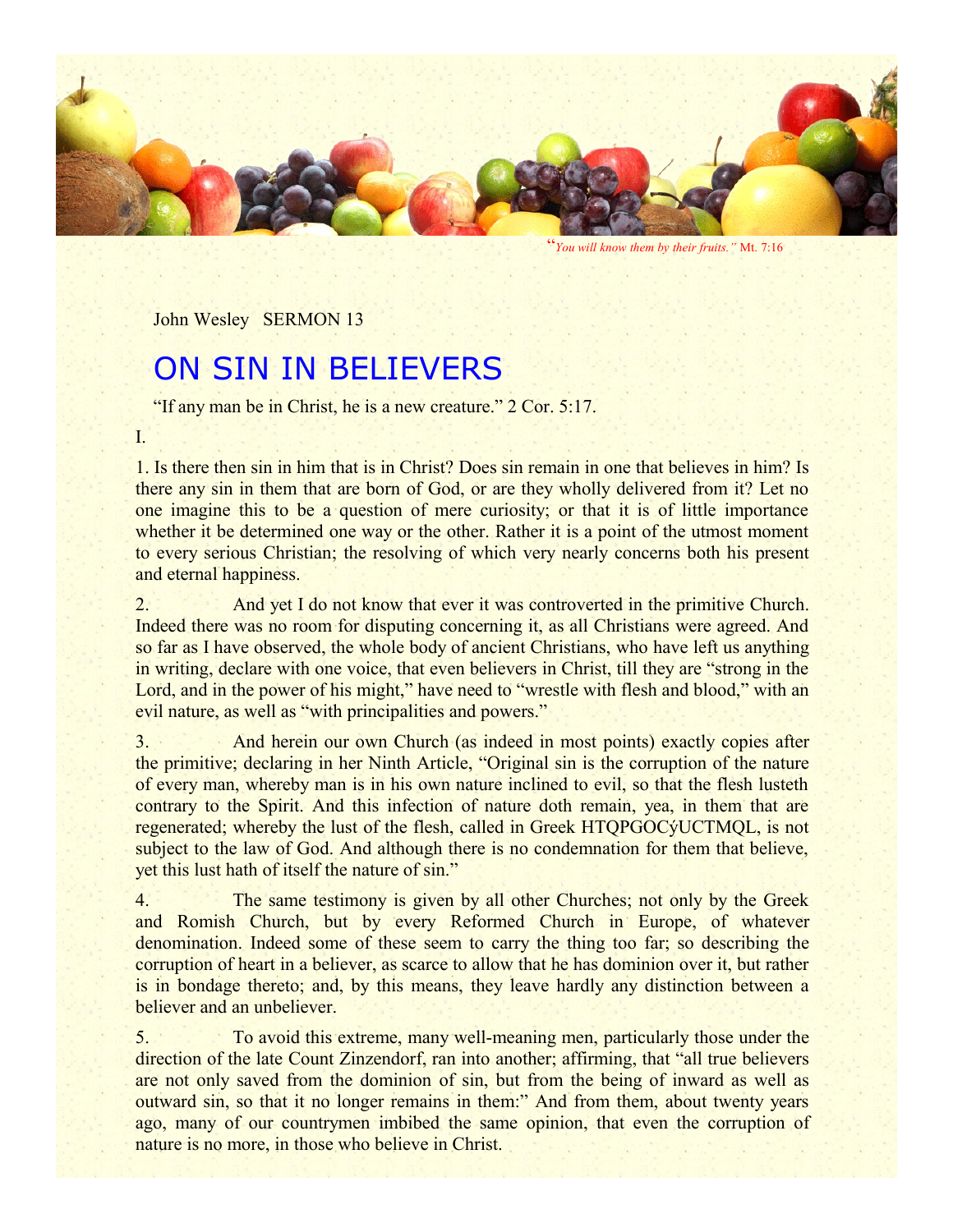6. It is true that, when the Germans were pressed upon this head, they soon allowed, (many of them at least,) that "sin did still remain in the flesh, but not in the heart of a believer;" and, after a time, when the absurdity of this was shown, they fairly gave up the point; allowing that sin did still remain, though not reign, in him that is born of God.

7. But the English, who had received it from them, (some directly, some at second or third hand,) were not so easily prevailed upon to part with a favourite opinion: And even when the generality of them were convinced it was utterly indefensible, a few could not be persuaded to give it up, but maintain it to this day.

II.

1. For the sake of these who really fear God, and desire to know "the truth as it is in Jesus," it may not be amiss to consider the point with calmness and impartiality. In doing this, I use indifferently the words, regenerate, justified, or believers; since, though they have not precisely the same meaning, (the First implying an inward, actual change, the Second a relative one, and the Third the means whereby both the one and the other are wrought,) yet they come to one and the same thing; as everyone that believes, is both justified and born of God.

2. By sin, I here understand inward sin; any sinful temper, passion, or affection; such as pride, self-will, love of the world, in any kind or degree; such as lust, anger, peevishness; any disposition contrary to the mind which was in Christ.

3. The question is not concerning outward sin; whether a child of God commits sin or no. We all agree and earnestly maintain, "He that committeth sin is of the devil." We agree, "Whosoever is born of God doth not commit sin." Neither do we now inquire whether inward sin will always remain in the children of God; whether sin will continue in the soul as long as it continues in the body: Nor yet do we inquire whether a justified person may relapse either into inward or outward sin; but simply this, Is a justified or regenerate man freed from all sin as soon as he is justified? Is there then no sin in his heart? -- nor ever after, unless he fall from grace?

4. We allow that the state of a justified person is inexpressibly great and glorious. He is born again, "not of blood, nor of the flesh, nor of the will of man, but of God." He is a child of God, a member of Christ, an heir of the kingdom of heaven. "The peace of God, which passeth all understanding, keepeth his heart and mind in Christ Jesus." His very body is a "temple of the Holy Ghost," and an "habitation of God through the Spirit." He is "created anew in Christ Jesus:" He is washed, he is sanctified. His heart is purified by faith; he is cleansed "from the corruption that is in the world;" "the love of God is shed abroad in his heart by the Holy Ghost which is given unto him." And so long as he "walketh in love," (which he may always do,) he worships God in spirit and in truth. He keepeth the commandments of God, and doeth those things that are pleasing in his sight; so exercising himself as to "have a conscience void of offence, toward God and toward man:" And he has power both over outward and inward sin, even from the moment he is justified.

III.

1. "But was he not then freed from all sin, so that there is no sin in his heart?" I cannot say this; I cannot believe it; because St. Paul says the contrary. He is speaking to believers, and describing the state of believers in general, when he says, "The flesh lusteth against the Spirit, and the Spirit against the flesh: These are contrary the one to the other." (Gal. 5:17) Nothing can be more express. The Apostle here directly affirms that the flesh, evil nature, opposes the Spirit, even in believers; that even in the regenerate there are two principles, "contrary the one to the other."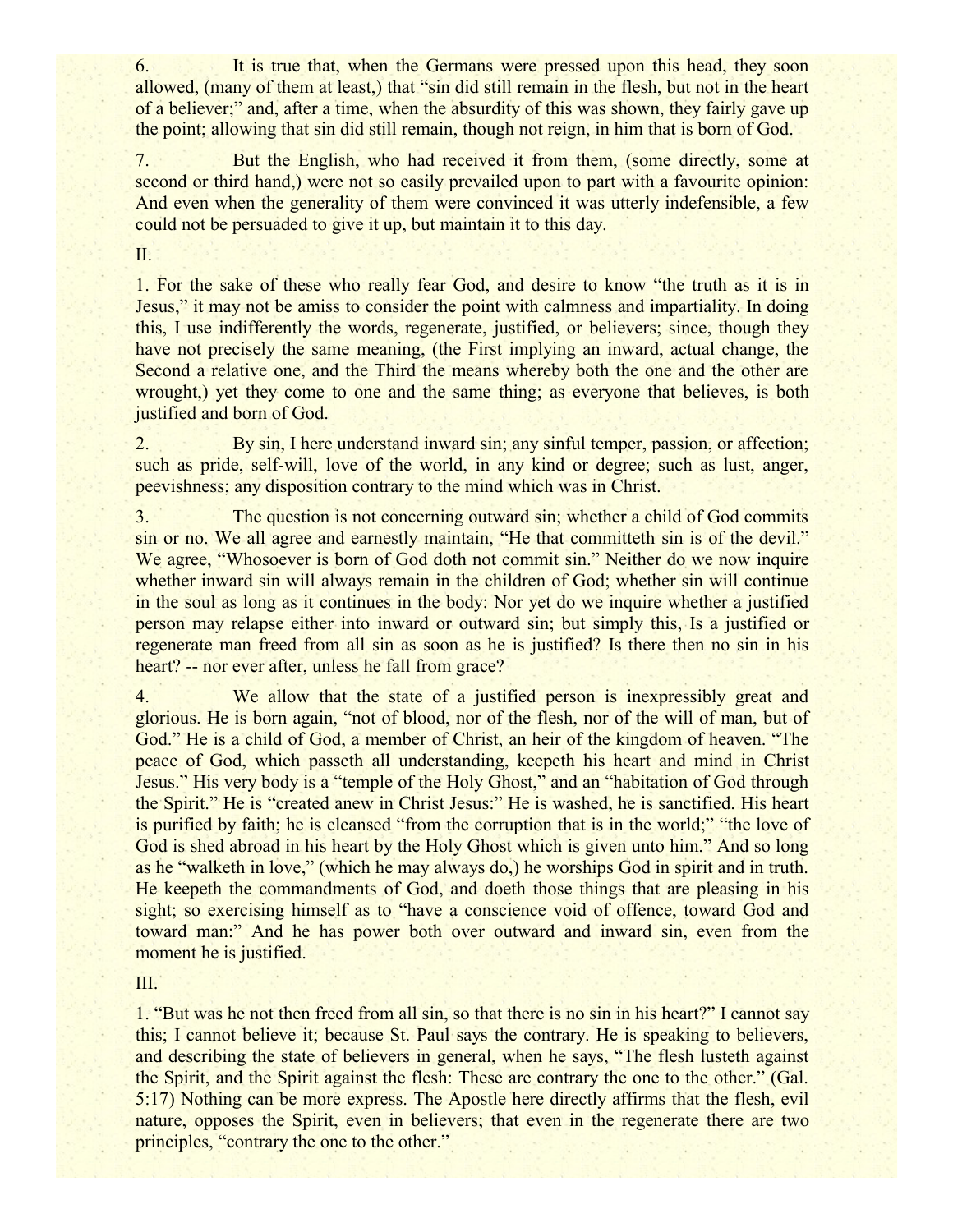2. Again: When he writes to the believers at Corinth, to those who were sanctified in Christ Jesus, (1 Cor. 1:2) he says, "I, brethren, could not speak unto you, as unto spiritual, but as unto carnal, as unto babes in Christ. Ye are yet carnal: For whereas there is among you envying and strife, are ye not carnal?" (1 Cor. 3:1-3) Now here the Apostle speaks unto those who were unquestionably believers, -- whom, in the same breath, he styles his brethren in Christ, -- as being still, in a measure, carnal. He affirms, there was envying, (an evil temper,) occasioning strife among them, and yet does not give the least intimation that they had lost their faith. Nay, he manifestly declares they had not; for then they would not have been babes in Christ. And (what is most remarkable of all) he speaks of being carnal, and babes in Christ, as one and the same thing; plainly showing that every believer is (in a degree) carnal, while he is only a babe in Christ.

3. Indeed this grand point, that there are two contrary principles in believers, - nature and grace, the flesh and the Spirit, runs through all the Epistles of St. Paul, yea, through all the Holy Scriptures; almost all the directions and exhortations therein are founded on this supposition; pointing at wrong tempers or practices in those who are, notwithstanding, acknowledged by the inspired writers to be believers. And they are continually exhorted to fight with and conquer these, by the power of the faith which was in them.

4. And who can doubt, but there was faith in the angel of the church of Ephesus, when our Lord said to him, "I know thy works, and thy labour, and thy patience: Thou hast patience, and for my name's sake hast labored, and hast not fainted?" (Rev. 2:2-4.) But was there, meantime, no sin in his heart? Yea, or Christ would not have added, "Nevertheless, I have somewhat against thee, because thou hast left thy first love." This was real sin which God saw in his heart; of which, accordingly, he is exhorted to repent: And yet we have no authority to say, that even then he had no faith.

5. Nay, the angel of the church at Pergamos, also, is exhorted to repent, which implies sin, though our Lord expressly says, "Thou hast not denied my faith." (Rev. 2:13, 16) And to the angel of the church in Sardis, he says, "Strengthen the things which remain, that are ready to die." The good which remained was ready to die; but was not actually dead. (Rev. 3:2) So there was still a spark of faith even in him; which he is accordingly commanded to hold fast. (Rev. 3:3.)

6. Once more: When the Apostle exhorts believers to "cleanse themselves from all filthiness of flesh and spirit,"  $(2 \text{ Cor. } 7:1)$ , he plainly teaches, that those believers were not yet cleansed therefrom.

Will you answer, "He that abstains from all appearance of evil, does ipso facto cleanse himself from all filthiness?" Not in any wise. For instance: A man reviles me: I feel resentment, which is filthiness of spirit; yet I say not a word. Here I "abstain from all appearance of evil;" but this does not cleanse me from that filthiness of spirit, as I experience to my sorrow.

7. And as this position, "There is no sin in a believer, no carnal mind, no bent to backsliding," is thus contrary to the word of God, so it is to the experience of his children. These continually feel an heart bent to backsliding; a natural tendency to evil; a proneness to depart from God, and cleave to the things of earth. They are daily sensible of sin remaining in their heart, -- pride, self-will, unbelief; and of sin cleaving to all they speak and do, even their best actions and holiest duties. Yet at the same time they "know that they are of God;" they cannot doubt of it for a moment. They feel his Spirit clearly "witnessing with their spirit, that they are the children of God." They "rejoice in God through Christ Jesus, by whom they have now received the atonement." So that they are equally assured, that sin is in them, and that "Christ is in them the hope of glory."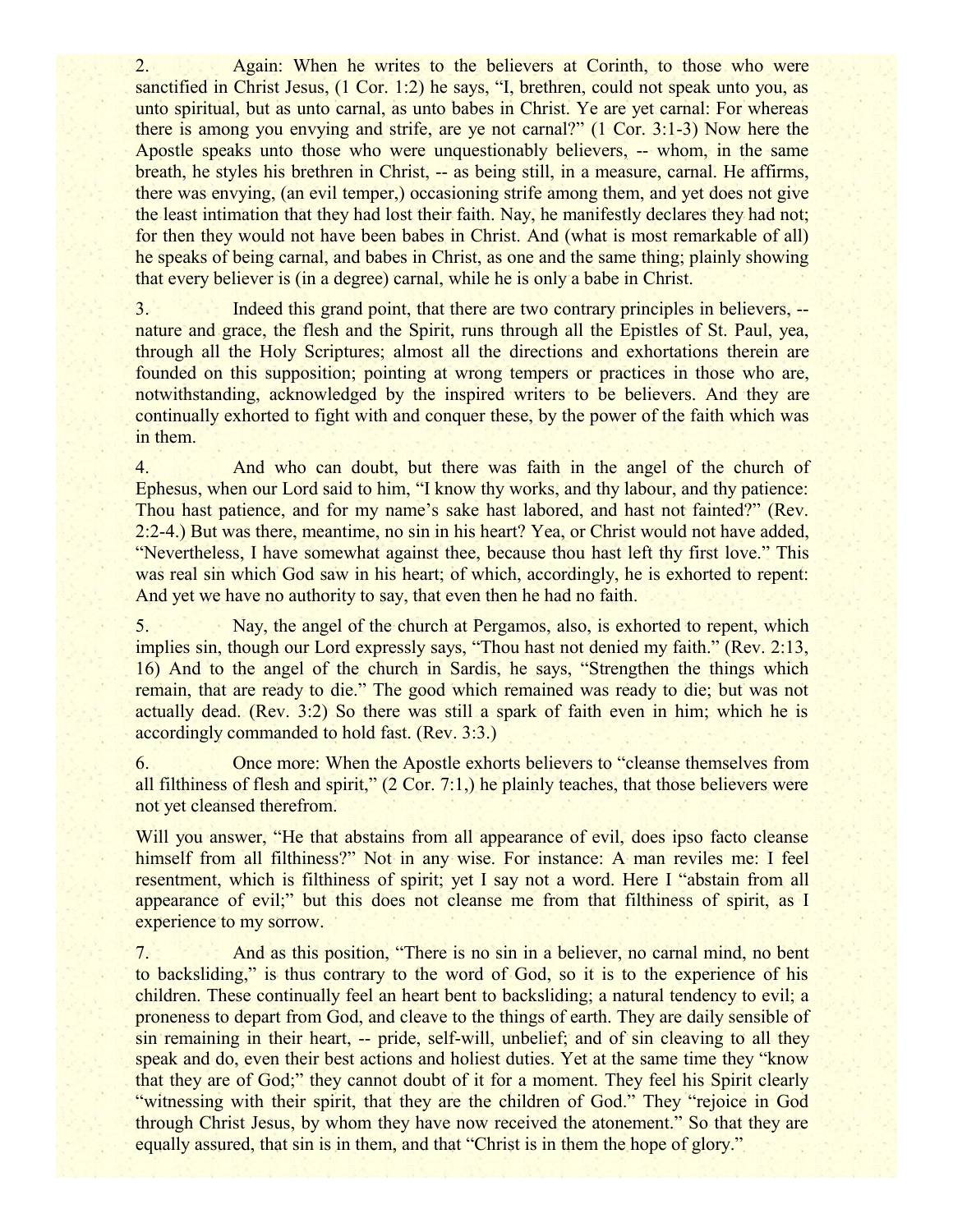8. "But can Christ be in the same heart where sin is?" Undoubtedly he can; otherwise it never could be saved therefrom. Where the sickness is, there is the Physician,

Carrying on his work within,

Striving till he cast out sin.

Christ indeed cannot reign, where sin reigns; neither will he dwell where any sin is allowed. But he is and dwells in the heart of every believer, who is fighting against all sin; although it be not yet purified, according to the purification of the sanctuary.

9. It has been observed before, that the opposite doctrine, -- That there is no sin in believers, - is quite new in the church of Christ; that it was never heard of for seventeen hundred years; never till it was discovered by Count Zinzendorf. I do not remember to have seen the least intimation of it, either in any ancient or modern writer; unless perhaps in some of the wild, ranting Antinomians. (Calvinists)

And these likewise say and unsay, acknowledging there is sin in their flesh, although no sin in their heart. But whatever doctrine is new must be wrong; for the old religion is the only true one; and no doctrine can be right, unless it is the very same "which was from the beginning."

10. One argument more against this new, unscriptural doctrine may be drawn from the dreadful consequences of it. One says, "I felt anger to-day." Must I reply, "Then you have no faith?" Another says, "I know what you advise is good, but my will is quite averse to it." Must I tell him, "Then you are an unbeliever, under the wrath and the curse of God?" What will be the natural consequence of this? Why, if he believe what I say, his soul will not only be grieved and wounded, but perhaps utterly destroyed; inasmuch as he will "cast away" that "confidence which hath great recompense of reward:" And having cast away his shield, how shall he "quench the fiery darts of the wicked one?" How shall he overcome the world? -- seeing "this is the victory that overcometh the world, even our faith." He stands disarmed in the midst of his enemies, open to all their assaults. What wonder then, if he be utterly overthrown; if they take him captive at their will; yea, if he fall from one wickedness to another, and never see good any more? I cannot, therefore, by any means receive this assertion, that there is no sin in a believer from the moment he is justified; First, because it is contrary to the whole tenor of Scripture; -- Secondly, because it is contrary to the experience of the children of God; -- Thirdly, because it is absolutely new, never heard of in the world till yesterday; -- and Lastly, because it is naturally attended with the most fatal consequences; not only grieving those whom God hath not grieved, but perhaps dragging them into everlasting perdition.

#### IV.

1. However, let us give a fair hearing to the chief arguments of those who endeavour to support it. And it is, First, from Scripture they attempt to prove that there is no sin in a believer. They argue thus: "The Scripture says, Every believer is born of God, is clean, is holy, is sanctified, is pure in heart, has a new heart, is a temple of the Holy Ghost. Now, as 'that which is born of the flesh is flesh,' is altogether evil, so 'that which is born of the Spirit is spirit,' is altogether good. Again: A man cannot be clean, sanctified, holy, and at the same time unclean, unsanctified, unholy. He cannot be pure and impure, or have a new and an old heart together. Neither can his soul be unholy, while it is a temple of the Holy Ghost.

I have put this objection as strong as possible, that its full weight may appear. Let us now examine it, part by part. And, 1. "That which is born of the Spirit is spirit, is altogether good." I allow the text, but not the comment. For the text affirms this, and no more, -- that every man who is "born of the Spirit," is a spiritual man. He is so: But so he may be, and yet not be altogether spiritual. The Christians at Corinth were spiritual men; else they had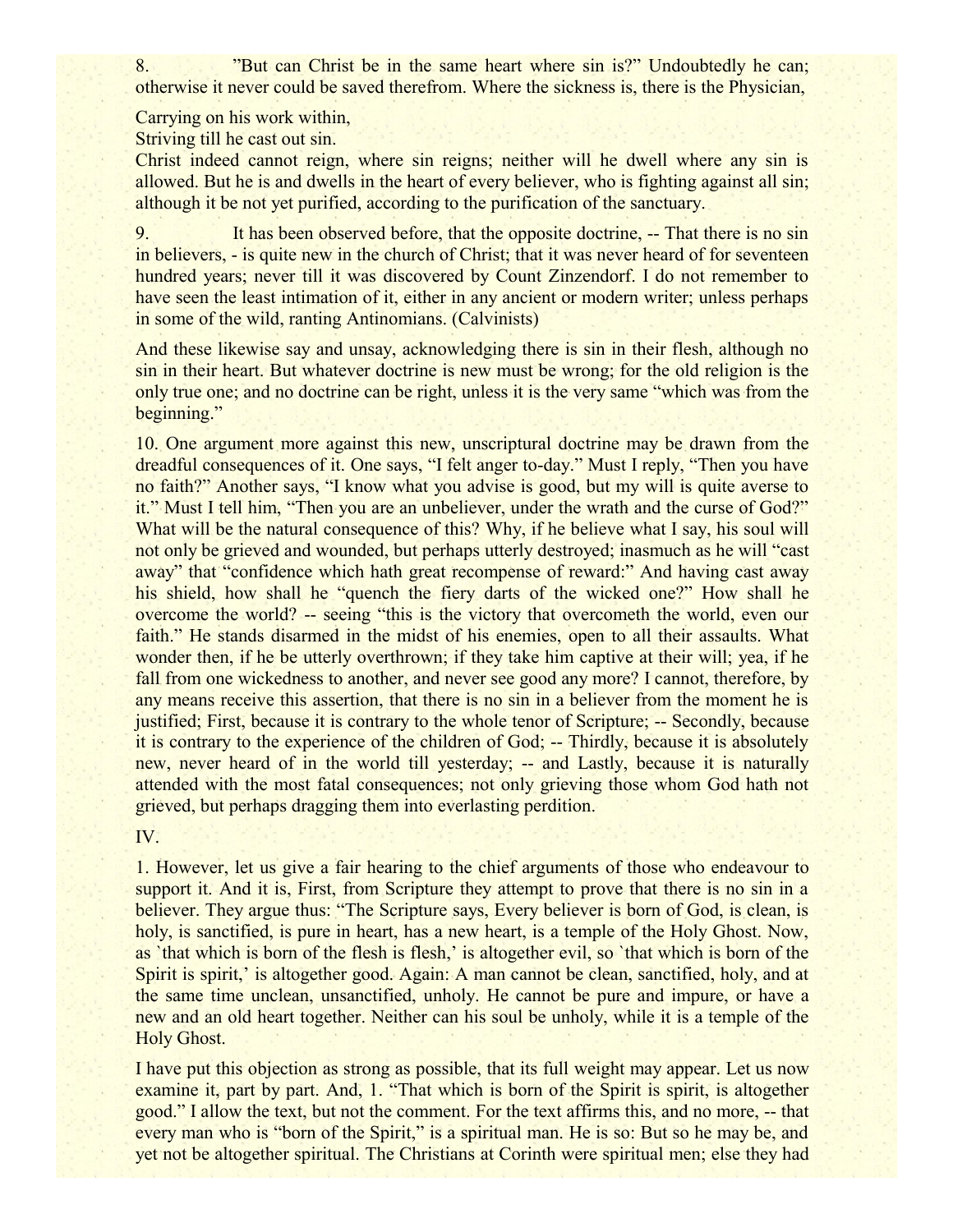been no Christians at all; and yet they were not altogether spiritual: they were still, in part, carnal. -- "But they were fallen from grace." St. Paul says, No. They were even then babes in Christ. 2. "But a man cannot be clean, sanctified, holy, and at the same time unclean, unsanctified, unholy." Indeed he may. So the Corinthians were. "Ye are washed," says the Apostle, "ye are sanctified;" namely, cleansed from "fornication, idolatry, drunkenness," and all other outward sin; (1 Cor. 6:9, 10, 11;) and yet at the same time, in another sense of the word, they were unsanctified; they were not washed, not inwardly cleansed from envy, evil surmising, partiality. -- "But sure, they had not a new heart and an old heart together." It is most sure they had, for at that very time, their hearts were truly, yet not entirely, renewed. Their carnal mind was nailed to the cross; yet it was not wholly destroyed. -- "But could they be unholy while they were 'temples of the Holy Ghost?'" Yes; that they were temples of the Holy Ghost, is certain; (1 Cor. 6:19;) and it is equally certain, they were, in some degree, carnal, that is, unholy.

2. "However, there is one Scripture more which will put the matter out of question: `If any man be' a believer `in Christ, he is a new creature. Old things are passed away; behold, all things are become new.' (2 Cor. 5:17.) Now certainly a man cannot be a new creature and an old creature at once." Yes, he may: He may be partly renewed, which was the very case with those at Corinth. They were doubtless "renewed in the spirit of their mind," or they could not have been so much as "babes in Christ." yet they had not the whole mind which was in Christ, for they envied one another. "But it is said expressly, `Old things are passed away: All things are become new.'" But we must not so interpret the Apostle's words, as to make him contradict himself. And if we will make him consistent with himself, the plain meaning of the words is this: His old judgment concerning justification, holiness, happiness, indeed concerning the things of God in general, is now passed away; so are his old desires, designs, affections, tempers, and conversation. All these are undeniably become new, greatly changed from what they were; and yet, though they are new, they are not wholly new. Still he feels, to his sorrow and shame, remains of the old man, too manifest taints of his former tempers and affections, though they cannot gain any advantage over him, as long as he watches unto prayer.

3. This whole argument, "If he is clean, he is clean;" "If he is holy, he is holy;" (and twenty more expressions of the same kind may easily be heaped together;) is really no better than playing upon words: It is the fallacy of arguing from a particular to a general; of inferring a general conclusion from particular premises. Propose the sentence entire, and it runs thus: "If he is holy at all, he is holy altogether." That does not follow: Every babe in Christ is holy, and yet not altogether so. He is saved from sin; yet not entirely: It remains, though it does not reign. If you think it does not remain, (in babes at least, whatever be the case with young men, or fathers) you certainly have not considered the height, and depth, and length, and breadth of the law of God; (even the law of love, laid down by St. Paul in the thirteenth of Corinthians;) and that every CPQOKC, disconformity to, or deviation from, this law is sin. Now, is there no disconformity to this in the heart or life of a believer? What may be in an adult Christian, is another question; but what a stranger must he be to human nature, who can possibly imagine, that this is the case with every babe in Christ!

4. "But believers walk after the Spirit, [What follows for some pages is an answer to a paper, published in the Christian Magazine, p. 577-582. I am surprised Mr. Dodd should give such a paper a place in his Magazine, which is directly contrary to our Ninth Article. -- Editor] (Rom. 8:1,) and the Spirit of God dwells in them; consequently, they are delivered from the guilt, the power, or, in one word, the being of sin."

These are coupled together, as if they were the same thing. But they are not the same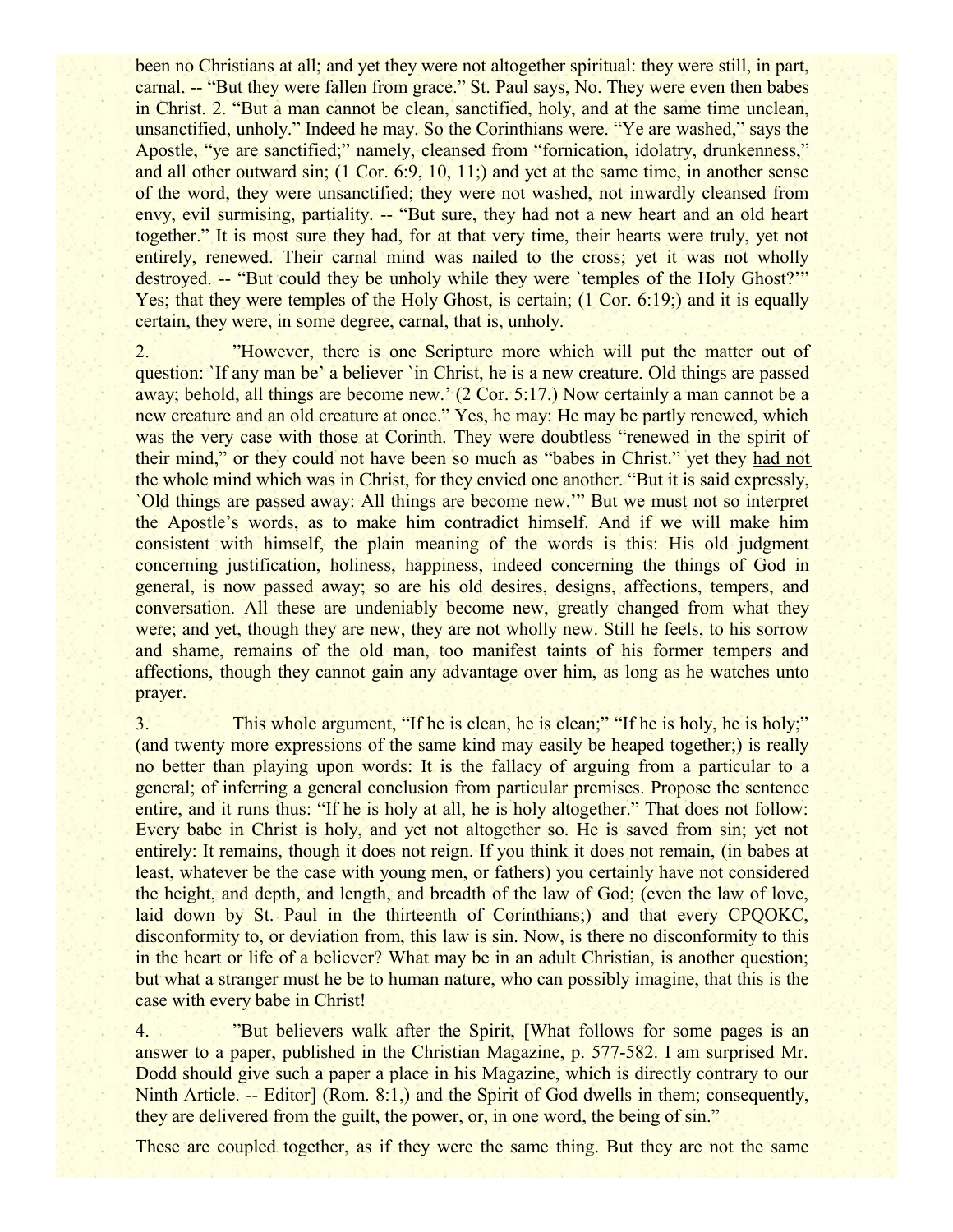thing. The guilt is one thing, the power another, and the being yet another. That believers are delivered from the guilt and power of sin we allow; that they are delivered from the being of it we deny. Nor does it in any wise follow from these texts. A man may have the Spirit of God dwelling in him, and may "walk after the Spirit," though he still feels "the flesh lusting against the Spirit."

5. "But the `church is the body of Christ;' (Col. 1:24;) this implies, that its members are washed from all filthiness; otherwise it will follow, that Christ and Belial are incorporated with each other." Nay, it will not follow from hence, "Those who are the mystical body of Christ, still feel the flesh lusting against the Spirit," that Christ has any fellowship with the devil; or with that sin which he enables them to resist and overcome.

6. "But are not Christians `come to the heavenly Jerusalem,' where `nothing defiled can enter?'" (Heb. 12:22.) Yes; "and to an innumerable company of angels, and to the spirits of just men made perfect:" That is,

Earth and heaven all agree;

All is one great family.

And they are likewise holy and undefiled, while they "walk after the Spirit;" although sensible there is another principle in them, and that "these are contrary to each other."

7. "But Christians are reconciled to God. Now this could not be, if any of the carnal mind remained; for this is enmity against God: Consequently, no reconciliation can be effected, but by its total destruction."

We are "reconciled to God through the blood of the cross:" And in that moment the HTQPGOCý UCTMQL, the corruption of nature, which is enmity with God, is put under our feet; the flesh has no more dominion over us. But it still exists; and it is still in its nature enmity with God, lusting against his Spirit.

8. "But `they that are Christ's have crucified the flesh, with its affections and lusts.'" (Gal. 5:24.) They have so; yet it remains in them still, and often struggles to break from the cross. "Nay, but they have `put off the old man with his deeds.'" (Col. 3:9.) They have; and, in the sense above described, "old things are passed away; all things are become new." A hundred texts may be cited to the same effect; and they will all admit of the same answer. -- "But, to say all in one word, `Christ gave himself for the Church, that it might be holy and without blemish.'" (Eph. 5:25, 27.) And so it will be in the end: But it never was yet, from the beginning to this day.

9. "But let experience speak: All who are justified do at that time find an absolute freedom from all sin." That I doubt; But, if they do, do they find it ever after? Else you gain nothing. -- "If they do not, it is their own fault." That remains to be proved.

10. "But, in the very nature of things, can a man have pride in him, and not be proud; anger, and yet not be angry?"

A man may have pride in him, may think of himself in some particulars above what he ought to think, (and so be proud in that particular,) and yet not be a proud man in his general character. He may have anger in him, yea, and a strong propensity to furious anger, without giving way to it. - "But can anger and pride be in that heart, where only meekness and humility are felt?" No; but some pride and anger may be in that heart, where there is much humility and meekness.

"It avails not to say, These tempers are there, but they do not reign: For sin cannot, in any kind or degree, exist where it does not reign; for guilt and power are essential properties of sin. Therefore, where one of them is, all must be."

Strange indeed! "Sin cannot, in any kind or degree, exist where it does not reign?"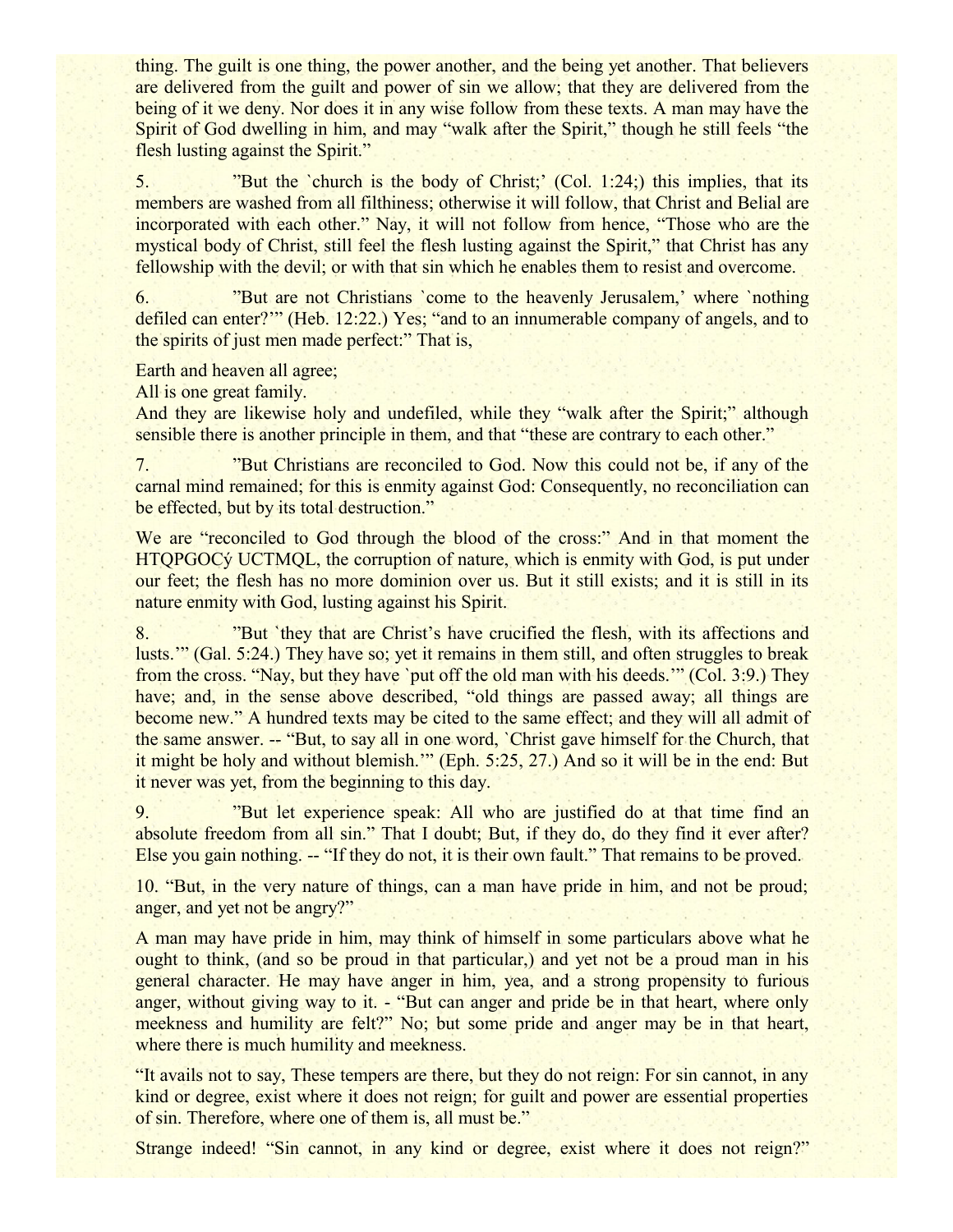Absolutely contrary this to all experience, all Scripture, all common sense. Resentment of an affront is sin; it is CPQOKC, disconformity to the law of love. This has existed in me a thousand times. Yet it did not, and does not, reign. -- "But guilt and power are essential properties of sin; therefore where one is, all must be." No: In the instance before us, if the resentment I feel is not yielded to, even for a moment, there is no guilt at all, no condemnation from God upon that account. And in this case, it has no power: though it "lusteth against the Spirit," it cannot prevail. Here, therefore, as in ten thousand instances, there is sin without either guilt or power.

11. "But the supposing sin in a believer is pregnant with everything frightful and discouraging.

It implies the contending with a power that has the possession of our strength; maintains his usurpation of our hearts; and there prosecutes the war in defiance of our Redeemer." Not so: The supposing sin is in us, does not imply that it has the possession of our strength; no more than a man crucified has the possession of those that crucify him. As little does it imply, that "sin maintains its usurpation of our hearts." The usurper is dethroned. He remains indeed where he once reigned; but remains in chains. So that he does, in some sense, "prosecute the war," yet he grows weaker and weaker; while the believer goes on from strength to strength, conquering and to conquer.

12. "I am not satisfied yet: He that has sin in him, is a slave to sin. Therefore you suppose a man to be justified, while he is a slave to sin. Now, if you allow men may be justified while they have pride, anger, or unbelief in them; nay, if you aver, these are (at least for a time) in all that are justified; what wonder that we have so many proud, angry, unbelieving believers!

I do not suppose any man who is justified is a slave to sin: Yet I do suppose sin remains (at least for a time) in all that are justified.

"But, if sin remains in a believer, he is a sinful man: If pride, for instance, then he is proud; if self-will, then he is self-willed; if unbelief, then he is an unbeliever; consequently, no believer at all.

How then does he differ from unbelievers, from unregenerate men?" This is still mere playing upon words. It means no more than, if there is sin, pride, self-will in him, then – there is sin, pride, self-will. And this nobody can deny. In that sense then he is proud, or self-willed. But he is not proud or self-willed in the same sense that unbelievers are; that is, governed by pride or self-will. Herein he differs from unregenerate men. They obey sin; he does not. Flesh is in them both. But they "walk after the flesh;" he "walks after the Spirit."

"But how can unbelief be in a believer?" That word has two meanings. It means either no faith, or little faith; either the absence of faith or the weakness of it. In the former sense, unbelief is not in a believer; in the latter, it is in all babes. Their faith is commonly mixed with doubt or fear; that is, in the latter sense, with unbelief. "Why are ye fearful," says our Lord, "O ye of little faith?" Again: "O thou of little faith, wherefore didst thou doubt?" You see here was unbelief in believers; little faith and much unbelief.

13. "But this doctrine, that sin remains in a believer; that a man may be in the favour of God, while he has sin in his heart; certainly tends to encourage men in sin." Understand the proposition right, and no such consequence follows. A man may be in God's favour though he feel sin; but not if he yields to it. Having sin does not forfeit the favour of God; giving way to sin does. Though the flesh in you "lust against the Spirit," you may still be a child of God; but if you "walk after the flesh," you are a child of the devil. Now this doctrine does not encourage to obey sin, but to resist it with all our might.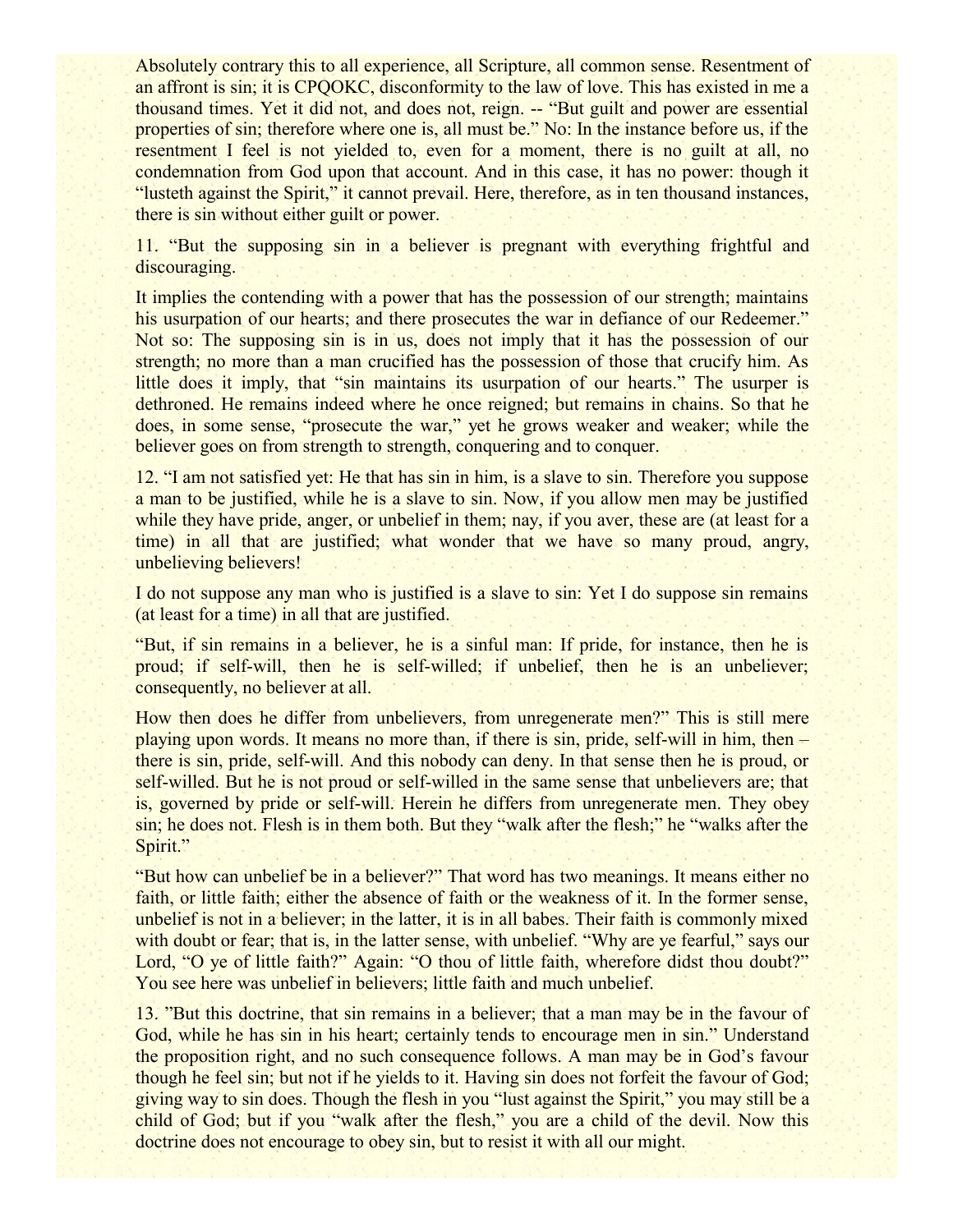1. The sum of all is this: There are in every person, even after he is justified, two contrary principles, nature and grace, termed by St. Paul the flesh and the Spirit. Hence, although even babes in Christ are sanctified, yet it is only in part. In a degree, according to the measure of their faith, they are spiritual; yet, in a degree they are carnal. Accordingly, believers are continually exhorted to watch against the flesh, as well as the world and the devil. And to this agrees the constant experience of the children of God. While they feel this witness in themselves, they feel a will not wholly resigned to the will of God. They know they are in him; and yet find an heart ready to depart from him, a proneness to evil in many instances, and a backwardness to that which is good. The contrary doctrine is wholly new; never heard of in the church of Christ, from the time of his coming into the world, till the time of Count Zinzendorf; and it is attended with the most fatal consequences. It cuts off all watching against our evil nature, against the Delilah which we are told is gone, though she is still lying in our bosom. It tears away the shield of weak believers, deprives them of their faith and so leaves them exposed to all the assaults of the world, the flesh, and the devil.

2. Let us, therefore, hold fast the sound doctrine "once delivered to the saints," and delivered down by them with the written word to all succeeding generations: That although we are renewed, cleansed, purified, sanctified, the moment we truly believe in Christ, yet we are not then renewed, cleansed, purified altogether; but the flesh, the evil nature, still remains (though subdued) and wars against the Spirit. So much the more let us use all diligence in "fighting the good fight of faith." So much the more earnestly let us "watch and pray" against the enemy within. The more carefully let us take to ourselves, and "put on, the whole armor of God;" that, although "we wrestle" both "with flesh, and blood, and with the principalities, and with powers, and wicked spirits in high places," we may be able to withstand in the evil day, and having done all, to stand."

John Wesley SERMON 44 (text from the 1872 edition)

#### ORIGINAL SIN

"And God saw that the wickedness of man was great in the earth, and that every imagination of the thoughts of his heart was only evil continually." Gen. 6:5.

1. How widely different is this from the fair pictures of human nature which men have drawn in all ages! The writings of many of the ancients abound with gay descriptions of the dignity of man; whom some of them paint as having all virtue and happiness in his composition, or, at least, entirely in his power, without being beholden to any other being; yea, as self-sufficient, able to live on his own stock, and little inferior to God himself.

2. Nor have Heathens alone, men who are guided in their researches by little more than the dim light of reason, but many likewise of them that bear the name of Christ, and to whom are entrusted the oracles of God, spoken as magnificently concerning the nature of man, as if it were all innocence and perfection. Accounts of this kind have particularly abounded in the present  $(17<sup>th</sup>)$  century; and perhaps in no part of the world more than in our own country. Here not a few persons of strong understanding, as well as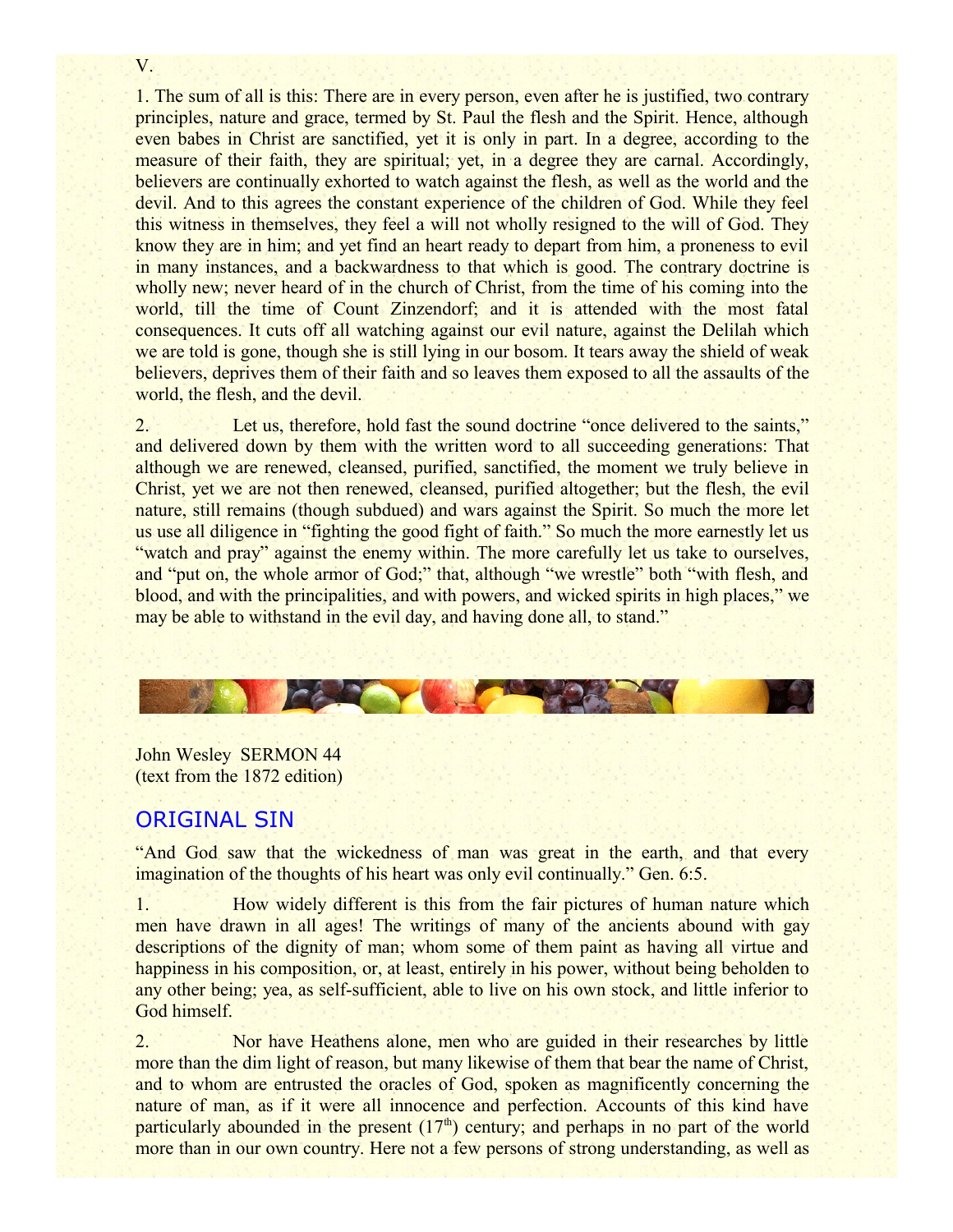extensive learning, have employed their utmost abilities to show, what they termed, "the fair side of human nature." And it must he acknowledged, that, if their accounts of him be just, man is still but "a little lower than the angels;" or, as the words may be more literally rendered, "a little less than God."

3. Is it any wonder, that these accounts are very readily received by the generality of men? For who is not easily persuaded to think favourably of himself? Accordingly, writers of this kind are most universally read, admired, applauded. And innumerable are the converts they have made, not only in the gay, but the learned world. So that it is now quite unfashionable to talk otherwise, to say any thing to the disparagement of human nature; which is generally allowed, notwithstanding a few infirmities, to be very innocent, and wise, and virtuous!

4. But, in the mean time, what must we do with our Bibles? -- for they will never agree with this.

These accounts, however pleasing to flesh and blood, are utterly irreconcilable with the scriptural.

The Scripture avers, that "by one man's disobedience all men were constituted sinners;" that "in Adam all died," spiritually died, lost the life and the image of God; that fallen, sinful Adam then "begat a son in his own likeness;" -- nor was it possible he should beget him in any other; for "who can bring a clean thing out of an unclean?" -- that consequently we, as well as other men, were by nature "dead in trespasses and sins," "without hope, without God in the world," and therefore "children of wrath;" that every man may say, "I was shapen in wickedness, and in sin did my mother conceive me;" that "there is no difference," in that "all have sinned and come short of the glory of God," of that glorious image of God wherein man was originally created. And hence, when "the Lord looked down from heaven upon the children of men, he saw they were all gone out of the way; they

were altogether become abominable, there was none righteous, no, not one," none that truly sought after God: Just agreeable this, to what is declared by the Holy Ghost in the words above recited, "God saw," when he looked down from heaven before, "that the wickedness of man was great in the earth;" so great, that "every imagination of the thoughts of his heart was only evil continually."

This is God's account of man: From which I shall take occasion, First, to show what men were before the flood: Secondly, to inquire, whether they are not the same now: And, Thirdly, to add some inferences.

I.

1. I am, First, by opening the words of the text, to show what men were before the flood. And we may fully depend on the account here given: For God saw it, and he cannot be deceived. He "saw that the wickedness of man was great:" -- Not of this or that man; not of a few men only; not barely of the greater part, but of man in general; of men universally. The word includes the whole human race, every partaker of human nature. And it is not easy for us to compute their numbers, to tell how many thousands and millions they were. The earth then retained much of its primeval beauty and original fruitfulness. The face of the globe was not rent and torn as it is now; and spring and summer went hand in hand. It is therefore probable, it afforded sustenance for far more inhabitants than it is now capable of sustaining; and these must be immensely multiplied, while men begat sons and daughters for seven or eight hundred years together. Yet, among all this inconceivable number, only "Noah found favour with God." He alone (perhaps including part of his household) was an exception from the universal wickedness, which, by the just judgment of God, in a short time after brought on universal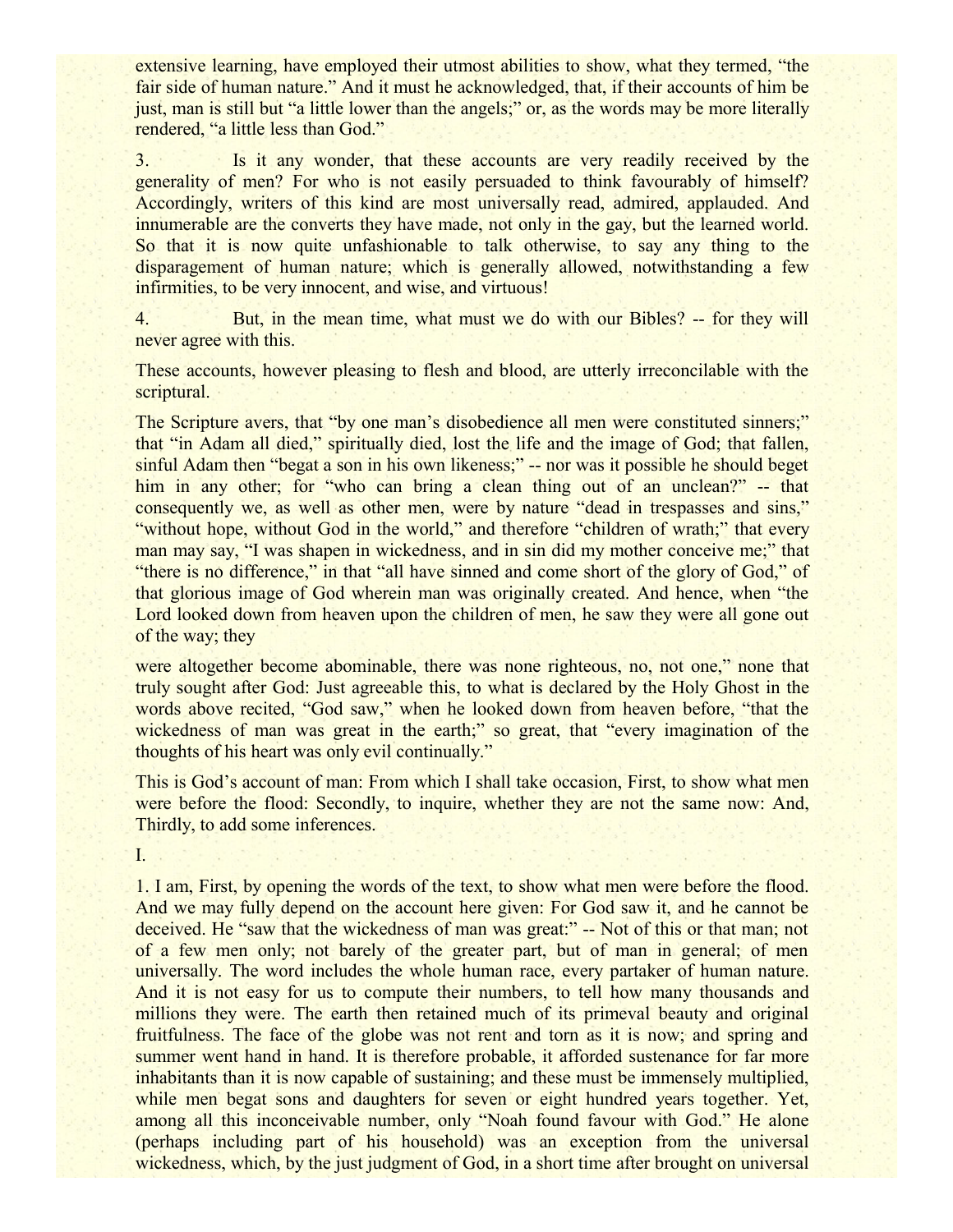destruction. All the rest were partakers in the same guilt, as they were in the same punishment.

2. "God saw all the imaginations of the thoughts of his heart;" -- of his soul, his inward man, the spirit within him, the principle of all his inward and outward motions. He "saw all the imaginations:" It is not possible to find a word of a more extensive signification. It includes whatever is formed, made, fabricated within; all that is or passes in the soul; every inclination, affection, passion, appetite; every temper, design, thought. It must of consequence include every word and action, as naturally flowing from these fountains, and being either good or evil according to the fountain from which they severally flow.

3. Now God saw that all this, the whole thereof, was evil; -- contrary to moral rectitude; contrary to the nature of God, which necessarily includes all good; contrary to the divine will, the eternal standard of good and evil; contrary to the pure, holy image of God, wherein man was originally created, and wherein he stood when God, surveying the works of his hands, saw them all to be very good; contrary to justice, mercy, and truth, and to the essential relations which each man bore to his Creator and his fellow-creatures.

4. But was there not good mingled with the evil? Was there not light intermixed with the darkness? No; none at all: "God saw that the whole imagination of the heart of man was only evil." It cannot indeed be denied, but many of them, perhaps all, had good motions put into their hearts; for the Spirit of God did then also "strive with man," if haply he might repent, more especially during that gracious reprieve, the hundred and twenty years, while the ark was preparing. But still "in his flesh dwelt no good thing;" all his nature was purely evil: It was wholly consistent with itself, and unmixed with anything of an opposite nature.

5. However, it may still be matter of inquiry, "Was there no intermission of this evil? Were there no lucid intervals, wherein something good might be found in the heart of man?" We are not here to consider, what the grace of God might occasionally work in his soul; and, abstracted from this, we have no reason to believe, there was any intermission of that evil. For God, who "saw the whole imagination of the thoughts of his heart to be only evil," saw likewise, that it was always the same, that it "was only evil continually;" every year, every day, every hour, every moment. He never deviated into good.

II. Such is the authentic account of the whole race of mankind which He who knoweth what is in man, who searcheth the heart and trieth the reins, hath left upon record for our instruction. Such were all men before God brought the flood upon the earth. We are, Secondly, to inquire, whether they are the same now.

1. And this is certain, the Scripture gives us no reason to think any otherwise of them. On the contrary, all the above cited passages of Scripture refer to those who lived after the flood. It was above a thousand years after, that God declared by David concerning the children of men, "They are all gone out of the way, of truth and holiness; "there is none righteous, no, not one." And to this bear all the Prophets witness, in their several generations. So Isaiah, concerning God's peculiar people, (and certainly the Heathens were in no better condition,) "The whole head is sick, and the whole heart faint. From the sole of the foot even unto the head there is no soundness; but wounds, and bruises, and putrifying sores." The same account is given by all the Apostles, yea, by the whole tenor of the oracles of God. From all these we learn, concerning man in his natural state, unassisted by the grace of God, that "every imagination of the thoughts of his heart is" still "evil, only evil," and that "continually."

2. And this account of the present state of man is confirmed by daily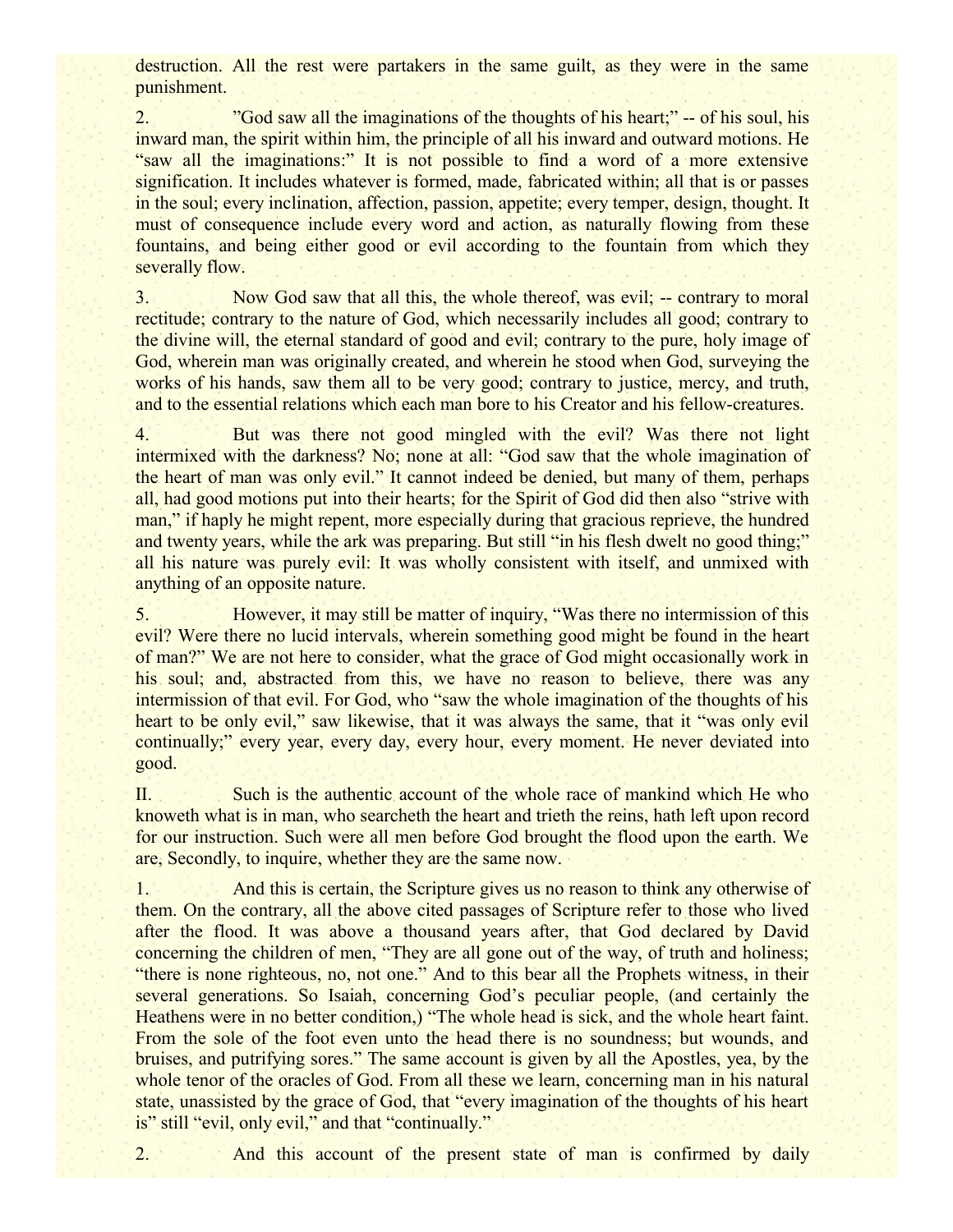experience. It is true, the natural man discerns it not: And this is not to be wondered at. So long as a man born blind continues so, he is scarce sensible of his want: Much less, could we suppose a place where all were born without sight, would they be sensible of the want of it. In like manner, so long as men remain in their natural blindness of understanding, they are not sensible of their spiritual wants, and of this in particular. But as soon as God opens the eyes of their understanding, they see the state they were in before; they are then deeply convinced, that "every man living," themselves especially, are, by nature, "altogether vanity;" that is, folly and ignorance, sin and wickedness.

3. We see, when God opens our eyes, that we were before CSGQKýGPýVYKýMQUOYK – without God, or, rather, Atheists, in the world. We had, by nature, no knowledge of God, no acquaintance with him. It is true, as soon as we came to the use of reason, we learned "the invisible things of God, even his eternal power and Godhead, from the things that are made." From the things that are seen we inferred the existence of an eternal, powerful Being, that is not seen. But still, although we acknowledged his being we had no acquaintance with him. As we know there is an Emperor of China, whom yet we do not know; so we knew there was a King of all the earth, yet we knew him not. Indeed we could not by any of our natural faculties. By none of these could we attain the knowledge of God. We could no more perceive him by our natural understanding, than we could see him with our eyes. For "no one knoweth the Father but the Son, and he to whom the Son willeth to reveal him. And no one knoweth the Son but the Father, and he to whom the Father revealeth him."

4. We read of an ancient king, who, being desirous to know what was the natural language of men, in order to bring the matter to a certain issue, made the following experiment: He ordered two infants, as soon as they were born, to be conveyed to a place prepared for them, where they were brought up without any instruction at all, and without ever hearing a human voice. And what was the event? Why that when they were at length brought out of their confinement, they spoke no language at all; they uttered only inarticulate sounds, like those of other animals. Were two infants in like manner to be brought up from the womb without being instructed in any religion, there is little room to doubt but (unless the grace of God interposed) the event would be just the same. They would have no religion at all: They would have no more knowledge of God than the beasts of the field, than the wild ass's colt. Such is natural religion, abstracted from traditional, and from the influences of God's Spirit!

5. And having no knowledge, we can have no love of God: We cannot love him we know not.

Most men talk indeed of loving God, and perhaps imagine they do; at least, few will acknowledge they do not love him: But the fact is too plain to be denied. No man loves God by nature, any more than he does a stone, or the earth he treads upon. What we love we delight in: But no man has naturally any delight in God. In our natural state we cannot conceive how any one should delight in him. We take no pleasure in him at all; he is utterly tasteless to us. To love God! It is far above, out of our sight. We cannot, naturally, attain unto it.

6. We have by nature, not only no love, but no fear of God. It is allowed, indeed, that most men have, sooner or later, a kind of senseless, irrational fear, properly called superstition; though the blundering Epicureans gave it the name of religion. Yet even this is not natural, but acquired; chiefly by conversation or from example. By nature "God is not in all our thoughts:" We leave him to manage his own affairs, to sit quietly, as we imagine, in heaven, and leave us on earth to manage ours; so that we have no more of the fear of God before our eyes, than of the love of God in our hearts.

7. Thus are all men "Atheists in the world." But Atheism itself does not screen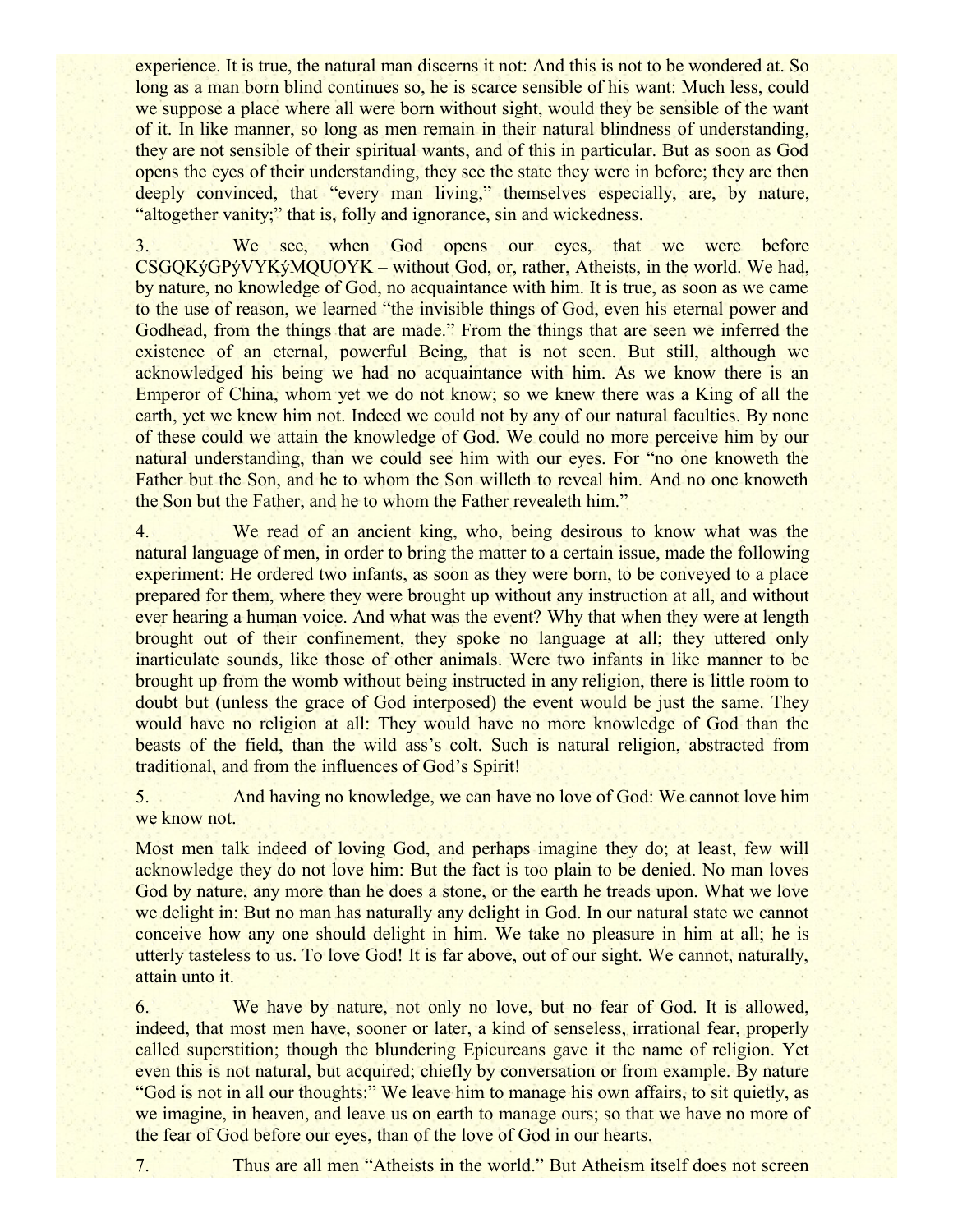us from idolatry.

In his natural state, every man born into the world is a rank idolater. Perhaps, indeed, we may not be such in the vulgar sense of the word. We do no, like the idolatrous Heathens, worship molten or graven images. We do not bow down to the stock of a tree, to the work of our own hands. We do not pray to the angels or saints in heaven, any more than to the saints that are upon the earth. But what then? We have set up our idols in our hearts; and to these we bow down and worship them: We worship ourselves, when we pay that honour to ourselves which is due to God only. Therefore all pride is idolatry; it is ascribing to ourselves what is due to God alone. And although pride was not made for man, yet where is the man that is born without it? But hereby we rob god of his unalienable right, and idolatrously usurp his glory.

8. But pride is not the only sort of idolatry which we are all by nature guilty of. Satan has stamped his own image on our heart in self-will also. "I will," said he, before he was cast out of heaven, "I will sit upon the sides of the north;" I will do my own will and pleasure, independently on that of my Creator. The same does every man born into the world say, and that in a thousand instances; nay, and avow it too, without ever blushing upon the account, without either fear or shame. Ask the man, "Why did you do this?" He answers, "Because I had a mind to it." What is this but, "Because it was my will;" that is, in effect, because the devil and I agreed; because Satan and I govern our actions by one and the same principle. The will of God, mean time, is not in his thoughts, is not considered in the least degree; although it be the supreme rule of every intelligent creature, whether in heaven or earth, resulting from the essential, unalterable relation which all creature bear to their Creator.

9. So far we bear the image of the devil, and tread in his steps. But at the next step we leave Satan behind; we run into an idolatry whereof he is not guilty: I mean love of the world; which is now as natural to every man, as to love his own will. What is more natural to us than to seek happiness in the creature, instead of the Creator? -- to seek that satisfaction in the works of his hands, which can be found in God only? What more natural than "the desire of the flesh?" that is, of the pleasure of sense in every kind? Men indeed talk magnificently of despising these low pleasures, particularly men of learning and education. They affect to sit loose to the gratification of these appetites wherein they stand on a level with the beasts that perish. But it is mere affectation; for every man is conscious to himself, that in this respect he is, by nature, a very beast. Sensual appetites, even those of the lowest kind, have, more or less, the dominion over him. They lead him captive; they drag him to and fro, in spite of his boasted reason. The man, with all his good breeding, and other accomplishments, has no pre-eminence over the goat: Nay, it is much to be doubted, whether the beast has not the pre-eminence over him. Certainly he has, if we may hearken to one of their modern oracles, who very decently tells us,

Once in a season beasts too taste of love; Only the beast of reason is its slave, And in that folly drudges all the year.

A considerable difference indeed, it must be allowed, there is between man and man, arising (beside that wrought by preventing grace) from difference of constitution and of education. But, notwithstanding this, who, that is not utterly ignorant of himself, can here cast the first stone at another? Who can abide the test of our blessed Lord's comment on the Seventh Commandment: "He that looketh on a woman to lust after her hath committed adultery with her already in his heart?" So that one knows not which to wonder at most, the ignorance or the insolence of those men who speak with such disdain of them that are overcome by desires which every man has felt in his own breast; the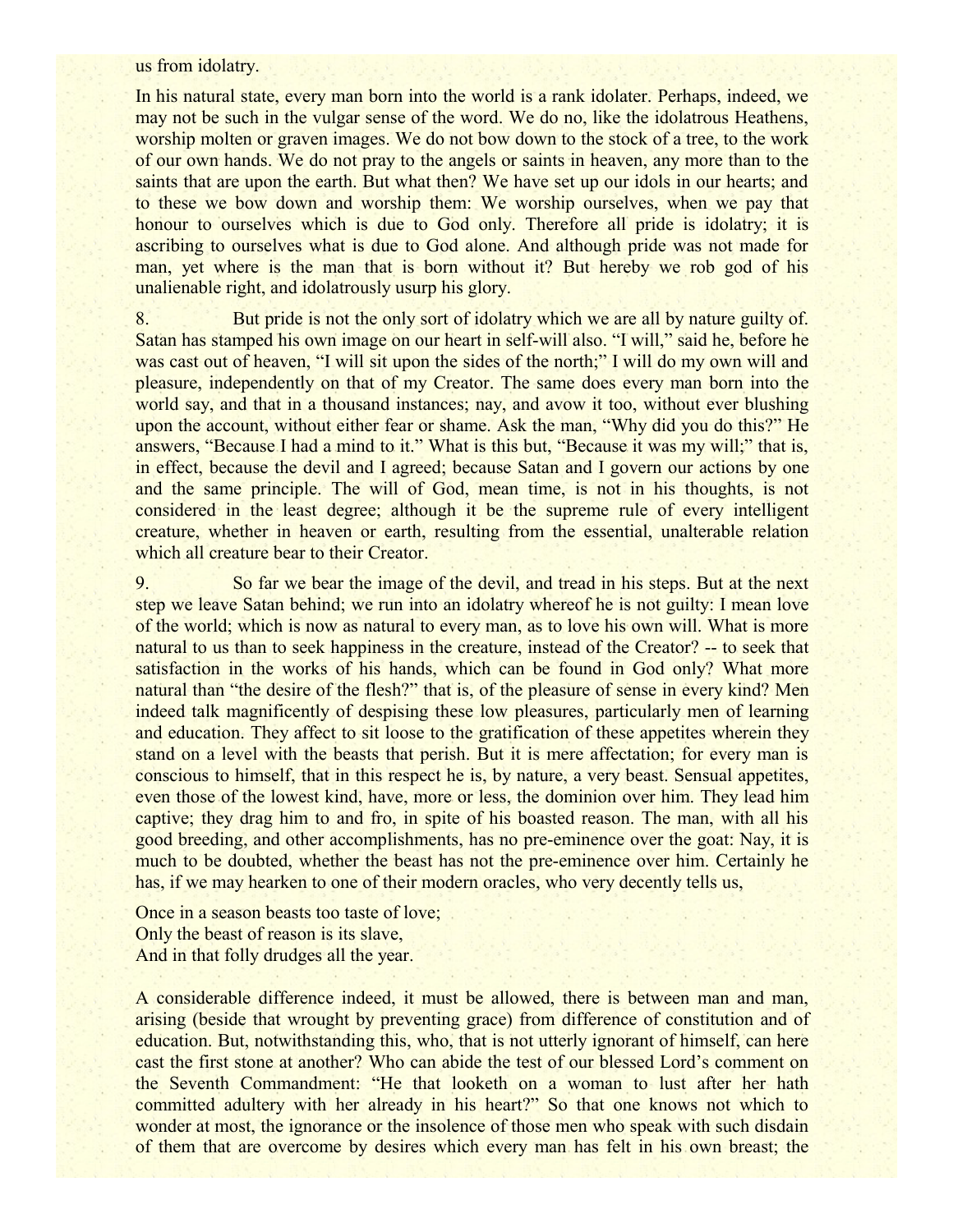desire of every pleasure of sense, innocent or not, being natural to every child of man.

10. And so is "the desire of the eye;" the desire of the pleasures of the imagination. These arise either from great, or beautiful, or uncommon objects; -- if the two former do not coincide with the latter; for perhaps it would appear, upon a diligent inquiry, that neither grand nor beautiful objects please any longer than they are new; that when the novelty of them is over, the greatest part, at least, of the pleasure they give is over; and in the same proportion as they become familiar, they become flat and insipid. But let us experience this ever so often, the same desire will remain still. The inbred thirst continues fixed in the soul; nay, the more it is indulged, the more it increases, and incites us to follow after another, and yet another object; although we leave every one with an abortive hope, and a deluded expectation. Yea,

The hoary fool, who many days Has struggled with continued sorrow, Renews his hope, and fondly lays The desperate bet upon tomorrow! To-morrow comes! 'Tis noon! 'Tis night! This day, like all the former, flies: Yet on he goes, to seek delight To-morrow, till to-night he dies!

11. A third symptom of this fatal disease, the love of the world, which is so deeply rooted in our nature, is "the pride of life;" the desire of praise, of the honour that cometh of men. This the greatest admirers of human nature allow to be strictly natural; as natural as the sight, or hearing, or any other of the external senses. And are they ashamed of it, even men of letters, men of refined and improved understanding? So far from it that they glory therein! They applaud themselves for their love of applause! Yea, eminent Christians, so called, make no difficulty of adopting the saying of the old, vain Heathen, Animi dissoluti est et nequam negligere quid de se homines sentiant: "Not to regard what men think of us is the mark of a wicked and abandoned mind." So that to go calm and unmoved through honour and dishonour, through evil report and good report, is with them a sign of one that is, indeed, not fit to live: " Away with such a flow from the earth!" But would one imagine that these men had ever heard of Jesus Christ or his Apostles; or that they knew who it was that said, "How can ye believe who receive honour one of another, and seek not the honour which cometh of God only?" But if this is really so, if it be impossible to believe, and consequently to please God, so long as we receive or seek honour one of another, and seek not the honour which cometh of God only; then in what a condition are all mankind! The Christians as well as Heathens! Since they all seek honour one of another! Since it is as natural for them so to do, themselves being the judges, as it is to see the light which strikes upon their eye, or to hear the sound which enters their ear; yea, since they account it a sign of a virtuous mind, to seek the praise of men, and of a vicious one, to be content with the honour that cometh of God only!

III.

1. I proceed to draw a few inferences from what has been said. And, First, from hence we may learn one grand fundamental difference between Christianity, considered as a system of doctrines, and the most refined Heathenism. Many of the ancient Heathens have largely described the vices of particular men. They have spoken much against their covetousness, or cruelty; their luxury, or prodigality. Some have dared to say that "no man is born without vices of one kind or another." But still as none of them were apprized of the fall of man, so none of them knew of his total corruption.

They knew not that all men were empty of all good, and filled with all manner of evil. They were wholly ignorant of the entire depravation of the whole human nature, of every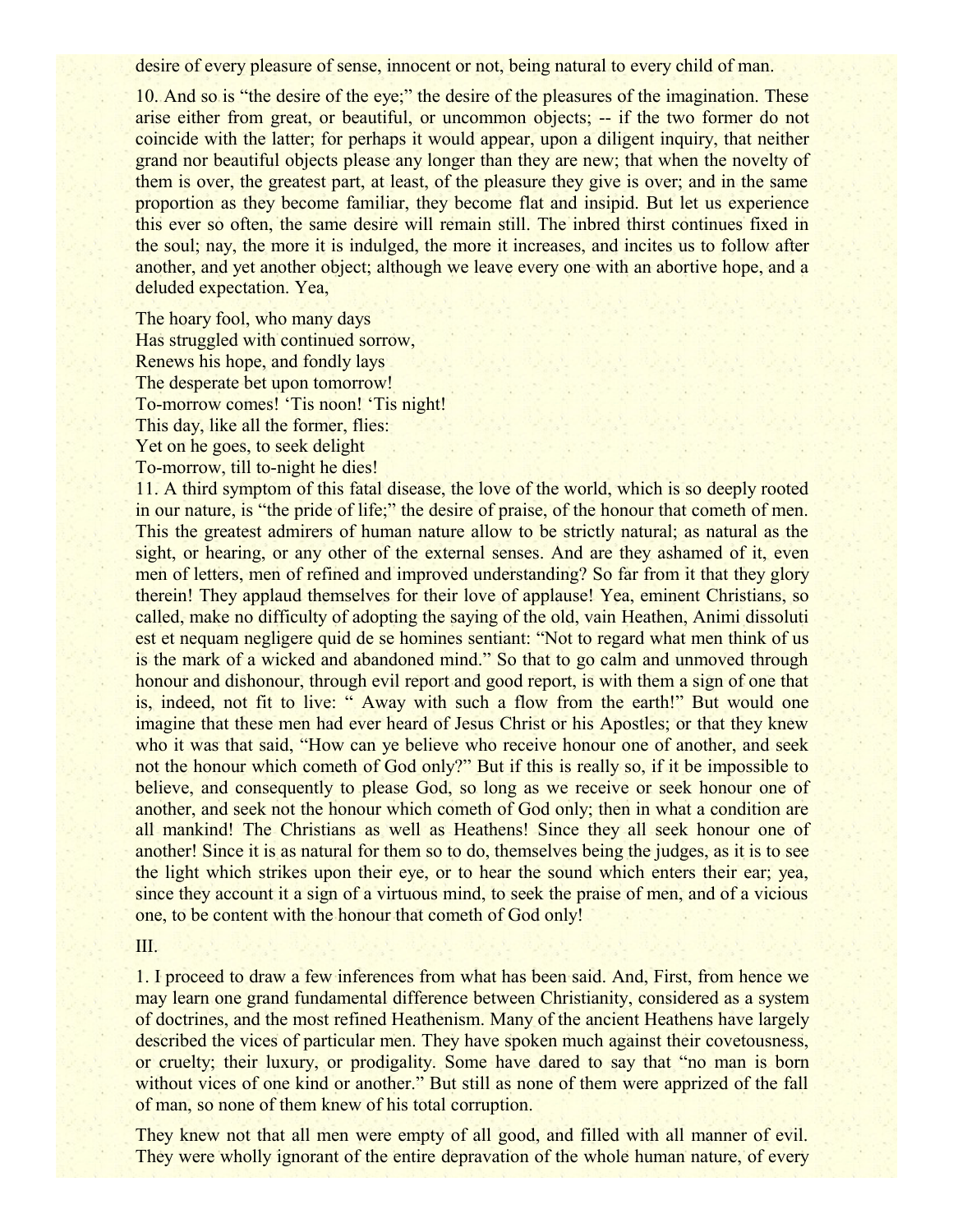man born into the world, in every faculty of his soul, not so much by those particular vices which reign in particular persons, as by the general flood of Atheism and idolatry, of pride, self-will, and love of the world.

This, therefore, is the first grand distinguishing point between Heathenism and Christianity. The one acknowledges that many men are infected with many vices, and even born with a proneness to them; but supposes withal, that in some the natural good much over-balances the evil: The other declares

that all men are conceived in sin," and "shapen in wickedness;" -- that hence there is in every man a "carnal mind, which is enmity against God, which is not, cannot be, subject to" his "law;" and which so infects the whole soul, that "there dwelleth in" him, "in his flesh," in his natural state, "no good thing;" but "every imagination of the thoughts of his heart is evil," only evil, and that "continually."

2. Hence we may, Secondly, learn, that all who deny this, call it original sin, or by any other title, are put Heathens still, in the fundamental point which differences Heathenism from Christianity.

They may, indeed, allow, that men have many vices; that some are born with us; and that, consequently, we are not born altogether so wise or so virtuous as we should be; there being few that will roundly affirm, "We are born with as much propensity to good as to evil, and that every man is, by nature, as virtuous and wise as Adam was at his creation." But here is the shibboleth: Is man by nature filled with all manner of evil? Is he void of all good? Is he wholly fallen? Is his soul totally corrupted? Or, to come back to the text, is "every imagination of the thoughts of his heart only evil continually?" Allow this, and you are so far a Christian. Deny it, and you are but an Heathen still.

3. We may learn from hence, in the Third place, what is the proper nature of religion, of the religion of Jesus Christ. It is SGTCRGKCý[WEJGL, God's method of healing a soul which is thus diseased. Hereby the great Physician of souls applies medicines to heal this sickness; to restore human nature, totally corrupted in all its faculties. God heals all our Atheism by the knowledge of Himself, and of Jesus Christ whom he hath sent; by giving us faith, a divine evidence and conviction of God, and of the things of God, -- in particular, of this important truth, "Christ loved me" -- and gave himself for me." By repentance and lowliness of heart, the deadly disease of pride is healed; that of self-will by resignation, a meek and thankful submission to the will of God; and for the love of the world in all its branches, the love of God is the sovereign remedy. Now, this is properly religion, "faith" thus "working by love;" working the genuine meek humility, entire deadness to the world, with a loving, thankful acquiescence in, and conformity to, the whole will and word of God.

4. Indeed, if man were not thus fallen, there would be no need of all this. There would be no occasion for this work in the heart, this renewal in the spirit of our mind. The superfluity of godliness would then be a more proper expression than the "superfluity of naughtiness." For an outside religion, without any godliness at all, would suffice to all rational intents and purposes. It does, accordingly, suffice, in the judgment of those who deny this corruption of our nature. They make very little more of religion than the famous Mr. Hobbes did of reason. According to him, reason is only "a well-ordered train of words:" According to them, religion is only a well-ordered train of words and actions. And they speak consistently with themselves; for if the inside be not full of wickedness, if this be clean already, what remains, but to "cleanse the outside of the cup?" Outward reformation, if their supposition be just, is indeed the one thing needful.

5. But ye have not so learned the oracles of God. Ye know, that He who seeth what is in man gives a far different account both of nature and grace, of our fall and our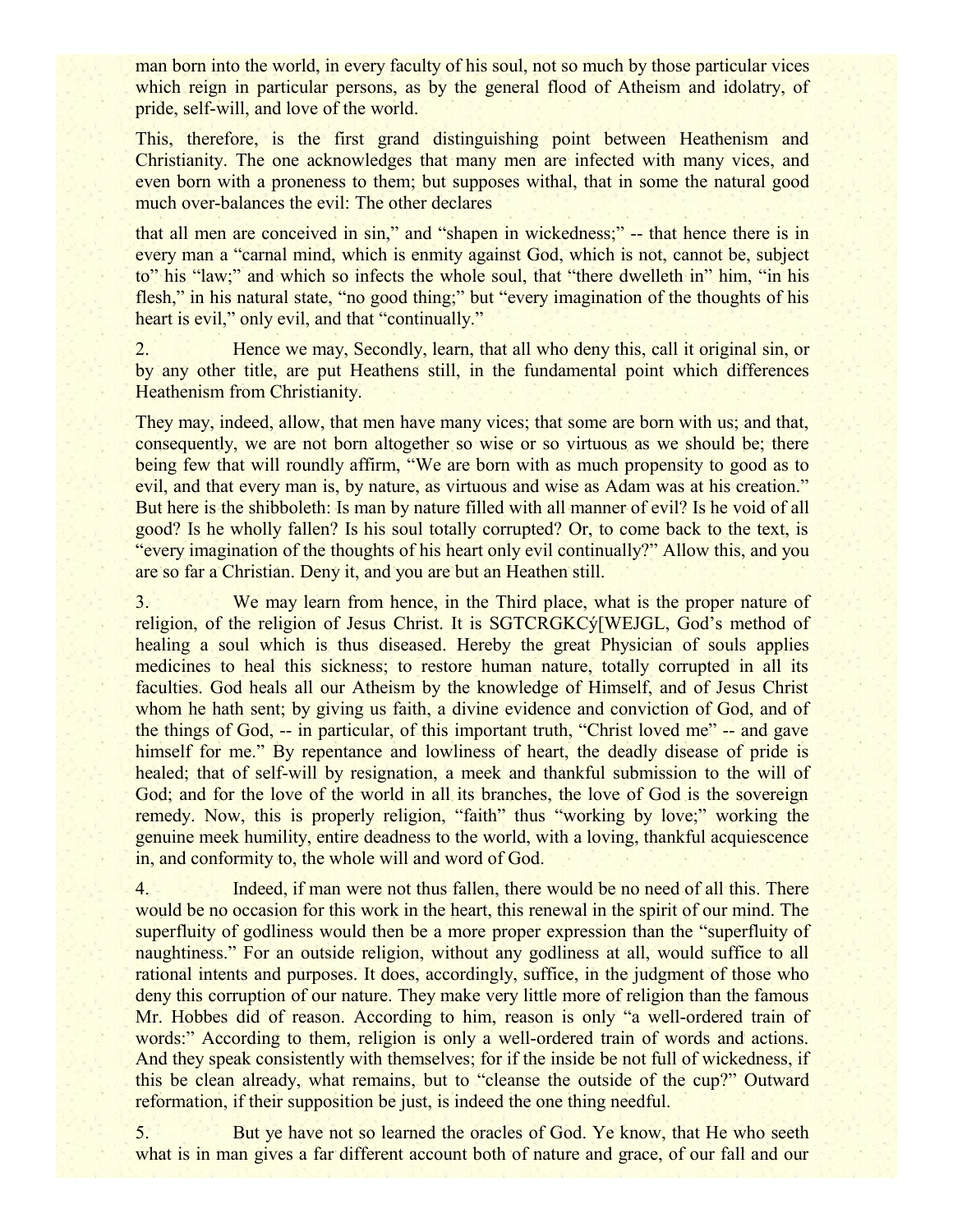recovery. Ye know that the great end of religion is, to renew our hearts in the image of God, to repair that total loss of righteousness and true holiness which we sustained by the sin of our first parent. Ye know that all religion which does not answer this end, all that stops short of this, the renewal of our soul in the image of God, after the likeness of Him that created it, is no other than a poor farce, and a mere mockery of God, to the destruction of our own soul. O beware of all those teachers of lies, who would palm this upon you for Christianity! Regard them not, although they should come unto you with all the deceivableness of unrighteousness; with all smoothness of language, all decency, yea, beauty and elegance of expression, all professions of earnest good will to you, and reverence for the Holy Scriptures. Keep to the plain, old faith, "once delivered to the saints," and delivered by the Spirit of God to our hearts. Know your disease! Know your cure! Ye were born in sin: Therefore, "ye must be born again," born of God. By nature ye are wholly corrupted. By grace ye shall be wholly renewed. In Adam ye all died: In the second Adam, in Christ, ye all are made alive. "You that were dead in sins hath he quickened:" He hath already given you a principle of life, even faith in him who loved you and gave himself for you! Now, "go on from faith to faith," until your whole sickness be healed; and all that "mind be in you which was also in Christ Jesus!"

### THE WILDERNESS STATE

CAR AVIL

John Wesley SERMON 46 (text from the 1872 edition)

"Ye now have sorrow: But I will see you again, and your heart shall rejoice, and your joy no man taketh from you." John 16:22.

1. After God had wrought a great deliverance for Israel, by bringing them out of the house of bondage, they did not immediately enter into the land which he had promised to their fathers; but "wandered out of the way in the wilderness," and were variously tempted and distressed. In like manner, after God has delivered them that fear him from the bondage of sin and Satan; after they are "justified freely by his grace, through the redemption that is in Jesus," yet not many of them immediately enter into "the rest which remaineth for the people of God." The greater part of them wander, more or less, out of the good way into which he hath brought them. They come, as it were, into a "waste and howling desert," where they are variously tempted and tormented: And this, some, in allusion to the case of the Israelites, have termed "a wilderness state."

2. Certain it is, that the condition wherein these are has a right the tenderest compassion. They labour under an evil and sore disease; though one that is not commonly understood; and for this very reason it is the more difficult for them to find a remedy. Being in darkness themselves, they cannot be supposed to understand the nature of their own disorder; and few of their brethren, nay, perhaps, of their teachers, know either what their sickness is, or how to heal it. So much the more need there is to inquire, First, What is the nature of this disease? Secondly, What is the cause? And, Thirdly, What is the cure of it?

I.

1. And, First, what is the nature of this disease, into which so many fall after they have believed? Wherein does it properly consist; and what are the genuine symptoms of it? It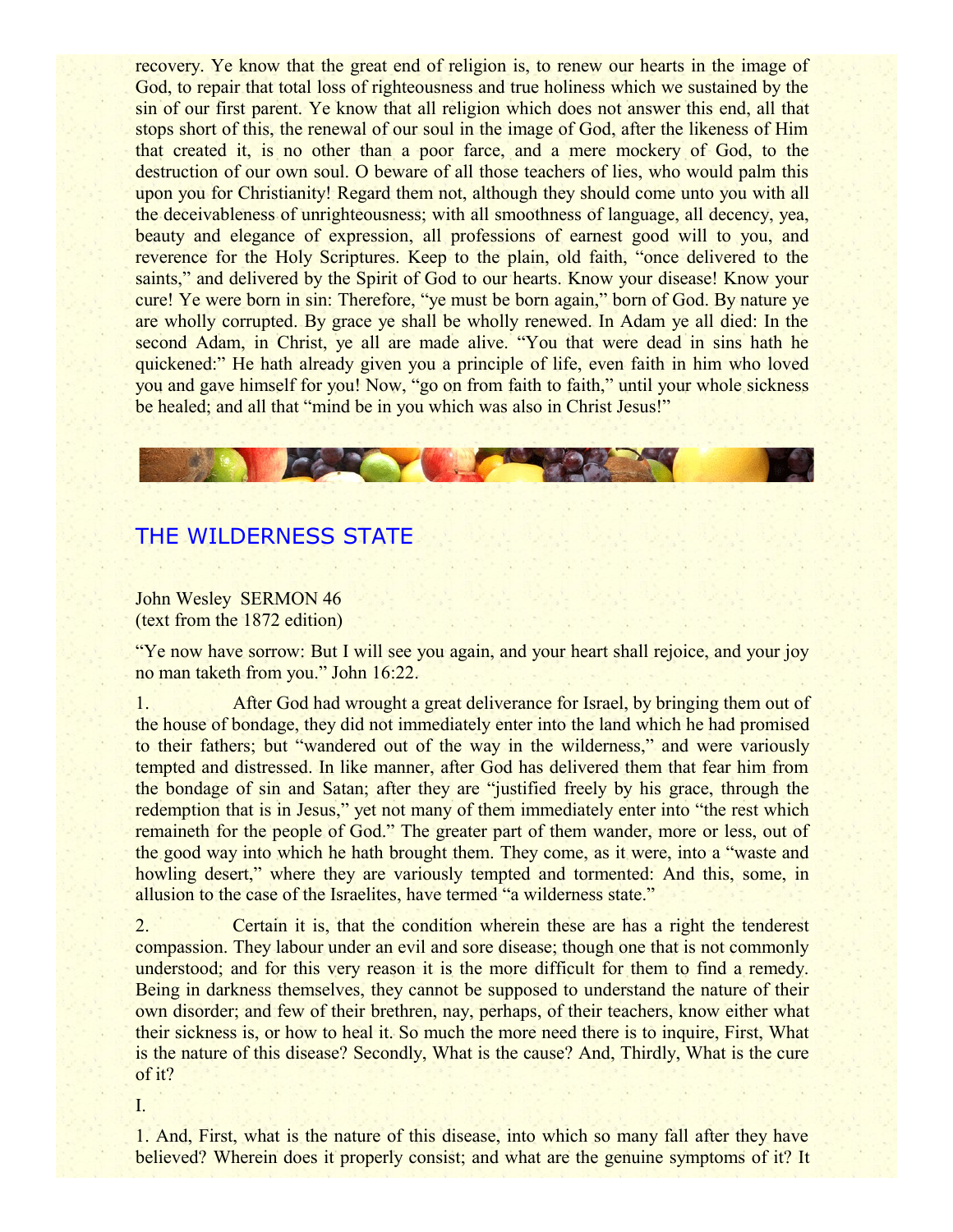properly consists in the loss of that faith which God once wrought in their heart. They that are in the wilderness, have not now that divine "evidence," that satisfactory conviction "of things not seen," which they once enjoyed. They have not now that inward demonstration of the Spirit which before enabled each of them to say, "The life I live, I live by faith in the Son of God, who loved me, and gave himself for me." The light of heaven does not now "shine in their hearts," neither do they "see him that is invisible;" but darkness is again on the face of their souls, and blindness on the eyes of their understanding. The Spirit no longer "witnesses with their spirits, that they are the children of God;" neither does he continue as the Spirit of adoption, "crying" in their hearts, "Abba, Father." They have not now a sure trust in his love, and a liberty of approaching him with holy boldness.

"Though he slay me, yet will I trust in him," is no more the language of their heart; but they are shorn of their strength, and become weak and feeble-minded, even as other men.

2. Hence, Secondly, proceeds the loss of love; which cannot but rise or fall, at the same time, and in the same proportion, with true, living faith. Accordingly, they that are deprived of their faith, are deprived of the love of God also. They cannot now say, "Lord, thou knowest all things, thou knowest that I love thee." They are not now happy in God, as everyone is that truly loves him. They do not delight in him as in time past, and "smell the odour of his ointments." Once, all their "desire was unto him, and to the remembrance of his name;" but now even their desires are cold and dead, if not utterly extinguished. And as their love of God is waxed cold, so is also their love of their neighbour.

They have not now that zeal for the souls of men, that longing after their welfare, that fervent, restless, active desire of their being reconciled to God. They do not feel those "bowels of mercies" for the sheep that are lost, -- that tender "compassion for the ignorant, and them that are out of the way." Once they were "gentle toward all men," meekly instructing such as opposed the truth; and, "if any was overtaken in a fault, restoring such an one in the spirit of meekness:" But, after a suspense, perhaps of many days, anger begins to regain its power; yea, peevishness and impatience thrust sore at them that they may fall; and it is well if they are not sometimes driven, even to "render evil for evil and railing for railing."

3. In consequence of the loss of faith and love, follows, Thirdly, loss of joy in the Holy Ghost. For if the loving consciousness of pardon be no more, the joy resulting therefrom cannot remain. If the Spirit does not witness with our spirit that we are the children of God, the joy that flowed from that inward witness must also be at an end. And, in like manner, they who once "rejoiced with joy unspeakable," "in hope of the glory of God," now they are deprived of that "hope full of immortality," are deprived of the joy it occasioned; as also of that which resulted from a consciousness of "the love of God," then "shed abroad in their hearts." For the cause being removed, so is the effect: The fountain being dammed up, those living waters spring no more to refresh the thirsty soul.

4. With loss of faith, and love, and joy there is also joined, Fourthly, the loss of that peace which once passed all understanding. That sweet tranquillity of mind, that composure of spirit, is gone.

Painful doubt returns; doubt, whether we ever did, and perhaps whether we ever shall, believe. We begin to doubt, whether we ever did find in our hearts the real testimony of the Spirit; whether we did not rather deceive our own souls, and mistake the voice of nature for the voice of God. Nay, and perhaps, whether we shall ever hear his voice, and find favour in his sight. And these doubts are again joined with servile fear, with that fear which hath torment. We fear the wrath of God, even as before we believed: We fear, lest we should be cast out of his presence; and thence sink again into that fear of death, from which we were before wholly delivered.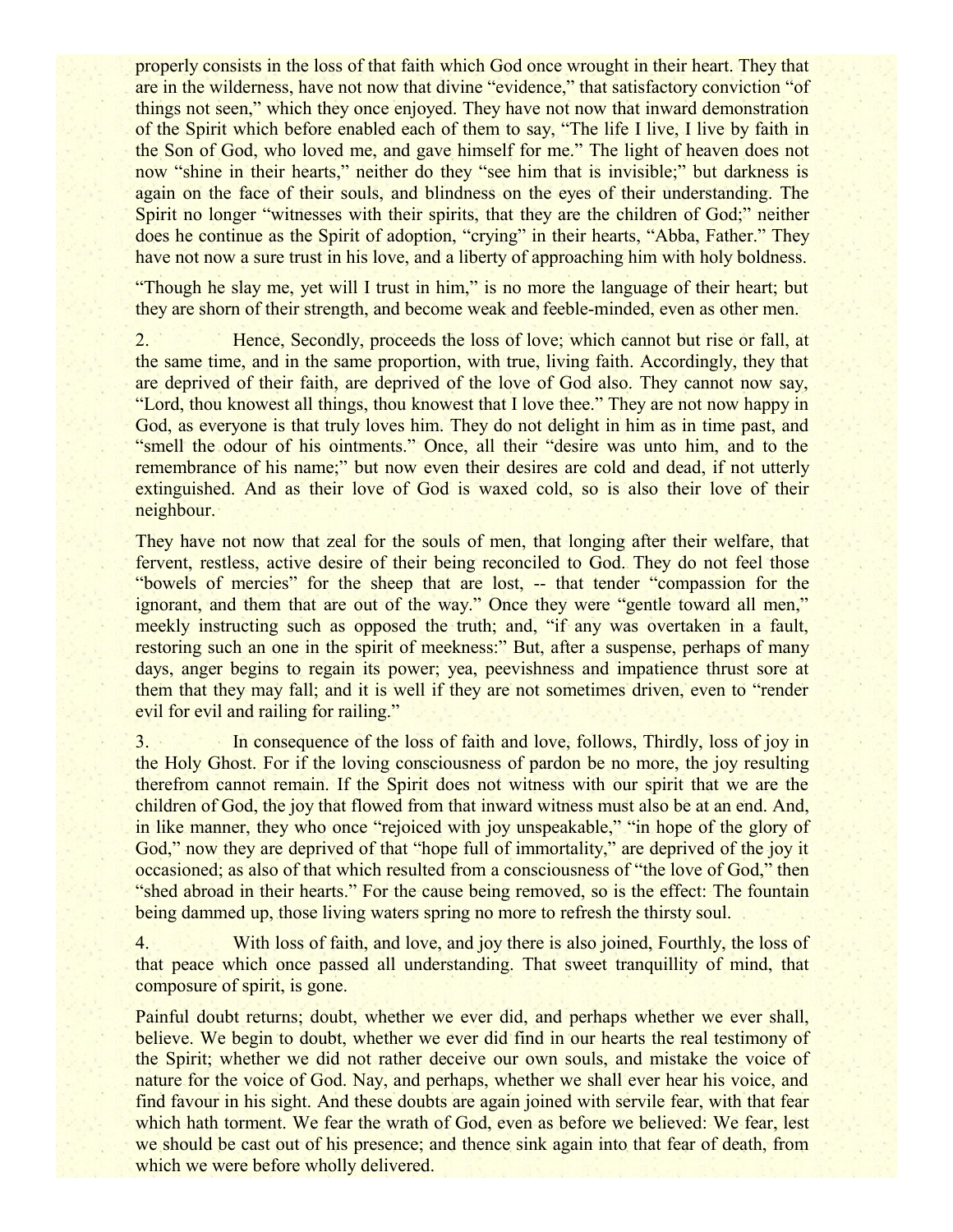5. But even this is not all; for loss of peace is accompanied with loss of power. We know everyone who has peace with God, through Jesus Christ, has power over all sin. But whenever he loses the peace of God, he loses also the power over sin. While that peace remained, power also remained, even over the besetting sin, whether it were the sin of his nature, his constitution, of his education, or that of his profession; yea, and over those evil tempers and desires which, till then, he could not conquer Sin had then no more dominion over him; but he hath now no more dominion over sin. He may struggle, indeed, but he cannot overcome; the crown is fallen from his head. His enemies again prevail over him, and, more or less, bring him into bondage. The glory is departed from him, even the kingdom of God which was in his heart. He is dispossessed of righteousness, as well as of peace and joy in the Holy Ghost.

II.

1. Such is the nature of what many have termed, and not improperly, "The wilderness state." But the nature of it may be more fully understood by inquiring, Secondly, What are the causes of it? These indeed are various. But I dare not rank among these the bare, arbitrary, sovereign will of God.

He "rejoiceth in the prosperity of his servants: He delighteth not to afflict or grieve the children of men." His invariable will is our sanctification, attended with "peace and joy in the Holy Ghost." These are his own free gifts; and we are assured "the gifts of God are," on his part, "without repentance." He never repenteth of what he hath given, or desires to withdraw them from us.

Therefore he never deserts us, as some speak; it is we only that desert him.

(I.) 2. The most usual cause of inward darkness is sin, of one kind or another. This it is which generally occasions what is often a complication of sin and misery. And, First, sin of commission.

This may frequently be observed to darken the soul in a moment; especially if it be a known, a wilful, or presumptuous sin. If, for instance, a person, who is now walking in the clear light of God's countenance, should be any way prevailed on to commit a single act of drunkenness, or uncleanness, it would be no wonder, if, in that very hour, he fell into utter darkness. It is true, there have been some very rare cases, wherein God has prevented this, by an extraordinary display of his pardoning mercy, almost in the very instant. But in general, such an abuse of the goodness of God, so gross an insult on his love, occasions an immediate estrangement from God, and a "darkness that may be felt."

3. But it may be hoped this case is not very frequent; that there are not many who so despise the riches of his goodness as, while they walk in his light, so grossly and presumptuously to rebel against him. That light is much more frequently lost by giving way to sins of omission. This, indeed, does not immediately quench the Spirit, but gradually and slowly. The former may be compared to pouring water upon a fire; the latter to withdrawing the fuel from it. And many times will that loving Spirit reprove our neglect, before he departs from us. Many are the inward checks, the secret notices, he gives, before his influences are withdrawn. So that only a train of omissions, wilfully persisted in, can bring us into utter darkness.

4. Perhaps no sin of omission more frequently occasions this than the neglect of private prayer; the want whereof cannot be supplied by any other ordinance whatever. Nothing can be more plain, than that the life of God in the soul does not continue, much less increase, unless we use all opportunities of communing with God, and pouring out our hearts before him. If therefore we are negligent of this, if we suffer business, company, or any avocation whatever, to prevent these secret exercises of the soul, (or, which comes to the same thing, to make us hurry them over in a slight and careless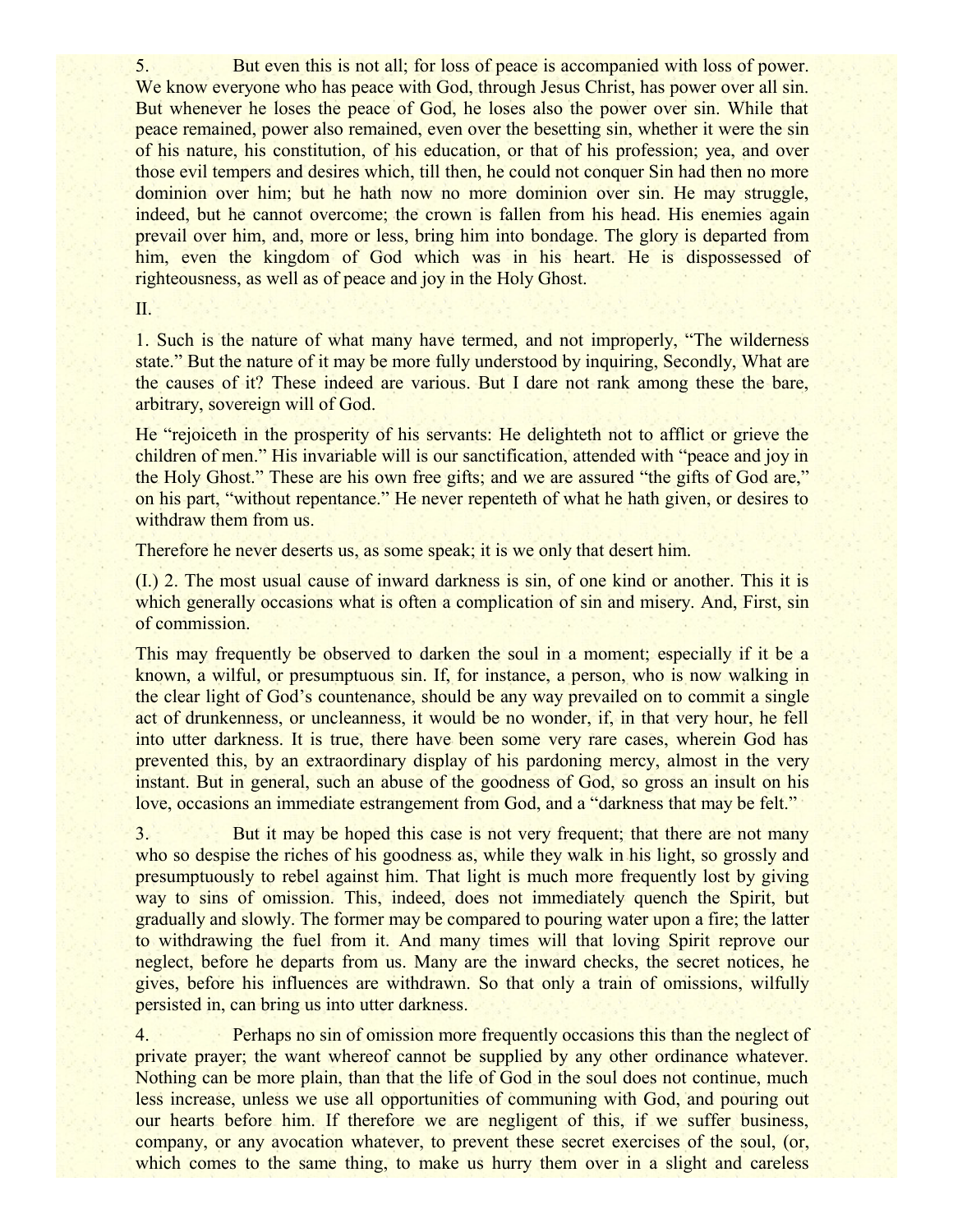manner,) that life will surely decay. And if we long or frequently intermit them, it will gradually die away.

5. Another sin of omission, which frequently brings the soul of a believer into darkness, is the neglect of what was so strongly enjoined, even under the Jewish dispensation: "Thou shalt, in anywise, rebuke thy neighbour, and not suffer sin upon him: Thou shalt not hate thy brother in thy heart." Now, if we do hate our brother in our heart, if we do not rebuke him when we see him in a fault, but suffer sin upon him, this will soon bring leanness to our own soul; seeing hereby we are partakers of his sin. By neglecting to reprove our neighbour, we make his sin our own: We become accountable for it to God: We saw his danger, and gave him no warning: So, "if he perish in his iniquity," God may justly require "his blood at our hands." No wonder then, if by thus grieving the Spirit, we lose the light of his countenance.

6. A Third cause of our losing this is, the giving way to some kind of inward sin. For example: We know, every one that is "proud in heart is an abomination to the Lord;" and that, although this pride of heart should not appear in the outward conversation. Now, how easily may a soul filled with peace and joy fall into this snare of the devil! How natural is it for him to imagine that he has more grace, more wisdom or strength, than he really has to "think more highly of himself than he ought to think!" How natural to glory in something he has received, as if he had not received it! But seeing God continually "resisteth the proud, and giveth grace" only "to the humble," this must certainly obscure, if not wholly destroy, the light which before shone on his heart.

7. The same effect may be produced by giving place to anger, whatever the provocation or occasion be; yea, though it were coloured over with the name of zeal for the truth, or for the glory of God. Indeed all zeal which is any other than the flame of love is "earthly, animal, devilish." It is the flame of wrath: It is flat, sinful anger, neither better nor worse. And nothing is a greater enemy to the mild, gentle love of God than this: They never did, they never can, subsist together in one breast. In the same proportion as this prevails, love and joy in the Holy Ghost decrease. This is particularly observable in the case of offence; I mean, anger at any of our brethren, at any of those who are united with us either by civil or religious ties. If we give way to the spirit of offence but one hour, we lose the sweet influences of the Holy Spirit; so that, instead of amending them, we destroy ourselves, and become an easy prey to any enemy that assaults us.

8. But suppose we are aware of this snare of the devil, we may be attacked from another quarter.

When fierceness and anger are asleep, and love alone is waking, we may be no less endangered by desire, which equally tends to darken the soul. This is the sure effect of any foolish desire, any vain or inordinate affection. If we set our affection on things of the earth, on any person or thing under the sun; if we desire anything but God, and what tends to God; if we seek happiness in any creature; the jealous God will surely contend with us, for he can admit of no rival. And if we will not hear his warning voice, and return to him with our whole soul, we continue to grieve him with our idols, and running after other gods, we shall soon be cold, barren, and dry; and the god of this world will blind and darken our hearts.

9. But this he frequently does, even when we do not give way to any positive sin. It is enough, it gives him sufficient advantage, if we do not "stir up the gift of God which is in us;" if we do not agonize continually "to enter in at the strait gate;" if we do not earnestly "strive for the mastery," and "take the kingdom of heaven by violence." There needs no more than not to fight, and we are sure to be conquered. Let us only be careless or "faint in our mind," let us be easy and indolent, and our natural darkness will soon return, and overspread our soul. It is enough, therefore, if we give way to spiritual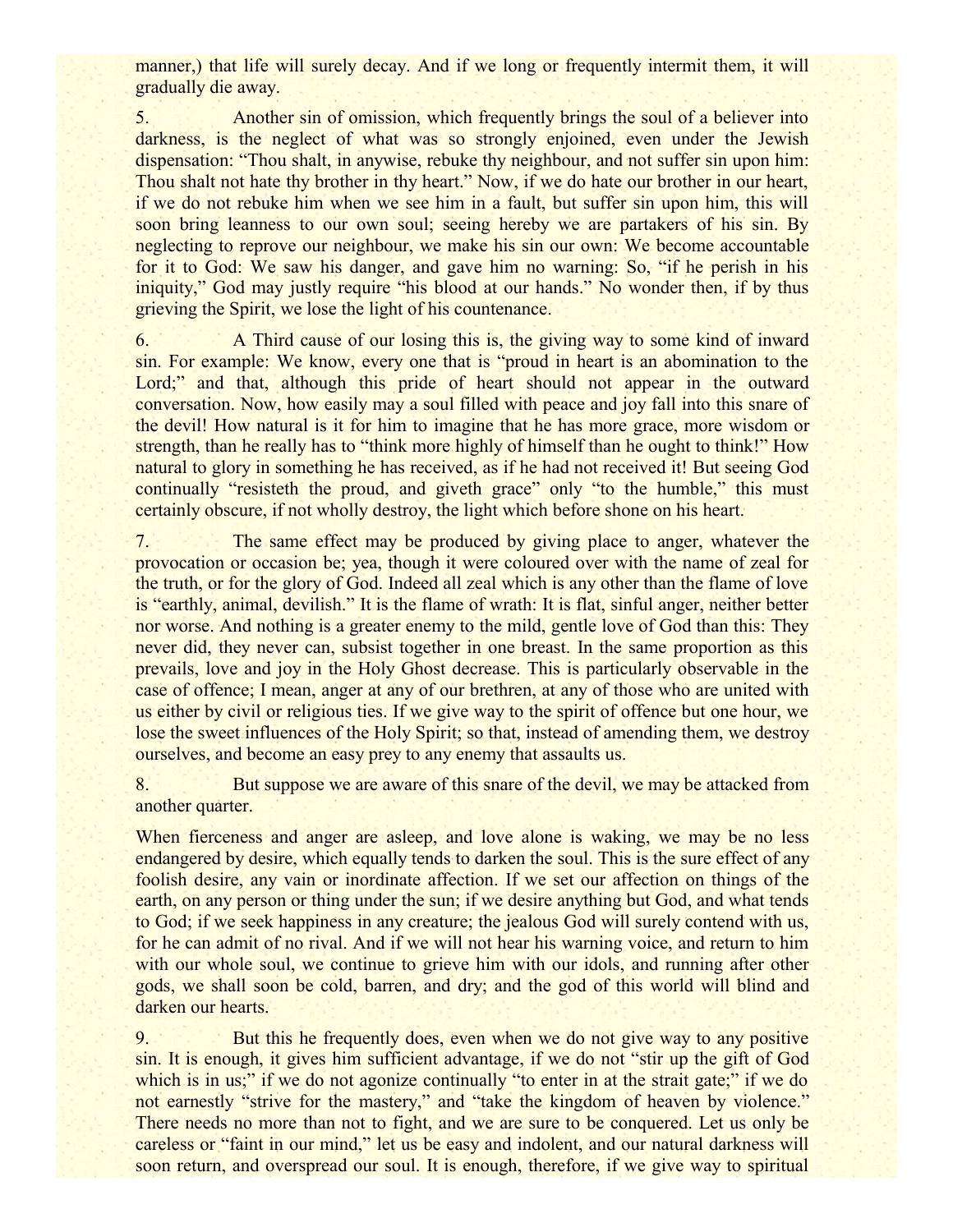sloth; this will effectually darken the soul: It will as surely destroy the light of God, if not so swiftly, as murder or adultery.

10. But it is well to be observed, that the cause of our darkness (whatsoever it be, whether omission or commission, whether inward or outward sin) is not always nigh at hand. Sometimes the sin which occasioned the present distress may lie at a considerable distance. It might be committed days, or weeks, or months before. And that God now withdraws his light and peace on account of what was done so long ago is not (as one might at first imagine) an instance of his severity, but rather a proof of his longsuffering and tender mercy. He waited all this time if haply we would see, acknowledge, and correct what was amiss. And in default of this he at length shows his displeasure, if thus, at last, he may bring us to repentance.

(II). 1. Another general cause of this darkness is ignorance; which is likewise of various kinds.

If men know not the Scriptures, if they imagine there are passages either in the Old or New Testament which assert, that all believers without exception, must sometimes be in darkness; this ignorance will naturally bring upon them the darkness which they expect. And how common a case has this been among us! How few are there that do not expect it! And no wonder, seeing they are taught to expect it; seeing their guides lead them into this way. Not only the mystic writers of the Romish Church, but many of the most spiritual and experimental in our own, (very few of the last century excepted,) lay it down with all assurance as a plain, unquestionable Scripture doctrine, and cite many texts to prove it.

2. Ignorance also of the work of God in the soul frequent occasions this darkness. Men imagine (because so they have been taught, particularly by writers of the Romish communion, whose plausible assertions too many Protestants have received without due examination) that they are not always to walk in luminous faith; that this is only a lower dispensation; that as they rise higher they are to leave those sensible comforts, and to live by naked faith (naked indeed, if it be stripped both of love, and peace, and joy in the Holy Ghost!) that a state of light and joy is good, but a state of darkness and dryness is better; that it is by these alone we can be purified from pride, love of the world, and inordinate self-love; and that, therefore, we ought neither to expect nor desire to walk in the light always. Hence it is, (though other reasons may concur.) that the main body of pious men in the Romish Church generally walk in a dark uncomfortable way, and if ever they receive, soon lose the light of God.

(III). 1. A Third general cause of this darkness is temptation. When the candle of the Lord first shines on our head, temptation frequently flees away, and totally disappears. All is calm within; perhaps without too, while God makes our enemies to be at peace with us. It is then very natural to suppose that we shall not see war any more. And there are instances wherein this calm has continued, not only for weeks, but for months or years. But commonly it is otherwise: In a short time "the winds blow, the rains descend, and the floods arise" anew. They who know not either the Son or the Father, and consequently hate his children, when God slackens the bridle which is in their teeth , will show that hatred in various instances. As of old, "he that was born after the flesh persecuted him that was born after the Spirit, even so it is now;" the same cause still producing the same effect. The evil which yet remains in the heart will then also move afresh; anger, and many other roots of bitterness will endeavour to spring up. At the same time, Satan will not be wanting to cast in his fiery darts; and the soul will have to wrestle, not only with the world, not only "with flesh and blood, but with principalities and powers, with the rulers of the darkness of this world, with wicked spirits in high places." Now, when so various assaults are made at once, and perhaps with the utmost violence, it is not strange if it should occasion, not only heaviness, but even darkness in a weak believer; -- more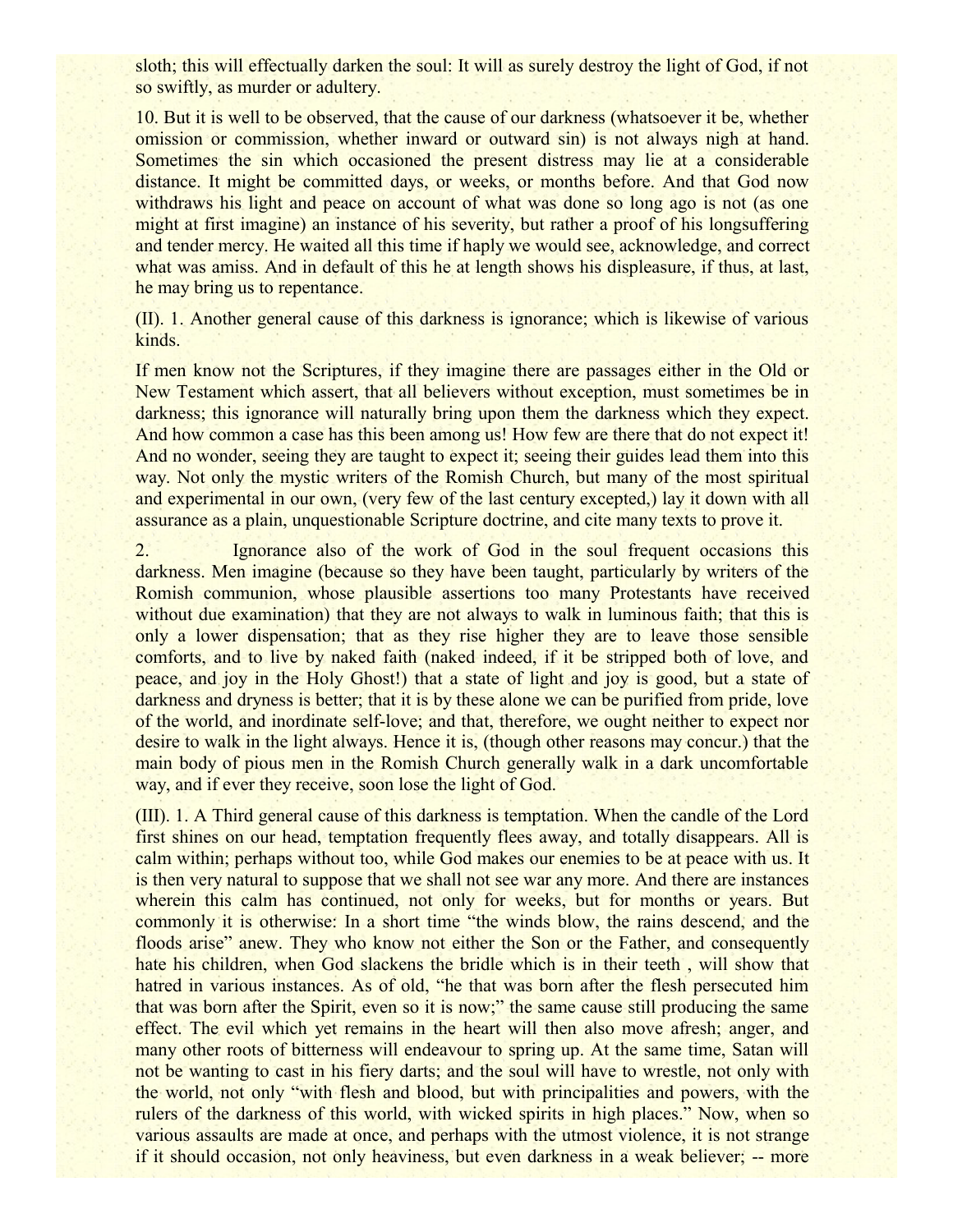especially if he was not watching; if these assaults are made in an hour when he looked not for them; if he expected nothing less, but had fondly told himself, -- the day of evil would return no more.

2. The force of those temptations which arise from within will be exceedingly heightened if we before thought too highly of ourselves, as if we had been cleansed from all sin. And how naturally do we imagine this during the warmth of our first love! How ready are we to believe that God has "fulfilled in us the" whole "work of faith with power!" that because we feel no sin, we have none in us; but the soul is all love! And well may a sharp attack from an enemy whom we supposed to be not only conquered but slain, throw us into much heaviness of soul; yea, sometimes, into utter darkness: Particularly when we reason with this enemy, instead of instantly calling upon God, and casting ourselves upon Him, by simple faith, who "alone knoweth how to deliver" his "out of temptation."

III. These are the usual causes of this second darkness. Inquire we, Thirdly, What is the cure of it?

1. To suppose that this is one and the same in all cases is a and fatal mistake; and yet extremely common, even among many, who pass for experienced Christians, yea, perhaps take upon them to be teachers in Israel, to be the guides of other souls. Accordingly, they know and use but one medicine, whatever be the cause of the distemper. They begin immediately to apply the promises; to preach the gospel, as they call it. To give comfort is the single point at which they aim; in order to which they say many soft and tender things, concerning the love of God to poor helpless sinners, and the efficacy of the blood of Christ. Now this is quackery indeed, and that of the worse sort, as it tends, if not to kill men's bodies, yet without the peculiar mercy of God, "to destroy both their bodies and souls in hell." It is hard to speak of these "daubers with untempered mortar," these promise-mongers, as they deserve. They well deserve the title, which has been ignorantly given to others: They are spiritual mountebanks. They do, in effect, make "the blood of the covenant an unholy thing." They vilely prostitute the promises of God by thus applying them to all without distinction. Whereas, indeed, the cure of spiritual, as of bodily diseases, must be as various as are the causes of them. The first thing, therefore, is to find out the cause; and this will naturally point out the cure.

2. For instance: Is it sin which occasions darkness? What sin? Is it outward sin of any kind? Does your conscience accuse you of committing any sin, whereby you grieve the Holy Spirit of God? Is it on this account that he is departed from you, and that joy and peace are departed with him? And how can you expect they should return, till you put away the accursed thing? "Let the wicked forsake his way;" "cleanse your hands, ye sinners;" "put away the evil of your doings;" so shall your "light break out of obscurity;" the Lord will return and "abundantly pardon."

3. If, upon the closest search, you can find no sin of commission which causes the cloud upon your soul, inquire next, if there be not some sin of omission which separates between God and you.

Do you "not suffer sin upon your brother?" Do you reprove them that sin in your sight? Do you walk in all the ordinances of God? In public, family, private prayer? If not, if you habitually neglect any one of these known duties, how can you expect that the light of his countenance should continue to shine upon you? Make haste to "strengthen the things that remain;" then your soul shall live. "Today, if ye will hear his voice," by his grace supply what is lacking. When you hear a voice behind you saying, "This is the way, walk thou in it," harden not your heart; be no more "disobedient to the heavenly calling." Till the sin, whether of omission or commission, be removed, all comfort is false and deceitful. It is only skinning the wound over, which still festers and rankles beneath. Look for no peace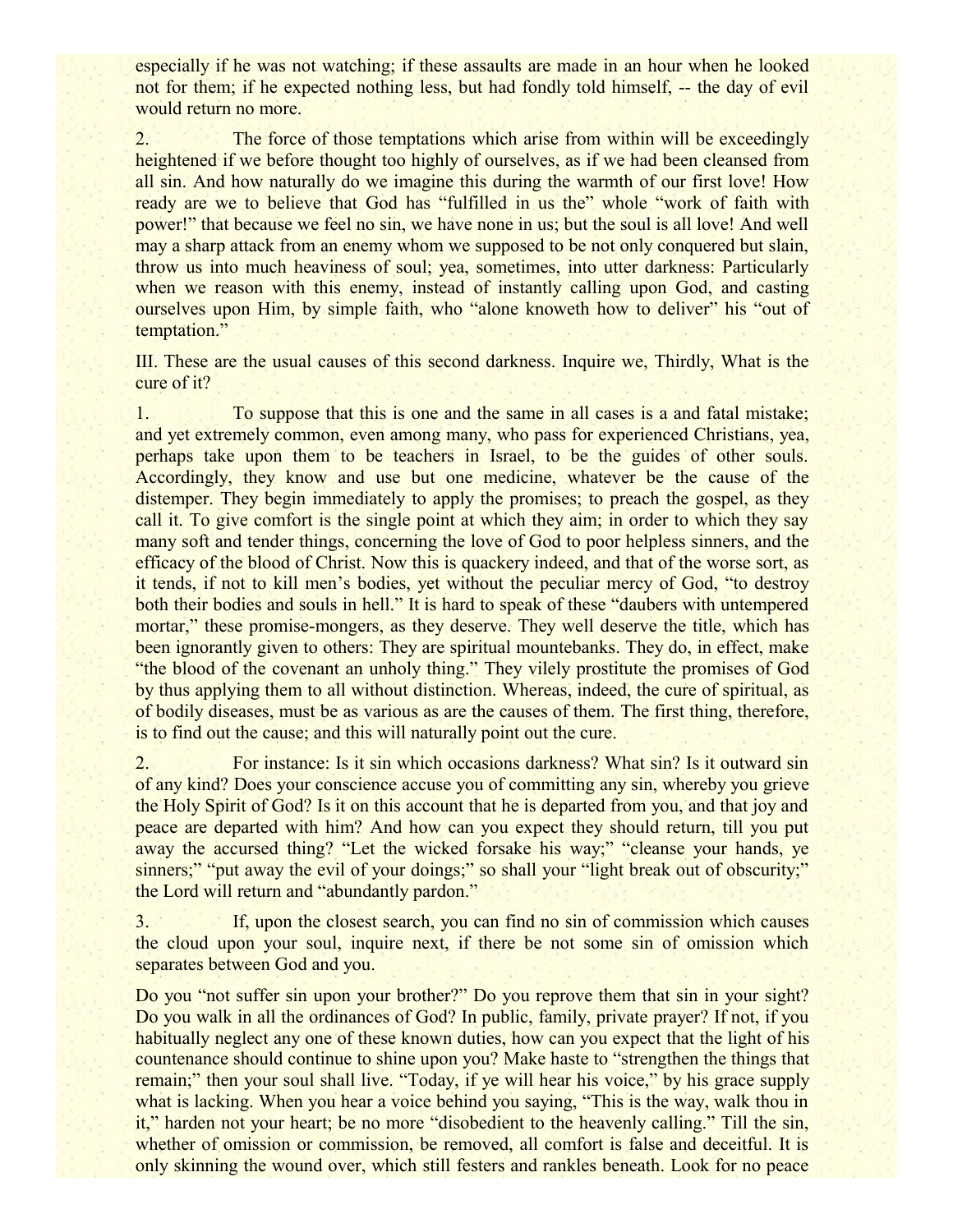within, till you are at peace with God; which cannot be without "fruits meet for repentance."

4. But perhaps you are not conscious of even any sin of omission which impairs your peace and joy in the Holy Ghost. Is there not then some inward sin, which as a root of bitterness, springs up in your heart to trouble you? Is not your dryness, and barrenness of soul, occasioned by your heart's "departing from the living God?" Has not "the foot of pride come against" you? Have you not thought of yourself "more highly than you ought to think?" Have you not, in any respect, "sacrificed to your own net, and burned incense to your own drag?" Have you not ascribed your success in any undertaking to your own courage, or strength, or wisdom? Have you not boasted of something "you have received, as though you had not received it?" Have you not gloried in anything, "save the cross of our Lord Jesus Christ?" Have you not sought after or desired the praise of men? Have you not taken pleasure in it? If so, you see the way you are to take. If you have fallen by pride, "humble yourself under the mighty hand of God, and he will exalt you in due time." Have you not forced him to depart from you, by giving place to anger? Have you not "fretted yourself because of the ungodly" or "been envious against the evil-doers?" Have you not been offended at any of your brethren, looking at their (real or imagined) sin, so as to sin yourself against the great law of love, by estranging your heart from them? Then look unto the Lord, that you may renew your strength; that all this sharpness and coldness may be done away; that love and peace and joy may return together, and you may be invariably kind to each other, and "tender-hearted, forgiving one another, even as God for Christ's sake hath forgiven you." Have not you given way to any foolish desire? To any kind or degree of inordinate affection? How then can the love of God have place in your heart, till you put away your idols? "Be not deceived: God is not mocked:" He will not dwell in a divided heart.

As long, therefore, as you cherish Delilah in your bosom he has no place there. It is vain to hope for a recovery of his light, till you pluck out the right eye, and cast it from you. O let there be no longer delay! Cry to Him, that he may enable you so to do! Bewail your own impotence and helplessness; and, the Lord being your helper, enter in at the strait gate; take the kingdom of heaven by violence! Cast out every idol from his sanctuary, and the glory of the Lord shall soon appear.

5. Perhaps it is this very thing, the want of striving, spiritual sloth, which keeps your soul in darkness. You dwell at ease in the land; there is no war in your coasts; and so you are quiet and unconcerned. You go on in the same even track of outward duties, and are content there to abide.

And do you wonder, meantime, that your soul is dead? O stir yourself up before the Lord! Arise, and shake yourself from the dust; wrestle with God for the mighty blessing; pour out your soul unto God in prayer, and continue therein with all perseverance! Watch! Awake out of sleep; and keep awake! Otherwise there is nothing to be expected, but that you will be alienated more and more from the light and life of God.

6. If, upon the fullest and most impartial examination of yourself, you cannot discern that you at present give way either to spiritual sloth, or any other inward or outward sin, then call to mind the time that is past. Consider your former tempers, words, and actions. Have these been right before the Lord? "Commune with him in your chamber, and be still;" and desire of him to try the ground of your heart, and bring to your remembrance whatever has at any time offended the eyes of his glory.

If the guilt of any unrepented sin remain on our soul, it cannot be but you will remain in darkness,

till, having been renewed by repentance, you are again washed by faith in the "fountain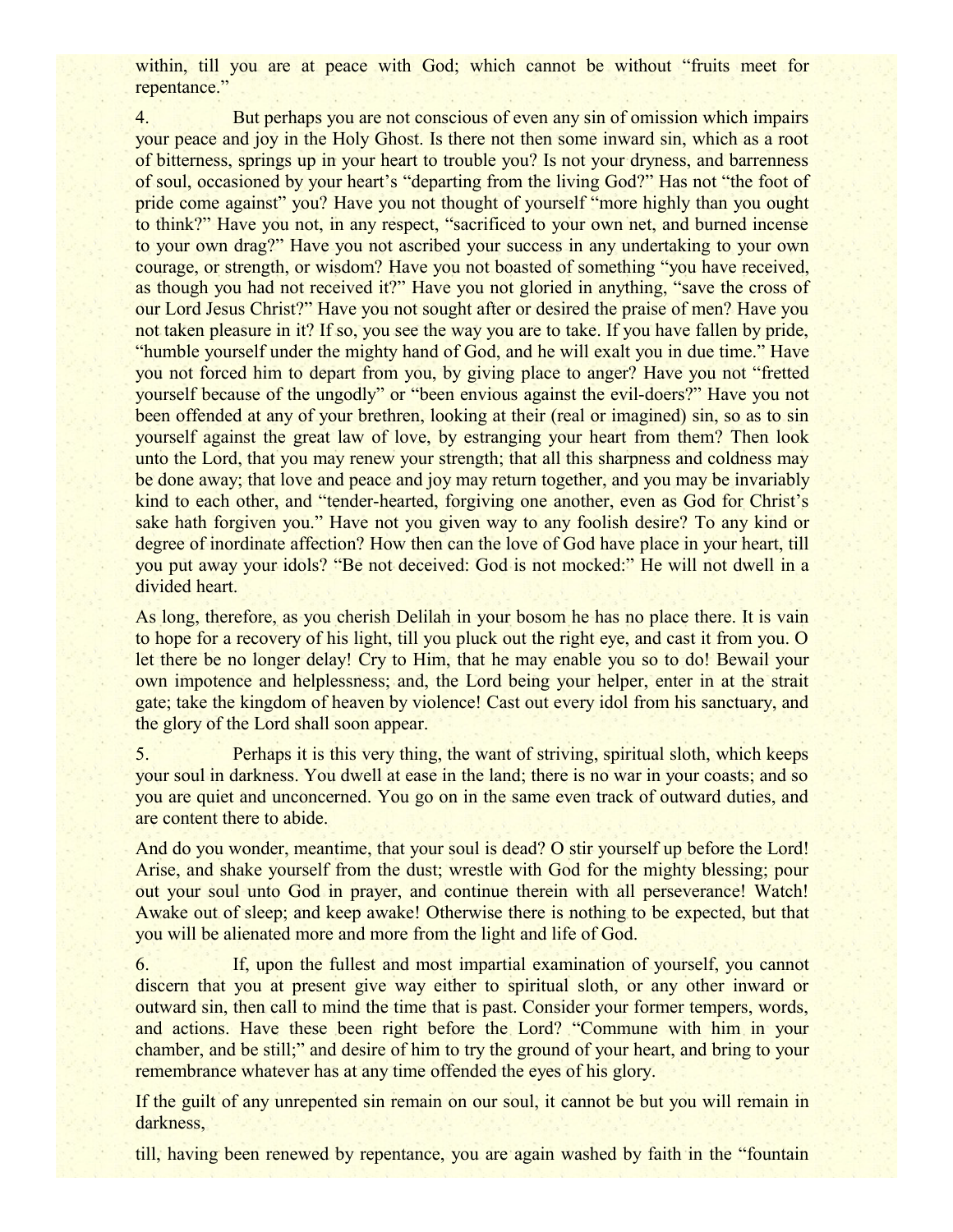opened for sin and uncleanness."

7. Entirely different will be the manner of the cure, if the cause of the disease be not sin, but ignorance. It may be, ignorance of the meaning of Scripture; perhaps occasioned by ignorant commentators; ignorant, at least, in this respect, however knowing and learned they may be in other particulars. And, in this case that ignorance must be removed before we can remove the darkness arising from it. We must show the true meaning of those texts which have been misunderstood. My design does not permit me to consider all the passages of Scripture which have been pressed into this service. I shall just mention two or three, which are frequently brought to prove that all believers must, sooner or later, "walk in darkness."

8 One of these is Isaiah 50:10: "Who is among you that feareth the Lord, and obeyeth the voice of his servant, that walketh in darkness and hath no light? Let him trust in the name of the Lord and stay upon his God." But how does it appear, either from the text or context, that the person here spoken of ever had light? One who is convinced of sin, "feareth the Lord, and obeyeth voice of his servant." And him we should advise, though he was still dark of soul, and had never seen the light of God's countenance, yet to "trust in the name of the Lord, and stay upon his God." This text, therefore, proves nothing less than that believer in Christ "must sometimes walk in darkness."

9. Another text which has been supposed to speak the same doctrine is Hosea 2:14: "I will allure her, and bring her into the wilderness, and speak comfortably unto her." Hence it has been inferred, that God will bring every believer into the wilderness, into a state of deadness and darkness. But it is certain the text speaks no such thing; for it does not appear that it speaks of particular believers at all: It manifestly refers to the Jewish nation; and, perhaps, to that only. But if it be applicable to particular persons, the plain meaning of it is this: -- I will draw him by love; I will next convince him of sin; and then comfort him by pardoning mercy.

10. A third Scripture from whence the same inference has been drawn is that above recited, "Ye now have sorrow: But I will see you again, and your heart shall rejoice, and your joy no man taketh from you." This has been supposed to imply, that God would after a time withdraw himself from all believers; and that they could not, till after they had thus sorrowed, have the joy which no man could take from them. But the whole context shows that our Lord is here speaking personally to the Apostles, and no others; and that he is speaking concerning those particular events, his own death and resurrection. "A little while," says he, "and ye shall not see me;" viz., whilst I am in the grave: "And again, a little while, and ye shall see me;" when I am risen from the dead. Ye will weep and lament, and the world will rejoice: But your sorrow shall be turned into joy." -- "Ye now have sorrow," because I am about to be taken from your head; "but I will see you again," after my resurrection, "and your heart shall rejoice; and your joy," which I will then give you, "no man taketh from you." All this we know was literally fulfilled in the particular case of the Apostles. But no inference can be drawn from hence with regard to God's dealings with believers in general.

11. A fourth text (to mention no more) which has been frequently cited in proof of the same doctrine, is 1 Peter 4:12: "Beloved, think it not strange concerning the fiery trial which is to try you." But this is full as foreign to the point as the preceding. The text, literally rendered, runs thus:

"Beloved, wonder not at the burning which is among you, which is for your trial." Now, however, this may be accommodated to inward trials, in a secondary sense; yet, primarily, it doubtless refers to martyrdom, and the sufferings connected with it. Neither, therefore, is this text anything at all to the purpose for which it is cited. And we may challenge all men to bring one text, either from the Old or New Testament, which is any more to the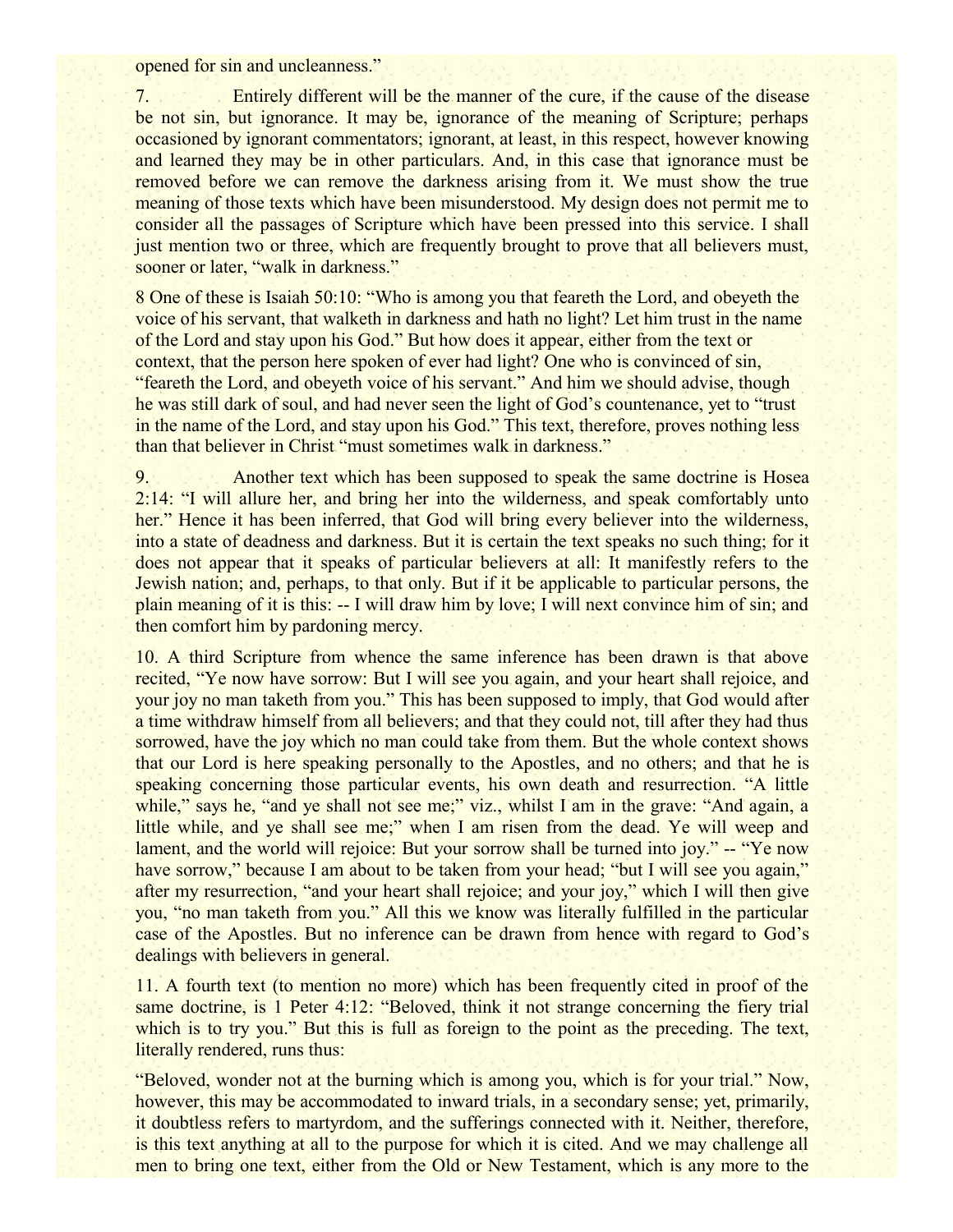purpose than this.

12. "But is not darkness much more profitable for the soul than light? Is not the work of God in the heart most swiftly and effectually carried on during a state of inward suffering? Is not a believer more swiftly and thoroughly purified by sorrow, than by joy? -- by anguish, and pain, and distress, and spiritual martyrdoms, than by continual peace?" So the Mystics teach; so it is written in their books; but not in the oracles of God. The Scripture nowhere says, that the absence of God best perfects his work in the heart! Rather, his presence, and a clear communion with the Father and the Son: A strong consciousness of this will do more an hour, than his absence in an age. Joy in the Holy Ghost will far more effectually purify the soul than the want of that joy; and the peace of God is the best means of refining the soul from the dross of earthly affections. Away then with the idle conceit, that the kingdom of God is divided against itself; that the peace of God, and joy in the Holy Ghost, are obstructive of righteousness; and that we are saved, not by faith, but by unbelief; not by hope, but by despair!

13. So long as men dream thus, they may well "walk in darkness:" Nor can the effect cease, till the cause is removed. But yet we must not imagine it will immediately cease, even when the cause is no more. When either ignorance or sin has caused darkness, one or the other may be removed, and yet the light which was obstructed thereby may not immediately return. As it is the free gift of God, he may restore it, sooner or later, as it pleases him. In the case of sin, we cannot reasonably expect that it should immediately return. The sin began before the punishment, which may, therefore, justly remain after the sin is at an end. And even in the natural course of things, though a wound cannot be healed while the dart is sticking in the flesh; yet neither is it healed as soon as that is drawn out, but soreness and pain may remain long after.

14. Lastly. If darkness be occasioned by manifold and heavy and unexpected temptations, the best way of removing and preventing this is, to teach believers always to expect temptation, seeing they dwell in an evil world, among wicked, subtle, malicious spirits, and have an heart capable of all evil.

Convince them that the whole work of sanctification is not, as they imagined, wrought at once; that when they first believe they are but as new-born babes, who are gradually to grow up, and may expect many storms before they come to the full stature of Christ. Above all, let them be instructed, when the storm is upon them, not to reason with the devil, but to pray; to pour out their souls before God, and show him of their trouble. And these are the persons unto whom, chiefly, we are to apply the great and precious promises; not to the ignorant, till the ignorance is removed, much less to the impenitent sinner. To these we may largely and affectionately declare the loving kindness of God our Saviour, expatiate upon his tender mercies, which have been ever of old. Here we may dwell upon the faithfulness of God, whose "word is tried to the uttermost;" and upon the virtue of that blood which was shed for us, to "cleanse us from all sin:" And God will then bear witness to his word, and bring their souls out of trouble. He will say, "Arise, shine; for thy light is come, and the glory of the Lord is risen upon thee." Yea, and that light, if thou walk humbly and closely with God, will "shine more and more unto the perfect day."

## THE MYSTERY OF INIQUITY

**CALL**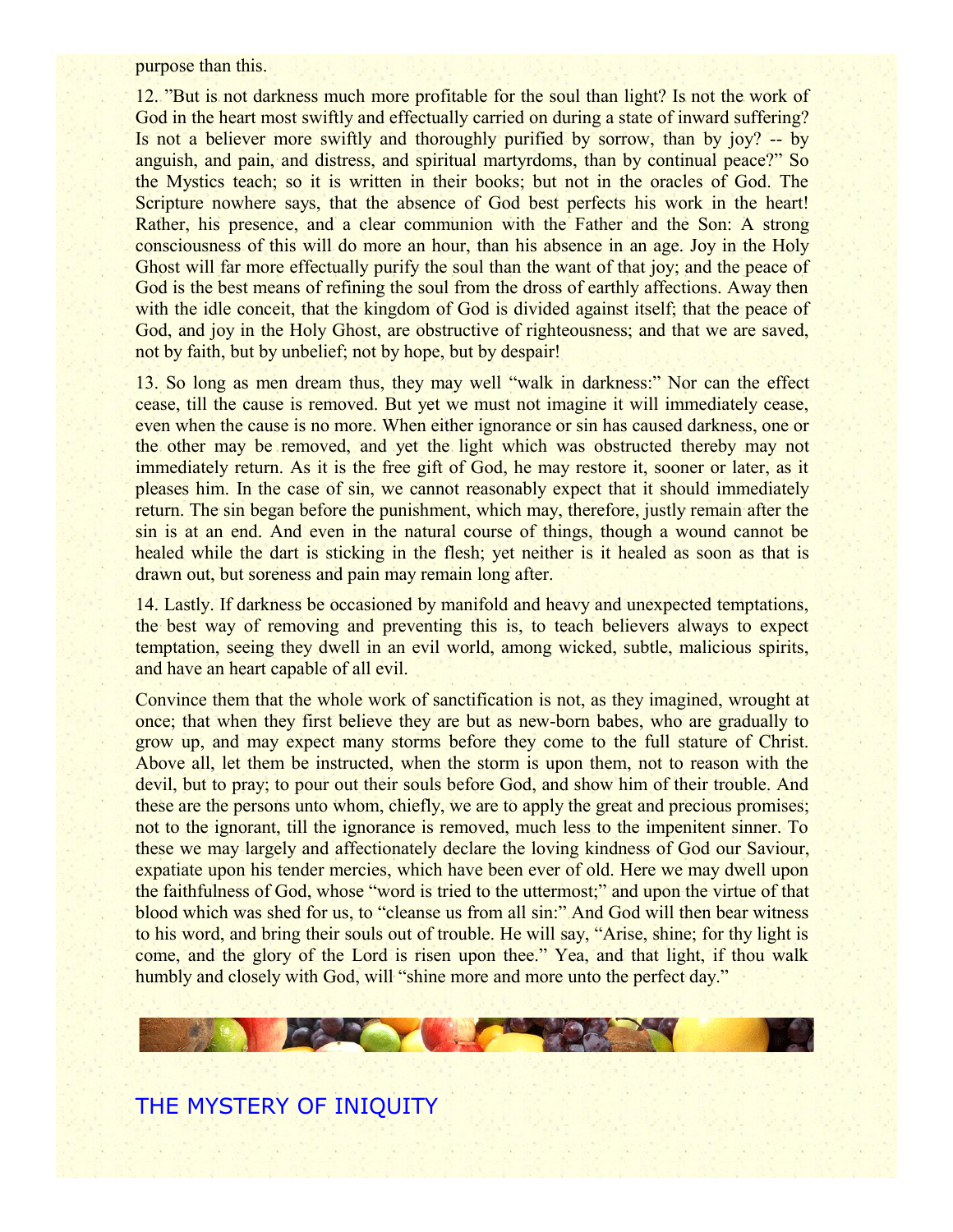John Wesley SERMON 61 (text of the 1872 edition)

"The mystery of iniquity doth already work." 2 Thess. 2:7.

1. Without inquiring how far these words refer to any particular event in the Christian Church, I would at present take occasion from them to consider that important question, -- In what manner the mystery of iniquity hath wrought among us till it hath well-nigh covered the whole earth.

2. It is certain that "God made man upright;" perfectly holy and perfectly happy: But by rebelling against God, he destroyed himself, lost the favour and the image of God, and entailed sin, with its attendant, pain, on himself and all his posterity. Yet his merciful Creator did not leave him in this helpless, hopeless state: He immediately appointed his Son, his well-beloved Son, "who is the brightness of his glory, the express image of his person," to be the Saviour of men; "the propitiation for the sins of the whole world;" the great Physician who, by his almighty Spirit, should heal the sickness of their souls, and restore them not only to the favour, but to "the image of God wherein they were created."

3. This great mystery of godliness began to work from the very time of the original promise.

Accordingly, the Lamb being, in the purpose of God, "slain from the beginning of the world," from the same period his sanctifying Spirit began to renew the souls of men. We have an undeniable instance of this in Abel, who "obtained a testimony" from God "that he was righteous." (Heb. 11:4.) And from that very time all that were partakers of the same faith were partakers of the same salvation; were not only re-instated in the favour, but likewise restored to the image, of God.

4. But how exceeding small was the number of these even from the earliest ages! No sooner did "the sons of men multiply upon the face of the earth," than God, looking down from heaven, "saw that the wickedness of man was great in the earth;" so great that "every imagination of the thoughts of his heart was evil," only evil, and that "continually." (Gen. 6:1-5.) And so it remained, without any intermission, till God executed that terrible sentence, "I will destroy man whom I have created from the face of the earth." (Gen. 6:7.)

5. Only "Noah found grace in the eyes of the Lord;" being "a just man, and perfect in his generations." Him, therefore, with his wife, his sons, and their wives, God preserved from the general destruction. And one might have imagined that this small remnant would likewise have been "perfect in their generations." But how far was this from being the case! Presently after this signal deliverance we find one of them, Ham, involved in sin, and under his father's curse. And how did "the mystery of iniquity" afterwards work, not only in the posterity of Ham, but in the posterity of Japheth; yea, and of Shem, -- Abraham and his family only excepted!

6. Yea, how did it work even in the posterity of Abraham; in God's chosen people! Were not these also, down to Moses, to David, to Malachi, to Herod the Great, a faithless and stubborn generation, a "sinful nation, a people laden with iniquity," continually forsaking the Lord, and "provoking the Holy One of Israel?" And yet we have no reason to believe that these were worse than the nations that surrounded them, who were universally swallowed up in all manner of wickedness, as well as in damnable idolatries; not having the God of heaven "in all their thoughts," but working all uncleanness with greediness.

7. In the fulness of time, when iniquity of every kind, when ungodliness and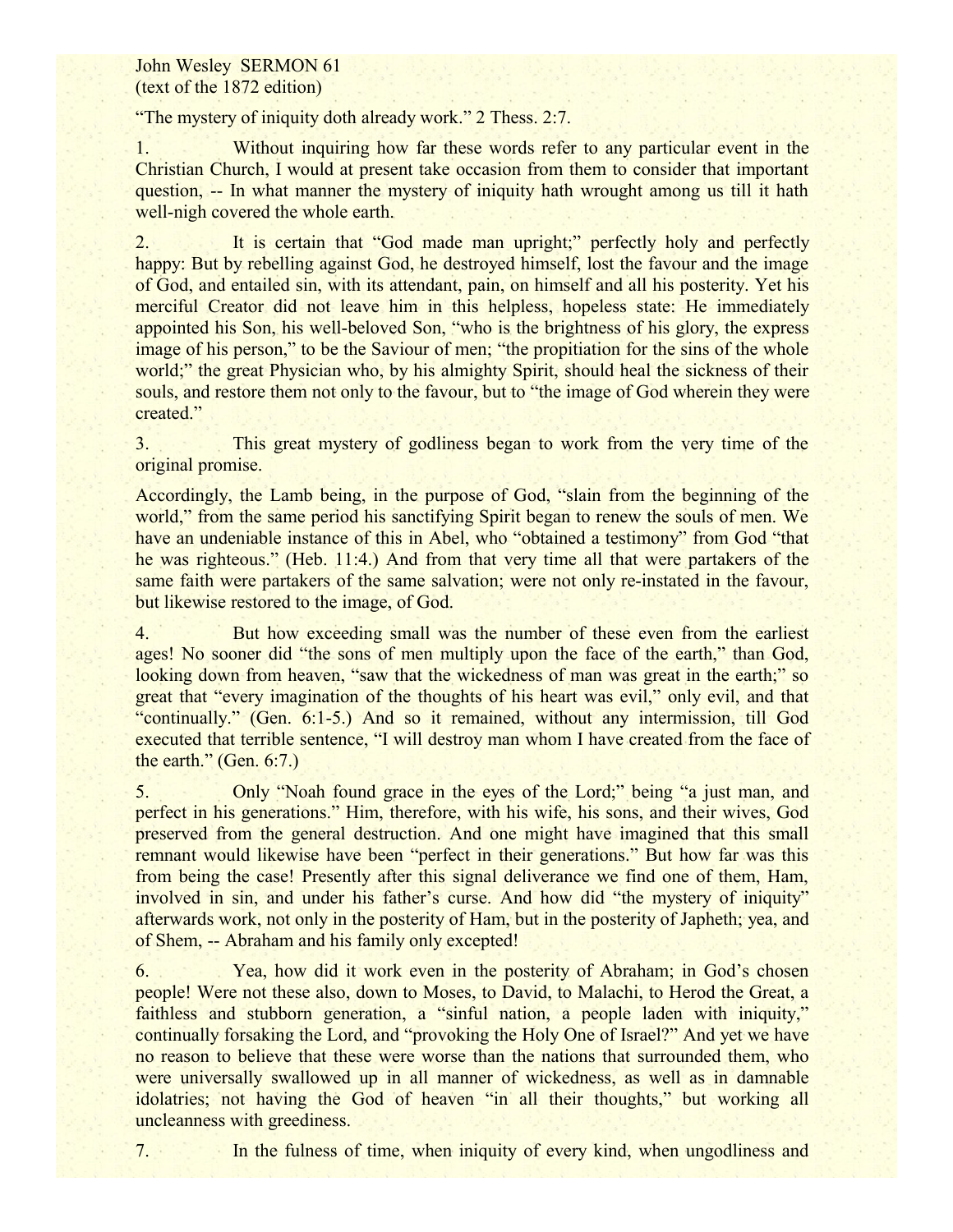unrighteousness, had spread over all nations, and covered the earth as a flood, it pleased God to lift up a standard against it by "bringing his first-begotten into the world." Now, then, one would expect "the mystery of godliness" would totally prevail over "the mystery of iniquity;" that the Son of God would be "a light to lighten the Gentiles," as well as "salvation to his people Israel." All Israel, one would think, yea, and all the earth, will soon be filled with the glory of the Lord. Nay: "The mystery of iniquity" prevailed still, well-nigh over the face of the earth. How exceeding small was the number of those whose souls were healed by the Son of God himself! "When Peter stood up in the midst of them, the number of names was about a hundred and twenty." (Acts 1:15.) And even these were but imperfectly healed; the chief of them being a little before so weak in faith that, though they did not, like Peter, forswear their Master, yet "they all forsook him and fled:" A plain proof that the sanctifying "Spirit was not" then "given, because Jesus was not glorified."

8. It was then, when he had "ascended up on high, and led captivity captive," that "the promise of the Father" was fulfilled, which they had heard from him. It was then he began to work like himself, showing that "all power was given to him in heaven and earth." "When the day of Pentecost was fully come, suddenly there came a sound from heaven, as of a rushing mighty wind, and there appeared tongues as of fire; and they were all filled with the Holy Ghost." (Acts 2:1 &c.) In consequence of this, three thousand souls received medicine to heal their sickness, were restored to the favour and the image of God under one sermon of St. Peter's. (Acts 2:41.) "And the Lord added to them daily, "not such as should be saved; a manifest perversion of the text; but "such as were saved." The expression is peculiar; and so indeed is the position of the words, which run thus: "And the Lord added those that were saved daily to the church." First, they "were saved" from the power of sin; then they "were added" to the assembly of the faithful.

9. In order clearly to see how they were already saved, we need only observe the short account of them which is recorded in the latter part of the second and in the fourth chapter. "They continued steadfastly in the Apostles' doctrine, and in the fellowship, and in the breaking of bread, and in the prayers:" That is, they were daily taught by the Apostles, and had all things common, and received the Lord's supper, and attended all the public service. (Acts 2:42.) "And all that believed were together, and had all things common; and sold their possessions, and parted them to all men, as every man had need." (Acts 2:44, 45.) And again: "The multitude of them that believed," now greatly increased, "were of one heart and of one soul: Neither said any of them that aught of the things which he possessed was his own; but they had all things common." (Acts 4:32.) And yet again: "Great grace was upon them all. Neither was there any among them that lacked: For as many as were possessors of lands or houses sold them, and brought the prices of the things that were sold, and laid them at the Apostles' feet: And distribution was made unto every man according as he had need." (Acts 4:33-35.)

10. But here a question will naturally occur: "How came they to act thus, to have all things in common, seeing we do not read of any positive command to do this?" I answer, There needed no outward command: The command was written on their hearts. It naturally and necessarily resulted from the degree of love which they enjoyed. Observe! "They were of one heart, and of one soul:" And not so much as one (so the words run) said, (they could not, while their hearts so overflowed with love,) "that any of the things which he possessed was his own." And wheresoever the same cause shall prevail, the same effect will naturally follow.

11. Here was the dawn of the proper gospel day. Here was a proper Christian Church. It was now "the Sun of Righteousness" rose upon the earth, "with healing in his wings." He did now "save his people from their sins:" He "healed all their sickness." He not only taught that religion which is the true "healing of the soul," but effectually planted it in the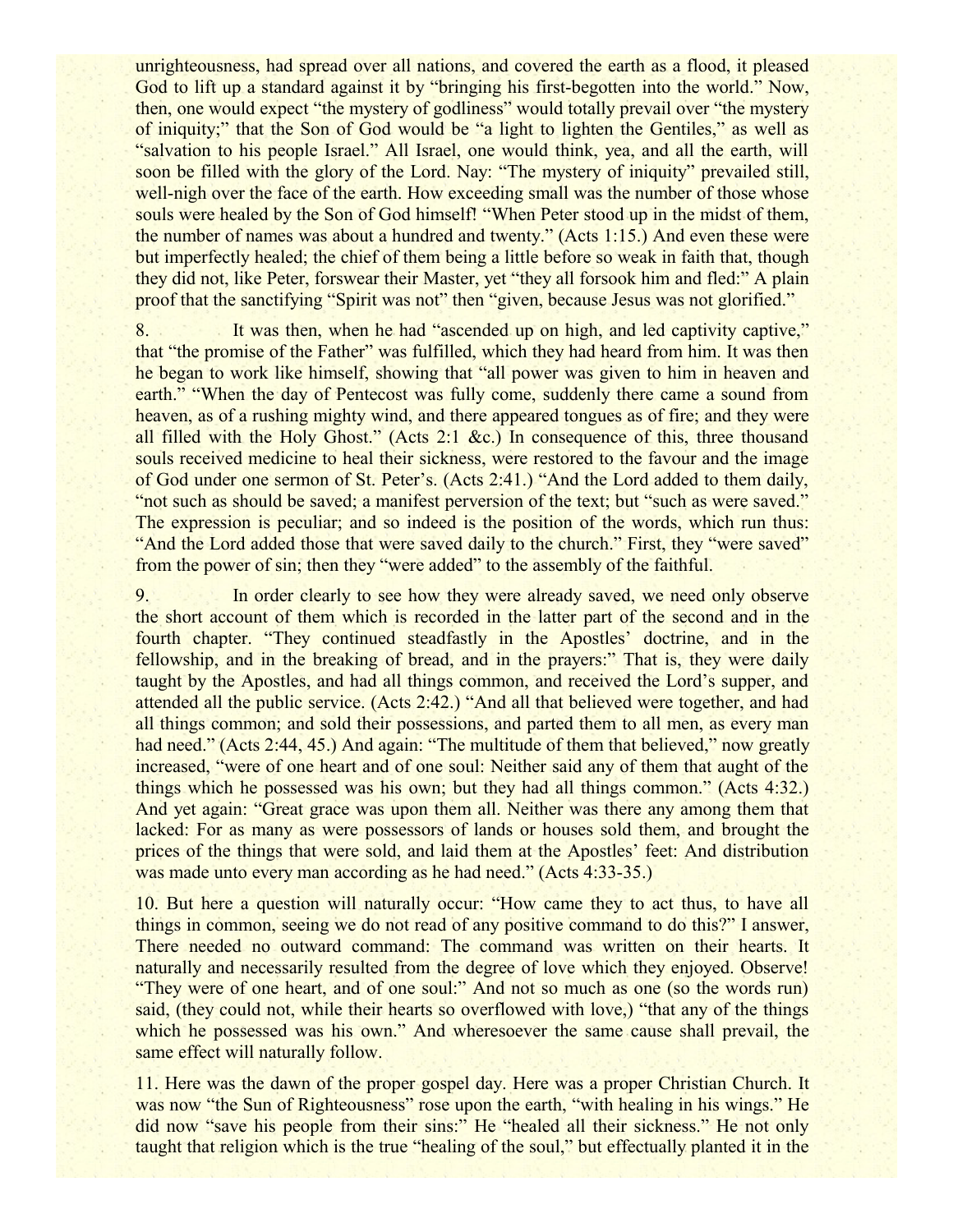earth; filling the souls of all that believed in him with righteousness, -- gratitude to God, and good-will to man; attended with a peace that surpassed all understanding, and with joy unspeakable and full of glory.

12. But how soon did "the mystery of iniquity" work again, and obscure the glorious prospect! It began to work (not openly indeed, but covertly) in two of the Christians, Ananias and Sapphira.

"They sold their possession," like the rest, and probably for the same motive; but afterwards, giving place to the devil, and reasoning with flesh and blood, they "kept back part of the price." See the first Christians, that "made shipwreck of faith and a good conscience;" the first that "drew back to perdition;" instead of continuing to "believe to the" final "salvation of the soul!" Mark the first plague which infected the Christian Church; namely, the love of money! And will it not be the grand plague in all generations, whenever God shall revive the same work? O ye believers in Christ, take warning! Whether you are yet but little children, or young men that are strong in the faith, see the snare; your snare in particular, -- that which you will be peculiarly exposed to after you have escaped from gross pollutions. "Love not the world, neither the things of the world! If any man love the world," whatever he was in times past, "the love of the Father is not" now "in him!"

13. However, this plague was stayed in the first Christian Church, by instantly cutting off the infected persons. By that signal judgment of God on the first offenders, "great fear came upon all;" (Acts 5:11;) so that, for the present at least, not one dared to follow their example. Meantime believers, men full of faith and love, who rejoiced to have all things in common, "were the more added to the Lord, multitudes both of men and women." (Acts 5:14.)

14. If we inquire in what manner "the mystery of iniquity," the energy of Satan, began to work again in the Christian Church, we shall find it wrought in quite a different way; putting on quite another shape: Partiality crept in among the Christian believers. Those by whom the distribution to everyone was made had respect of persons; largely supplying those of their own nation, while the other widows, who were not Hebrews, "were neglected in the daily administration." (Acts 6:1.) Distribution was not made to them according as everyone had need. Here was a manifest breach of brotherly love in the Hebrews; a sin both against justice and mercy: Seeing the Grecians, as well as the Hebrews, had "sold all they had, and laid the price at the Apostles' feet." See the second plague that broke in upon the Christian Church! -- Partially; respect of persons; too much regard for those of our own side; and too little for others, though equally worthy.

15. The infection did not stop here, but one evil produced many more. From partiality in the Hebrews, "there arose in the Grecians a murmuring against" them; not only discontent and resentful thoughts, but words suitable thereto; unkind expressions, hard speeches, evil-speaking, and backbiting, naturally followed. And by the "root of bitterness" thus "springing up," undoubtedly "many were defiled." The Apostles indeed soon found out a means of removing the occasion of this murmuring; yet so much of the evil root remained, that God saw it needful to use a severer remedy.

He let loose the world upon them all; if haply by their sufferings, by the spoiling of their goods, by pain, imprisonment, and death itself, he might at once punish and amend them. And persecution, God's last remedy for a backsliding people, had the happy effect for which he intended it. Both the partiality of the Hebrews ceased, and the murmuring of the Grecians: And "then had the churches rest, and were edified;" built up in the love of God and one another; "and, walking in the fear of the Lord, and in the comforts of the Holy Ghost, were multiplied." (Acts 9:31.)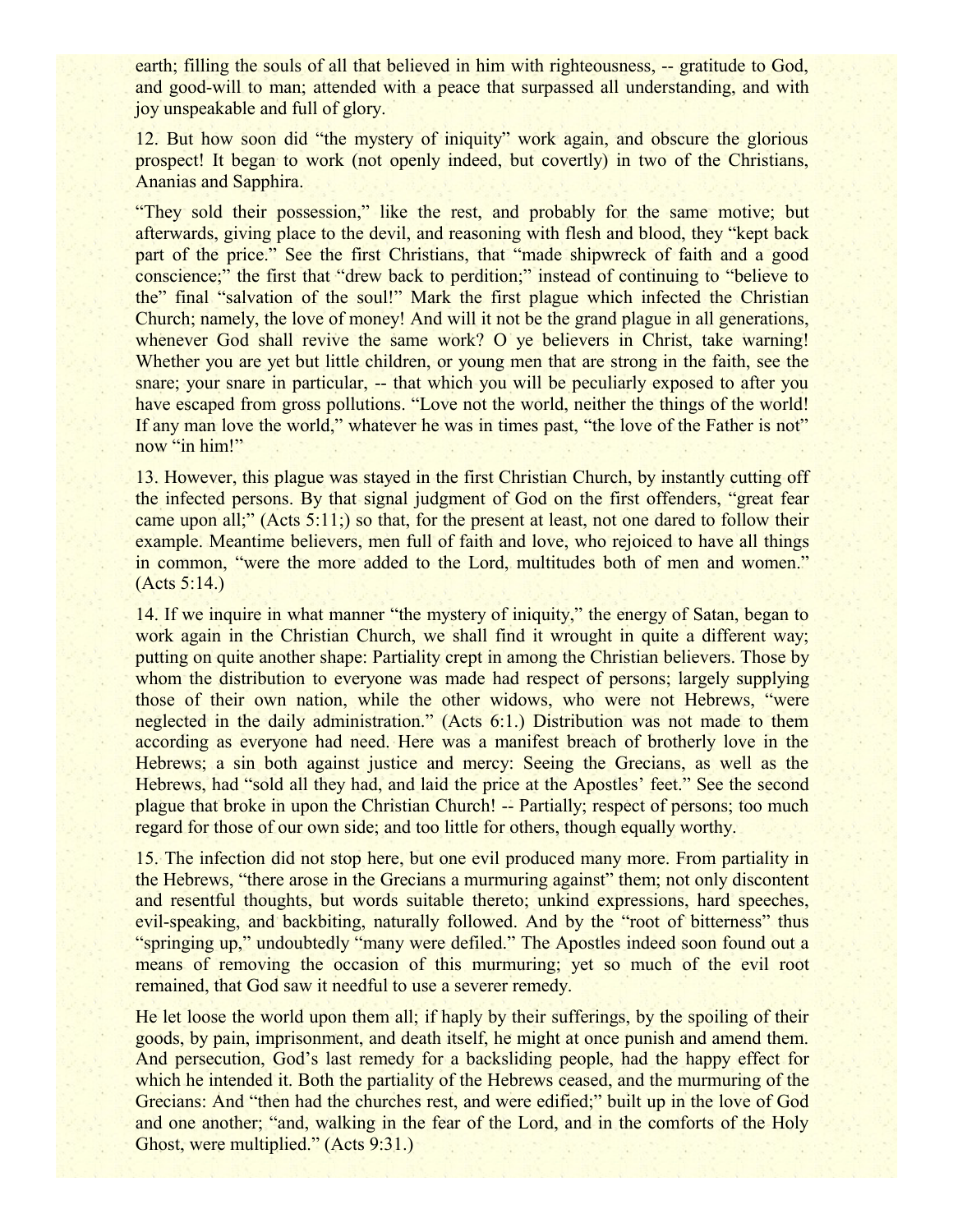16. It seems to have been some time after this, that "the mystery of iniquity" began to work in the form of zeal. Great troubles arose by means of some who zealously contended for circumcision, and the rest of the ceremonial law; till the Apostles and Elders put an end to the spreading evil, by that final determination, -- "It seemed good unto the Holy Ghost, and to us, to lay on you no greater burden than these necessary things; that ye abstain from meats offered to idols, and from blood, and from things strangled, and from fornication." (Acts 15:28, 29.) Yet was not this evil so thoroughly suppressed, but that it frequently broke out again; as we learn from various parts of St. Paul's Epistles, particularly that to the Galatians.

17. Nearly allied to this was another grievous evil, which at the same time sprang up in the Church; -- want of mutual forbearance, and, of consequence, anger, strife, contention, variance. One very remarkable instance of this we find in this very chapter. When "Paul said to Barnabas, Let us visit the brethren where we have preached the word, Barnabas determined to take with him John;" because he was "his sister's son." "But Paul thought it not good to take him who had deserted them before." And he had certainly reason on his side. But Barnabas resolved to have his own way. GIGPGVOVOWPVRCTOZWUOOL,-and there was a fit of anger. It does not say, on St. Paul's side: Barnabas only had passion, to supply the want of reason. Accordingly he departed from the work, and went home; while St. Paul went forward "through Syria and Cilicia, confirming the churches." (Acts 15:41.)

18. The very first society of Christians at Rome were not altogether free from this evil leaven.

There were "divisions and offences" among them also; (Rom. 16:17;) although, in general, they seem to have "walked in love." But how early did the "mystery of iniquity" work, and how powerfully, in the Church at Corinth! Not only schisms and heresies, animosities, fierce and bitter contentions were among them; but open, actual sins; yea, "such fornication as was not named among the Heathens."

(1 Cor. 5:1.) Nay, there was need to remind them that "neither adulterers, nor thieves, nor drunkards" could "enter into the kingdom of heaven." (1 Cor. 6:9, 10.) And in all St. Paul's Epistles we meet with abundant proof, that tares grew up, with the wheat in all the Churches, and that "the mystery of iniquity" did every where, in a thousand forms, counterwork "the mystery of godliness."

19. When St. James wrote his Epistle, directed more immediately "to the twelve tribes scattered abroad," to the converted Jews, the tares sown among his wheat had produced a plentiful harvest.

That grand pest of Christianity, a faith without works, was spread far and wide; filling the Church with a "wisdom from beneath," which was "earthly, sensual, devilish," and which gave rise, not only to rash judging and evil-speaking, but to "envy, strife, confusion, and every evil work." Indeed, whoever peruses the fourth and fifth chapters of this Epistle, with serious attention, will be inclined to believe, that even in this early period the tares had nigh choked the wheat, and that among most of those to whom St. James wrote, no more than the form of godliness, if so much, was left.

20. St. Peter wrote about the same time "to the strangers," the Christians, "scattered abroad through" all those spacious provinces of "Pontus, Galatia, Cappadocia, Asia" Minor, "and Bithynia." These, probably, were some of the most eminent Christians that were then in the world. Yet how exceeding far were even these from being "without spot and blemish!" And what grievous tares were here also growing up with the wheat! Some of them were "bringing in damnable heresies, even denying the Lord that bought them:" (2 Pet. 2:1 &c.:) And "many followed their pernicious ways;" of whom the Apostle gives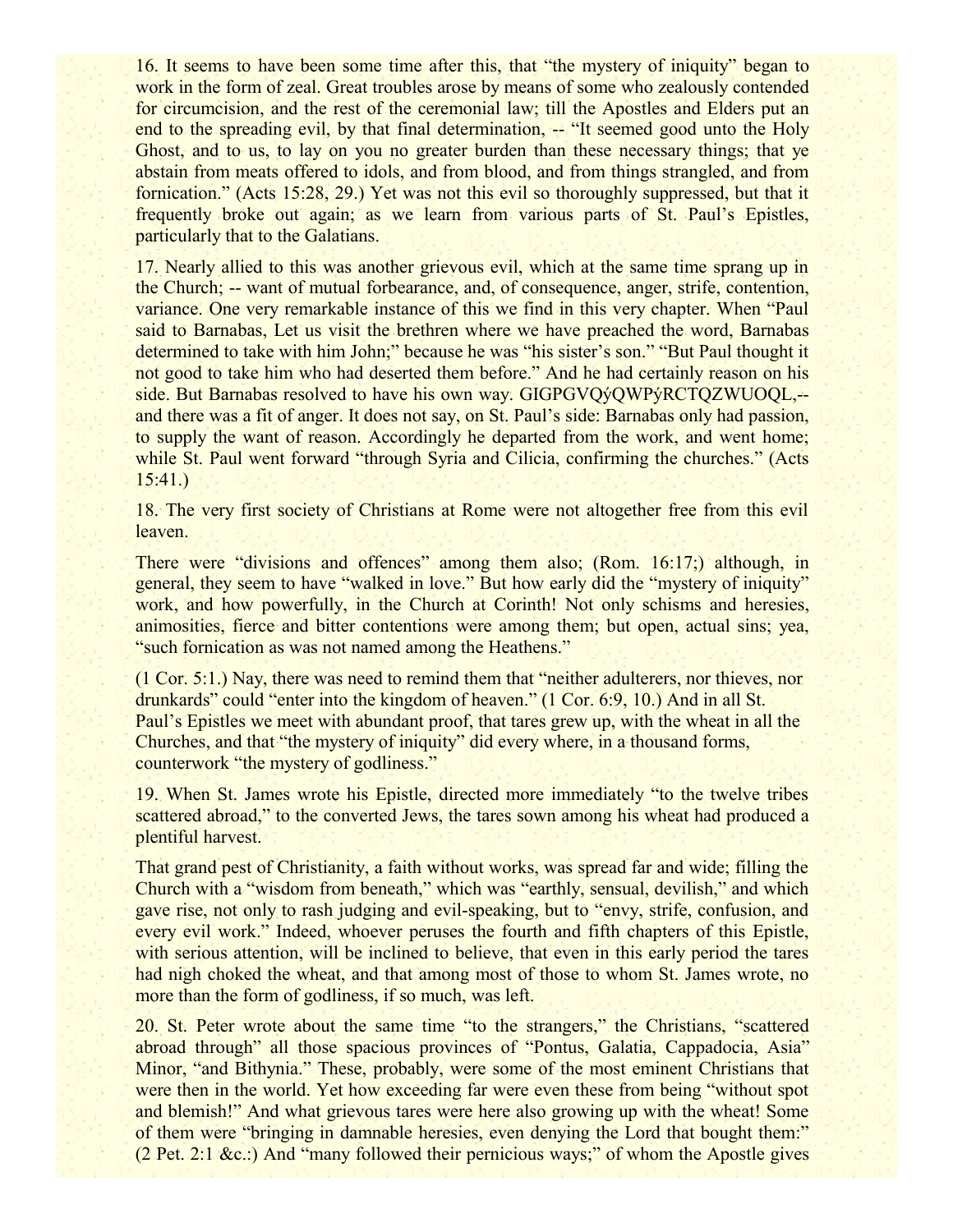that terrible character: "They walk after the flesh," in "the lust of uncleanness, like brute beasts, made to be taken and destroyed. Spots they are, and blemishes, while they feast with you;" (in the "feasts of charity," then celebrated throughout the whole Church:) "having eyes full of adultery, and that cannot cease from sin. These are wells without water, clouds that are carried with a tempest, for whom the mist of darkness is reserved for ever." And yet these very men were called Christians, and were even then in the bosom of the Church! Nor does the Apostle mention them as infesting any one particular church only; but as a general plague, which even then was dispersed far and wide among all the Christians to whom he wrote!

21. Such is the authentic account of "the mystery of iniquity" working even in the apostolic Churches! -- an account given, not by the Jews or Heathens, but by the Apostles themselves. To this we may add the account which is given by the Head and Founder of the Church; Him "who holds the stars in his right hand;" who is "the faithful and true Witness." We may easily infer what was the state of the Church in general, from the state of the seven Churches in Asia. One of these indeed, the Church of Philadelphia, had "kept his word, and had not denied his name;" (Rev. 3:8;) the Church of Smyrna was likewise in a flourishing state: But all the rest were corrupted, more or less; insomuch that many of them were not a jot better than the present race of Christians; and our Lord then threatened, what he has long since performed, to "remove the candlestick" from them.

22. Such was the real state of the Christian Church, even during the first century; while not only St. John, but most of the Apostles were present with and presided over it. But what a mystery is this, that the All-wise, the All-gracious, the Almighty, should suffer it so to be, not in one only, but as far as we can learn, in every Christian society, those of Smyrna and Philadelphia excepted! And how came these to be excepted? Why were these less corrupted (to go no farther) than the other Churches of Asia? It seems, because they were less wealthy. The Christians in Philadelphia were not literally "increased in goods," like those in Ephesus or Laodicea; and if the Christians at Smyrna had acquired more wealth, it was swept away by persecution. So that these, having less of this world's goods, retained more of the simplicity and purity of the gospel.

23. But how contrary is this scriptural account of the ancient Christians to the ordinary apprehensions of men! We have been apt to imagine, that the Primitive Church was all excellence and perfection; answerable to that strong description which St. Peter cites from Moses: "Ye are a chosen generation, a royal priesthood, a holy nation, a peculiar people." And such, without all doubt, the first Christian Church, which commenced at the day of Pentecost, was. But how soon did the fine gold become dim! How soon was the wine mixed with water! How little time elapsed, before the "god of this world" so far regained his empire, that Christians in general were scarce distinguishable from Heathens, save by their opinions and modes of worship!

24. And if the state of the Church in the very first century was so bad, we cannot suppose it was any better in the second. Undoubtedly it grew worse and worse. Tertullian, one of the most eminent Christians of that age, has given us an account of it in various parts of his writings, whence we learn that real, internal religion was hardly found; nay, that not only the tempers of the Christians were exactly the same with those of their heathen neighbours, (pride, passion, love of the world reigning alike in both,) but their lives and manners also. The bearing a faithful testimony against the general corruption of Christians, seems to have raised the outcry against Montanus; and against Tertullian himself, when he was convinced that the testimony of Montanus was true. As to the heresies fathered upon Montanus, it is not easy to find what they were. I believe his grand heresy was, the maintaining that "without" inward and outward "holiness no man shall see the Lord."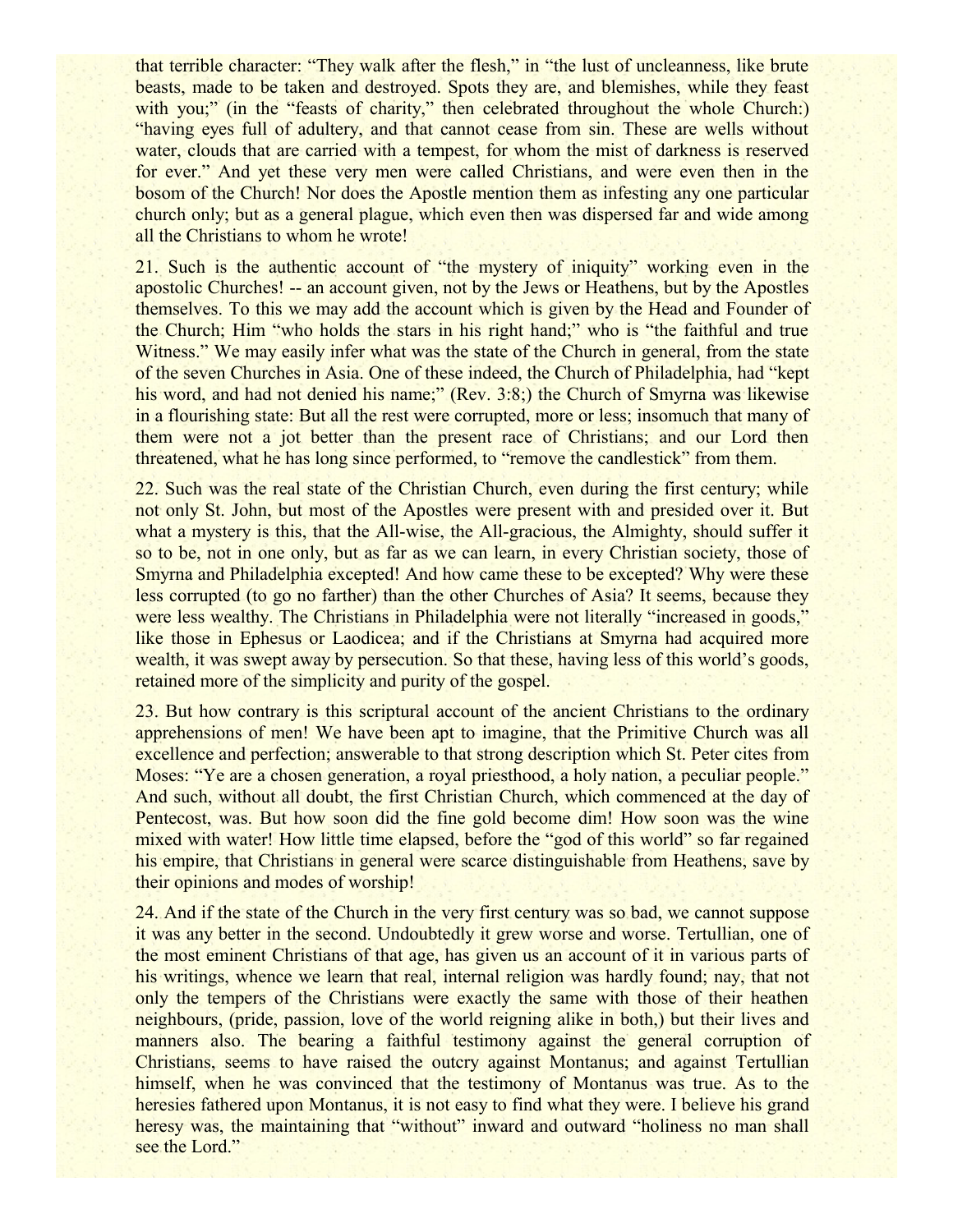25. Cyprian, Bishop of Carthage, in every respect an unexceptionable witness, who flourished about the middle of the third century, has left us abundance of letters, in which he gives a large and particular account of the state of religion in his time. In reading this, one would be apt to imagine, he was reading an account of the present century: So totally void of true religion were the generality both of the laity and clergy, so immersed in ambition, envy, covetousness, luxury, and all other vices, that the Christians of Africa were then exactly the same as the Christians of England are now.

26. It is true, that during this whole period, during the first three centuries, there were intermixed longer or shorter seasons wherein true Christianity revived. In those seasons the justice and mercy of God let loose the Heathens upon the Christians. Many of these were then called to resist unto blood. And "the blood of the martyrs was the seed of the Church." The apostolic spirit returned; and many "counted not their lives dear unto themselves, so they might finish their course with joy." Many others were reduced to happy poverty; and being stripped of what they had loved too well, they "remembered from whence they were fallen, and repented, and did their first works."

27. Persecution never did, never could, give any lasting wound to genuine Christianity. But the greatest it ever received, the grand blow which was struck at the very root of that humble, gentle, patient love, which is the fulfilling of the Christian law, the whole essence of true religion, was struck in the fourth century by Constantine the Great, when he called himself a Christian, and poured in a flood of riches, honours, and power upon the Christians; more especially upon the Clergy. Then was fulfilled in the Christian Church, what Sallust says of the people of Rome: Sublata imperii aemula, non sensim, sed praecipiti cursu, a virtutibus descitum, ad vitia transcursum. [Mr. Wesley doubtless quoted from memory; and this accounts for the slight mistake into which he has here fallen. The passage referred to does not occur in Sallust, but in Velleius Paterculus, and reads thus: --Remoto Carthaginis metu, sublataque imperri aemula, non gradu, sed praecipiti cursu, a virtute descitum, ad vitia transcursum. Lib. ii. Cap. 1. -- Edit.] Just so, when the fear of persecution was removed, and wealth and honour attended the Christian profession, the Christians "did not gradually sink, but rushed headlong into all manner of vices." Then "the mystery of iniquity" was no more hid, but stalked abroad in the face of the sun. Then, not the golden but the iron age of the Church commenced: Then one might truly say,

Protinus irrupit venae pejoris in aevum Omne nefas; fugere pudor, verumque fidesque, In quorum subiere locum fraudesque, dolique, Insidiaeque, et vis, et amor sceleratus habendi. At once, in that unhappy age, broke in All wickedness, and every deadly sin: Truth, modesty, and love fled far away, And force, and thirst of gold, claim'd universal sway,

28. And this is the event which most Christian expositors mention with such triumph! Yea, which some of them suppose to be typified in the Revelation, by "the New Jerusalem coming down from heaven!" Rather say, it was the coming of Satan and all his legions from the bottomless pit: Seeing from that very time he hath set up his throne over the face of the whole earth, and reigned over the Christian as well as the Pagan world with hardly any control. Historians, indeed, tell us, very gravely, of nations, in every century, who were by such and such (Saints without doubt!) converted to Christianity: But still these converts practised all kinds of abominations, exactly as they did before; no way differing, either in their tempers or in their lives, from the nations that were still called Heathens. Such has been the deplorable state of the Christian Church, from the time of Constantine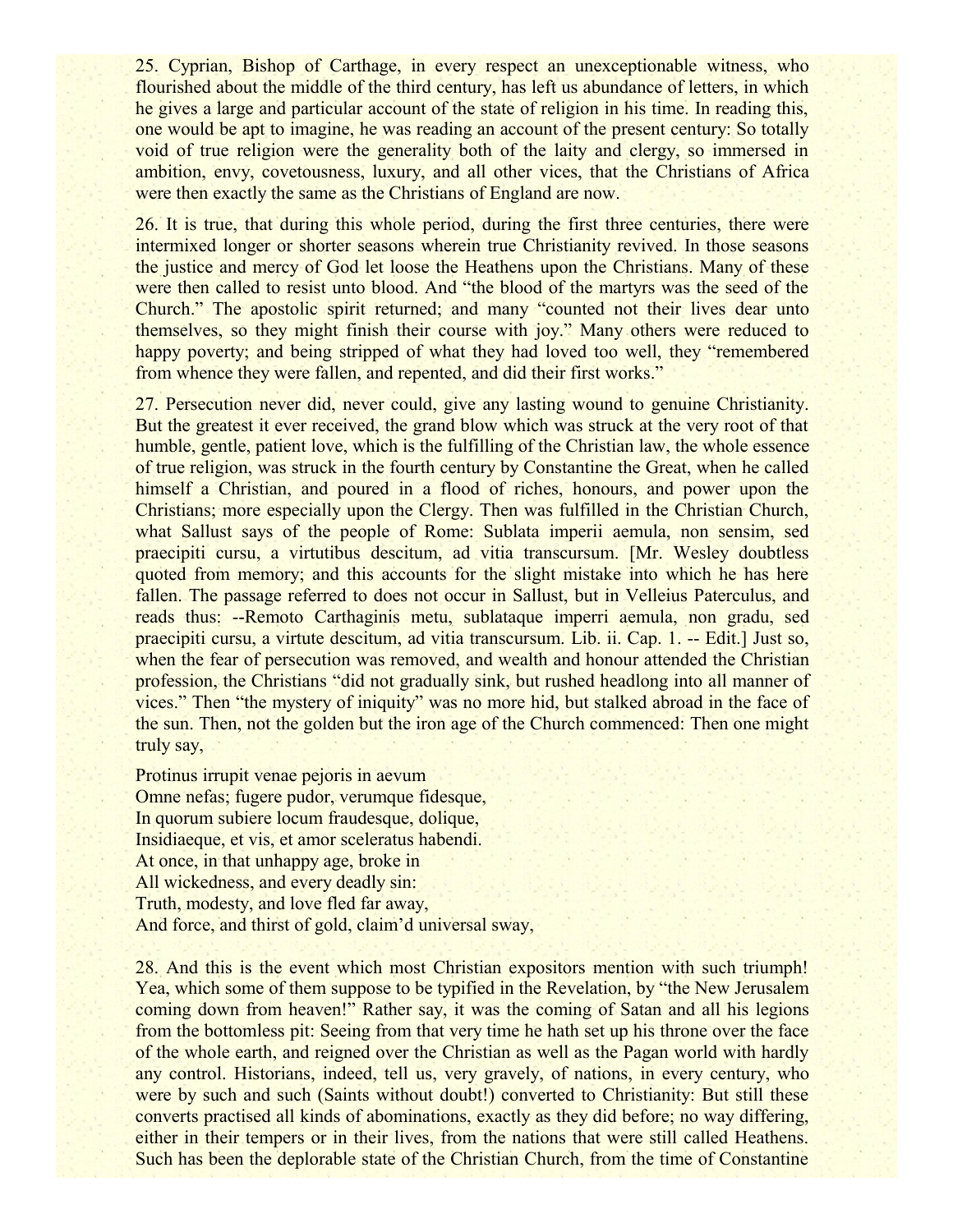till the Reformation. A Christian nation, a Christian city, (according to the scriptural model,) was nowhere to be seen; but every city and country, a few individuals excepted, was plunged in all manner of wickedness.

29. Has the case been altered since the Reformation? Does "the mystery of iniquity" no longer work in the Church? No: The Reformation itself has not extended to above one third of the Western Church: so that two thirds of this remain as they were; so do the Eastern, Southern, and Northern Churches. They are as full of heathenish, or worse than heathenish, abominations, as ever they were before. And what is the condition of the Reformed Churches? It is certain that they were reformed in their opinions, as well as their modes of worship. But is not this all? Were either their tempers or lives reformed? Not at all. Indeed many of the Reformers themselves complained, that "the Reformation was not carried far enough." But what did they mean? Why, that they did not sufficiently reform the rites and ceremonies of the Church. Ye fools and blind! To fix your whole attention on the circumstantials of religion! Your complaint ought to have been, the essentials of religion were not carried far enough! You ought vehemently to have insisted on an entire change of men's tempers and lives; on their showing they had "the mind that was in Christ," by "walking as he also walked." Without this, how exquisitely trifling was the reformation of opinions and rites and ceremonies! Now, let any one survey the state of Christianity in the Reformed parts of Switzerland; in Germany, or France; in Sweden, Denmark, Holland; in Great Britain and Ireland. How little are any of these Reformed Christians better than heathen nations! Have they more, (I will not say, communion with God, although there is no Christianity without it,) but have they more justice, mercy, or truth, than the inhabitants of China, or Indostan? O no! We must acknowledge with sorrow and shame, that we are far beneath them!

That we, who by thy Name are named,

The heathens unbaptized out-sin!

30. Is not this the falling away or apostasy from God, foretold by St. Paul in his Second Epistle to the Thessalonians? (2 Thess. 2:3.) Indeed, I would not dare to say, with George Fox, that this apostasy was universal; that there never were any real Christians in the world, from the days of the Apostles till his time. But we may boldly say, that wherever Christianity has spread, the apostasy has spread also; insomuch that, although there are now, and always have been, individuals who were real Christians; yet the whole world never did, nor can at this day, show a Christian country or city.

31. I would now refer it to every man of reflection, who believes the Scriptures to be of God, whether this general apostasy does not imply the necessity of a general reformation? Without allowing this, how can we possibly justify either the wisdom or goodness of God? According to Scripture, the Christian religion was designed for "the healing of the nations;" for the saving from sin by means of the Second Adam, all that were "constituted sinners" by the first. But it does not answer this end: It never did; unless for a short time at Jerusalem. What can we say, but that if it has not yet, it surely will answer it? The time is coming, when not only "all Israel shall be saved," but "the fullness of the Gentiles will come in." The time cometh, when "violence shall no more be heard in the earth, wasting or destruction within our borders;" but every city shall call her "walls Salvation, and her gates Praise;" when the people, saith the Lord, "shall be all righteous, they shall inherit the land for ever; the branch of my planting, the work of my hands, that I may be glorified." (Isa. 60:18, 21.)

32. From the preceding considerations we may learn the full answer to one of the grand objections of infidels against Christianity; namely, the lives of Christians. Of Christians, do you say? I doubt whether you ever knew a Christian in your life. When Tomo Chachi, the Indian Chief, keenly replied to those who spoke to him of being a Christian, "Why,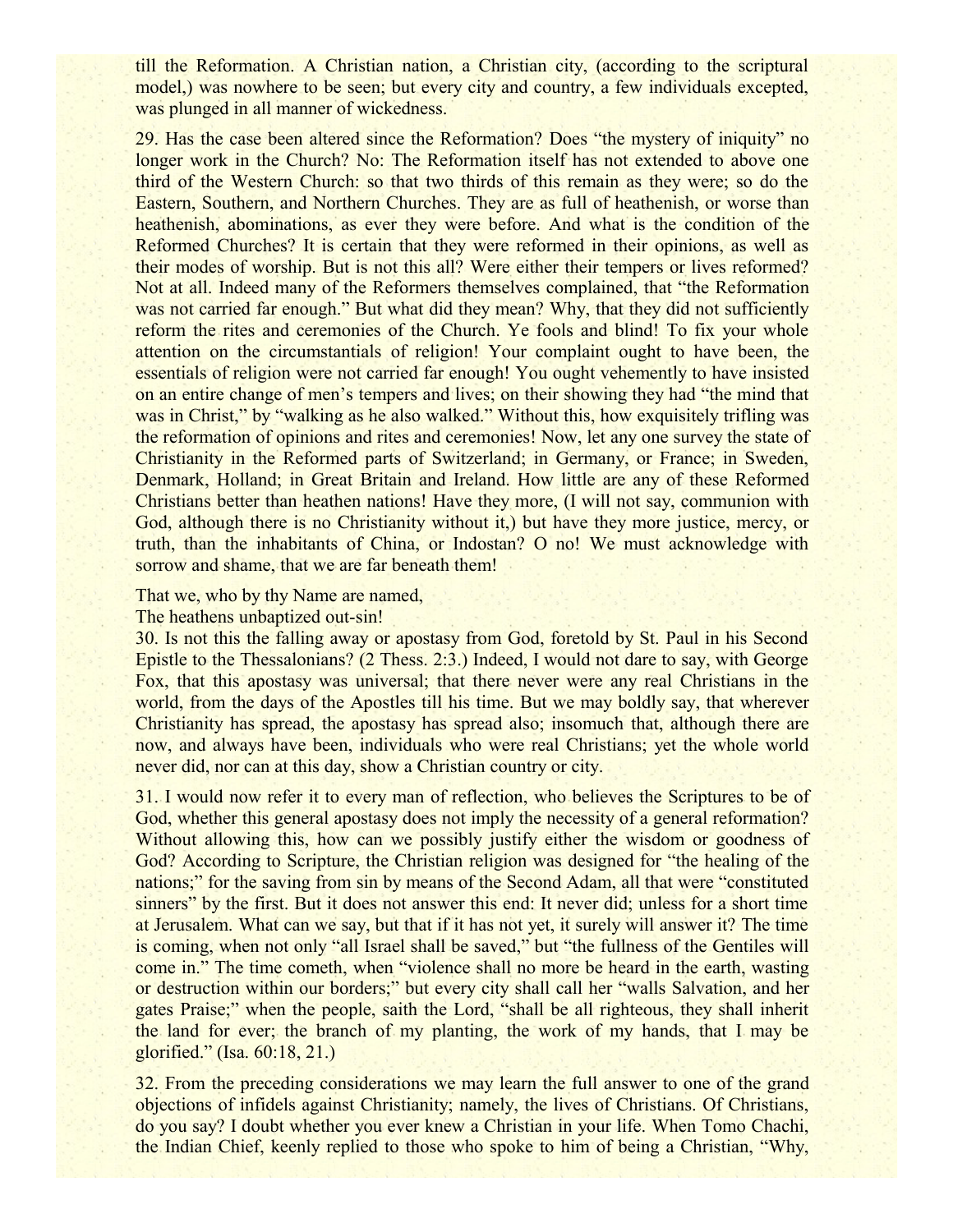these are Christians at Savannah! These are Christians at Frederica!" -- the proper answer was, "No, they are not; they are no more Christians than you and Sinauky." "But are not those Christians in Canterbury, in London, in Westminster?" No: no more than they are angels. None are Christians, but they that have the mind which was in Christ, and walk as he walked. "Why, if these only are Christians," said an eminent wit, "I never saw a Christian yet." I believe it: You never did; and, perhaps, you never will; for you will never find them in the grand or the gay world. The few Christians that are upon the earth, are only to be found where you never look for them. Never therefore, urge this objection more: Never object to Christianity the lives or tempers of Heathens. Though they are called Christians, the name does not imply the thing: They are as far from this as hell from heaven!

33. We may learn from hence, Secondly, the extent of the fall, -- the astonishing spread of original corruption. What among so many thousands, so many millions, is there "none righteous, no, not one?" Not by nature. But including the grace of God, I will not say with the heathen poet, -- Rari quippe boni: numero vix sunt totidem, quot

Thebarum portae, vel divitis ostia Nili.

[The following is Gifford's translation of this quotation from Juvenal: --

-- The good are few! "the valued file"

Scarce pass the gates of Thebes, the mouths of Nile. -- Edit.

As if he had allowed too much, in supposing there were a hundred good men in the Roman Empire, he comes to himself, and affirms there are hardly seven. Nay, surely, there were seven thousand! There were so many long ago in one small nation, where Elijah supposed there were none at all. But, allowing a few exceptions, we are authorized to say, "The whole world lieth in wickedness;" yea, "in the wicked one," as the words properly signify. "Yes, the whole heathen world." Yea, and the Christian too; (so called;) for where is the difference, save in a few externals? See with your own eyes! Look into that large country, Indostan. There are Christians and Heathens too. Which have more justice, mercy, and truth? The Christians or the Heathens? Which are most corrupt, infernal, devilish, in their tempers and practice? The English or the Indians? Which have desolated whole countries, and clogged the rivers with dead bodies?

O sacred name of Christian! How profaned!

O earth, earth, earth! How dost thou groan under the villainies of thy Christian inhabitants!

34. From many of the preceding circumstances we may learn, Thirdly, what is the genuine tendency of riches: What a baleful influence they have had, in all ages, upon pure and undefiled religion. Not that money is an evil of itself: It is applicable to good as well as bad purposes. But, nevertheless, it is an undoubted truth, that "the love of money is the root of all evil;" and also, that the possession of riches naturally breeds the love of them. Accordingly, it is an old remark, Crescit amor nummi, quantum ipsa pecunia crescit:

"As money increases, so does the love of it;" and always will, without a miracle of grace. Although, therefore, other causes may concur; yet this has been, in all ages, the principal cause of the decay of true religion in every Christian community. As long as the Christians in any place were poor, they were devoted to God. While they had little of the world, they did not love the world; but the more they had of it, the more they loved it. This constrained the Lover of their souls, at various times, to unchain their persecutors; who, by reducing them to their former poverty, reduced them to their former purity. But still remember, riches have, in all ages, been the bane of genuine Christianity!

35. We may learn hence, Fourthly, how great watchfulness they need who desire to be real Christians; considering what a state the world is in! May not each of them well say, Into a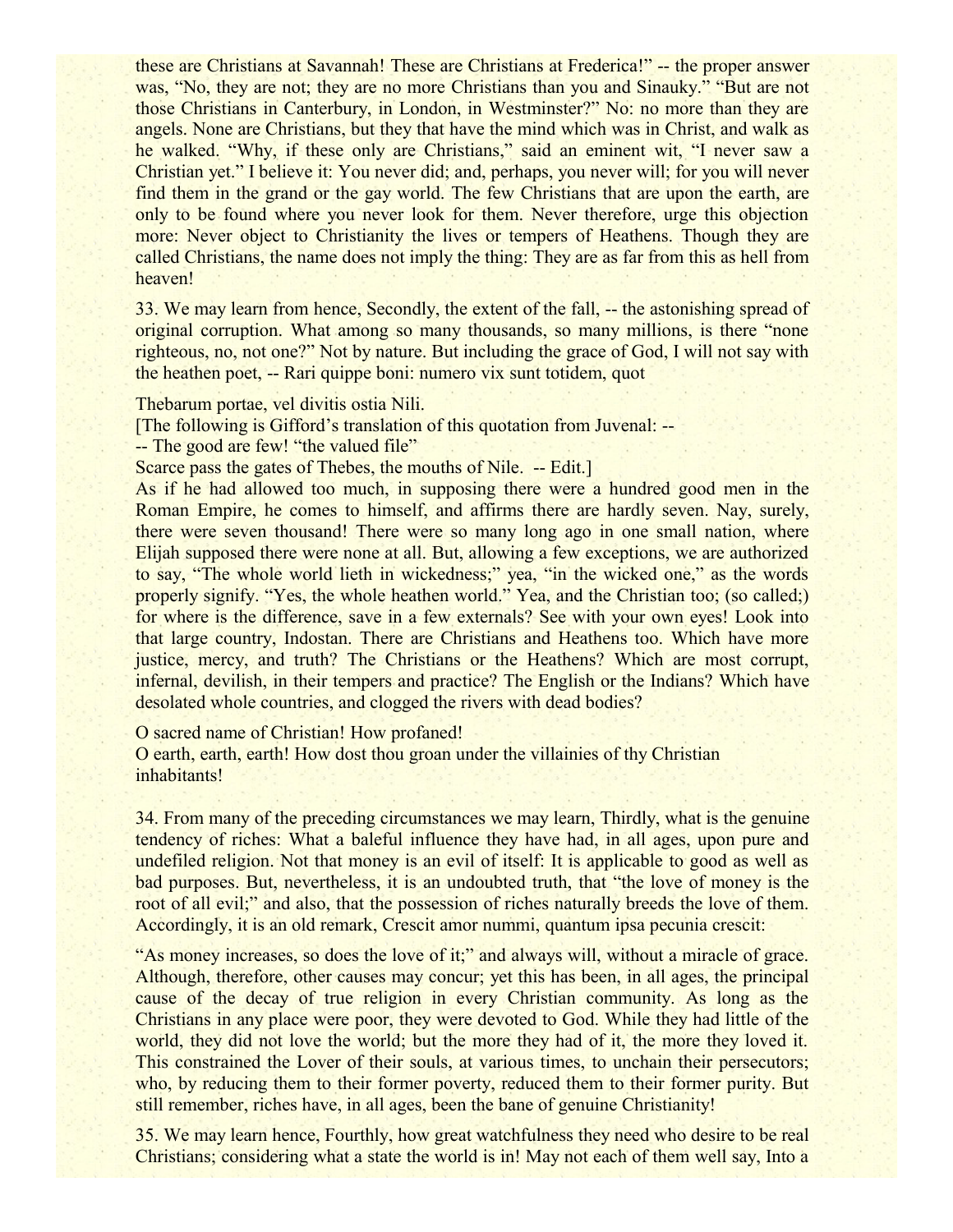world of ruffians sent,

I walk on hostile ground:

Wild human bears, on slaughter bent,

And ravening wolves surround?

They are the more dangerous, because they commonly appear in sheep's clothing. Even those who do not pretend to religion, yet make fair professions of good-will, of readiness to serve us, and, perhaps, of truth and honesty. But beware of taking their word! Trust not any man, until he fears God! It is a great truth,

#### He that fears no God, can love no friend:

Therefore stand upon your guard against every one that is not earnestly seeking to save his soul. We have need to keep both our heart and mouth as "with a bridle, while the ungodly are in our sight." Their conversation, their spirit, is infectious, and steals upon us unawares, we know not how. "Happy is the man that feareth always," in this sense also, lest he should partake of other men's sins. O "keep thyself pure!" "Watch and pray, that thou enter not into temptation!"

36. We may learn from hence, Lastly, what thankfulness becomes those who have escaped the corruption that is in the world; whom God hath chosen out of the world, to be holy and unblamable.

"Who is it that maketh thee to differ?" "And what hast thou which thou hast not received?" Is it not "God" alone "who worketh in thee both to will and to do of his good pleasure?" "And let those give thanks whom the Lord hath redeemed and delivered from the hand of the enemy." Let us praise him, that he hath given us to see the deplorable state of all that are round about us, to see the wickedness which overflows the earth, and yet not be borne away by the torrent! We see the general, the almost universal contagion; and yet it cannot approach to hurt us! Thanks be unto Him "who hath delivered us from so great a death, and doth still deliver!" And have we not farther ground for thankfulness, yea, and strong consolation, in the blessed hope which God hath given us, that the time is at hand, when righteousness shall be as universal as unrighteousness is now? Allowing that "the whole creation now groaneth together" under the sin of man, our comfort is, it will not always groan: God will arise and maintain his own cause; and the whole creation shall then be delivered both from moral and natural corruption. Sin, and its consequence, pain, shall be no more: Holiness and happiness will cover the earth. Then shall all the ends of the world see the salvation of our God; and the whole race of mankind shall know, and love, and serve God, and reign with him for ever and ever!

## THE DECEITFULNESS OF THE HUMAN HEART

John Wesley SERMON 123 (text from the 1872 edition)

"The heart of man is deceitful above all things, and desperately wicked: Who can know it?" Jer. 17:9.

1. The most eminent of the ancient Heathens have left us many testimonies of this. It was indeed their common opinion that there was a time when men in general were virtuous and happy; this they termed the "golden age." And the account of this was spread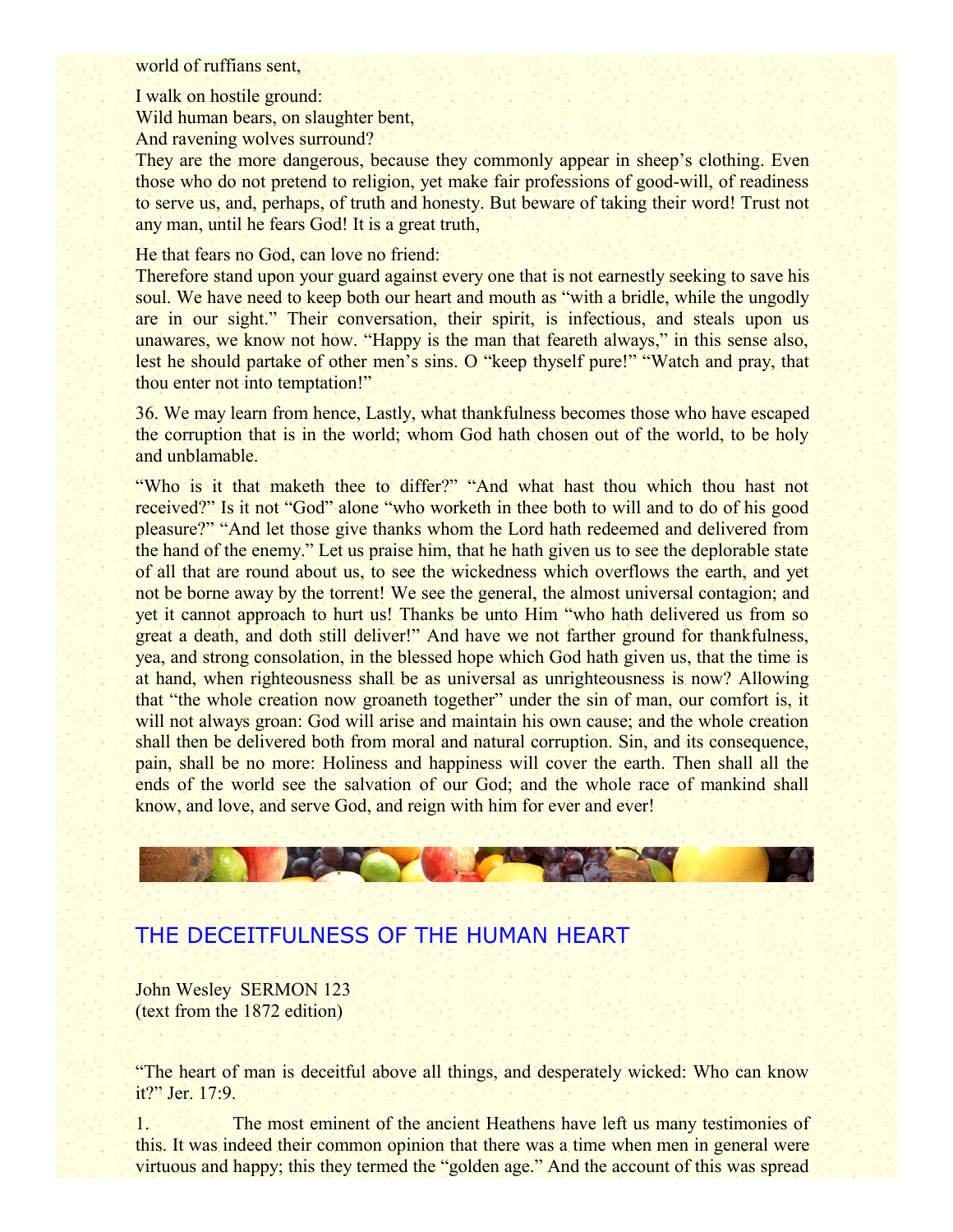through almost all nations. But it was likewise generally believed that this happy age had expired long ago; and that men are now in the midst of the "iron age." At the commencement of this, says the poet, --

Irumpit venae pejoris in aeuum

Omne nefas: fugere pudor, verumque, fidesque In quorum subiere locum, fraudesque, dolique Insidiaeque, et vis, et amor sceleratus habendi. Immediately broke in,

With a full tide, all wickedness and sin:

Shame, truth, fidelity, swift fled away;

And cursed thirst of gold bore unresisted sway.

2. But how much more knowing than these old Pagans are the present generation of Christians! How many labored panegyrics do we now read and hear on the Dignity of Human Nature. One eminent preacher, in one of his sermons, preached and printed a few years ago, does not scruple to affirm, First, that men in general (if not every individual) are very wise; Secondly, that men in general are very virtuous; and Thirdly, that they are very happy: And I do not know that anyone yet has been so hardy as to controvert the assertion.

3. Nearly related to them were the sentiments of an ingenious gentleman who, being asked, "My Lord, what do you think of the Bible?" answered, "I think it is the finest book I ever read in my life.

Only that part of it which indicates the mediatorial scheme, I do not understand; for I do not conceive there is any need of a Mediator between God and man. If indeed," continued he, "I was a sinner, then I should need a Mediator; but I do not conceive I am. It is true, I often act wrong, for want of more understanding: And I frequently feel wrong tempers, particularly proneness to anger; but I cannot allow this to be a sin; for it depends on the motion of my blood and spirits, which I cannot help.

Therefore it cannot be a sin; or, if it be, the blame must fall, not on me, but on him that made me." The very sentiments of pious Lord Kames, and modest Mr. Hume!

4. Some years ago, a charitable woman discovered that there was no sinner in the world but the devil. "For," said she, "he forces men to act as they do; therefore they are unaccountable: The blame lights on Satan." But these more enlightened gentlemen have discovered that "there is no sinner in the world but God! For he forces men to think, speak, and act as they do; therefore the blame lights on God alone. Satan, avaunt! It may be doubted whether he himself ever uttered so fond a blasphemy as this!

5. But, whatever unbaptized or baptized infidels may say concerning the innocence of mankind, He that made man, and that best knows what he has made, gives a very different account of him. He informs us that "the heart of man," of all mankind, of every man born into the world, "is desperately wicked;" and that it is "deceitful above all things:" So that we may well ask, "Who can know it?"

I.

1. To begin with this: "The heart of man is desperately wicked." In considering this, we have no need to refer to any particular sins; these are no more than the leaves, or, at most, the fruits, which spring from that evil tree;) but rather to the general root of all. See how this was first planted in heaven itself, by "Lucifer, son of the morning;" -- till then undoubtedly "one of the first, if not the first archangel:" "Thou saidst, I will sit upon the side of the north." See self-will, the first-born of Satan! "I will be like the Most High." See pride, the twin sister of self-will. Here was the true origin of evil. Hence came the inexhaustible flood of evils upon the lower world. When Satan had once transfused his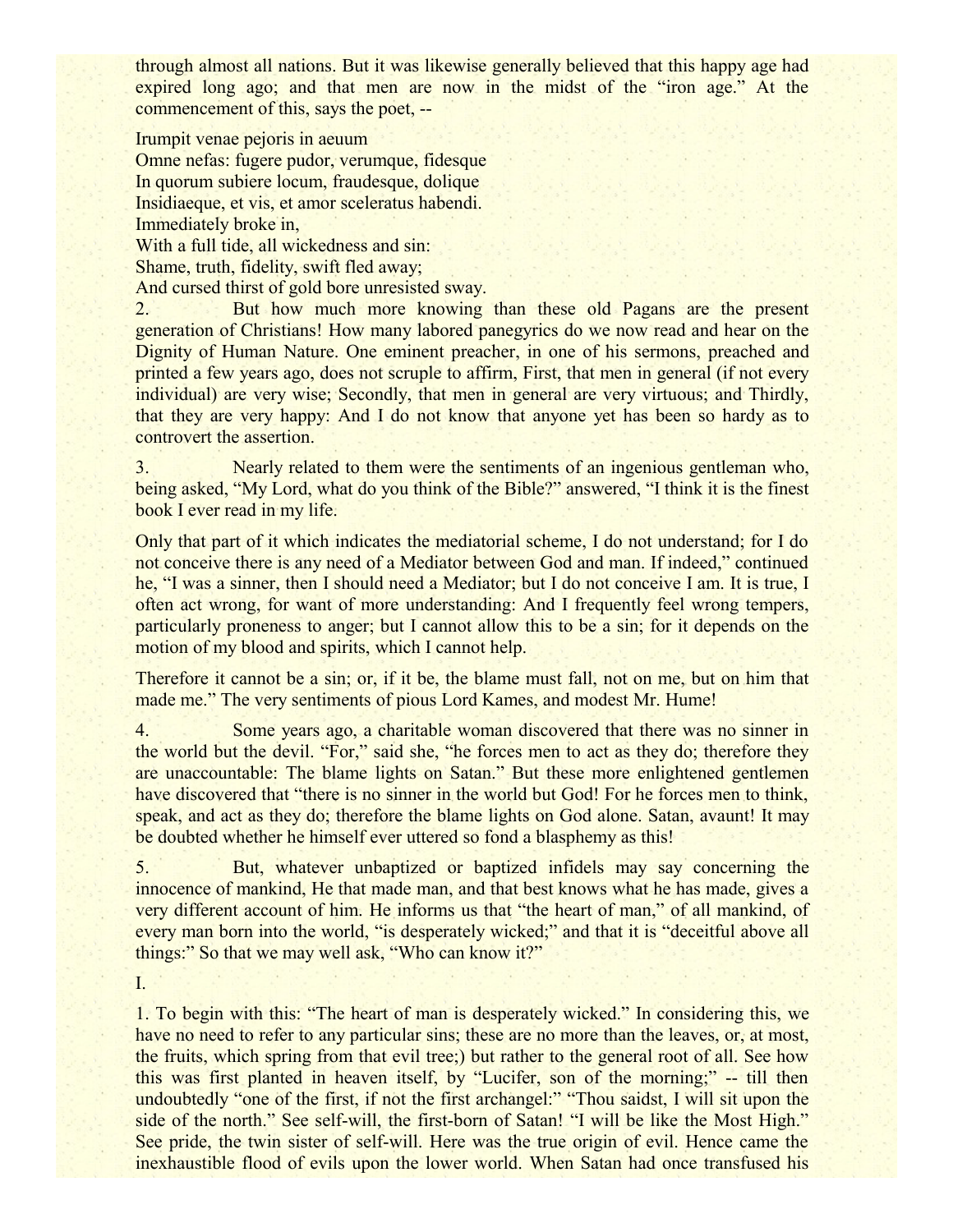own self-will and pride into the parents of mankind, together with a new species of sin, - love of the world, the loving the creature above the Creator, -- all manner of wickedness soon rushed in; all ungodliness and unrighteousness; shooting out into crimes of every kind; soon covering the whole face of the earth with all manner of abominations. It would be an endless task to enumerate all the enormities that broke out. Now the fountains of the great deep were broken up. The earth soon became a field of blood: Revenge, cruelty, ambition, with all sorts of injustice, every species of public and private wrongs, were diffused through every part of the earth. Injustice, in ten thousand forms, hatred, envy, malice, blood-thirstiness, with every species of falsehood, rode triumphant; till the Creator, looking down from heaven, would be no more entreated for an incorrigible race, but swept them off from the face of the earth. But how little were the following generations improved by the severe judgment! They that lived after the flood do not appear to have been a whit better than those that lived before it. In a short time, probably before Noah was removed from the earth, all unrighteousness prevailed as before.

2. But is there not a God in the world? Doubtless there is: And it is "He that hath made us, not we ourselves." He made us gratuitously, of his own mere mercy; for we could merit nothing of him before we had a being. It is of his mercy that he made us at all; that he made us sensible, rational creatures, and above all, creatures capable of God. It is this, and this alone, which puts the essential difference between men and brutes. But if he has made us, and given us all we have, if we owe all we are and have to him; then surely he has a right to all we are and have, -- to all our love and obedience. This has been acknowledged by almost all who believed themselves to be his creatures, in all ages and nations. But a few years ago a learned man frankly confessed: "I could never apprehend that God's having created us, gave him any title to the government of us; or, that his having created us, laid us under any obligation to yield him our obedience." I believe that Dr. Hutcheson was the first man that ever made any doubt of this; or that ever doubted, much less denied, that a creature was obliged to obey his Creator. If Satan ever entertained this thought, (but it is not probable he ever did,) it would be no wonder he should rebel against God, and raise war in heaven. And hence would enmity against God arise in the hearts of men also; together with all the branches of ungodliness which abound therein at this day. Hence would naturally arise the neglect of every duty which we owe to him as our Creator, and all the passions and hopes which are directly opposite to every such duty.

3. From the devil the spirit of independence, self-will, and pride, productive of all ungodliness and unrighteousness, quickly infused themselves into the hearts of our first parents in paradise. After they had eaten of the tree of knowledge, wickedness and misery of every kind rushed in with a full tide upon the earth, alienated us from God, and made way for all the rest. Atheism, (now fashionably termed dissipation,) and idolatry, love of the world, seeking happiness in this or that creature, covered the whole earth.

Upright both in heart and will, We by our God were made; But we turn'd from good to ill, And o'er the creatures stray'd; Multiplied our wandering thought, Which first was fix'd on God alone; In ten thousand objects sought The bliss we lost in one.

4. It would be endless to enumerate all the species of wickedness, whether in thought, word, or action, that now overspread the earth, in every nation, and city, and family. They all centre in this, -- Atheism, or idolatry; pride, either thinking of themselves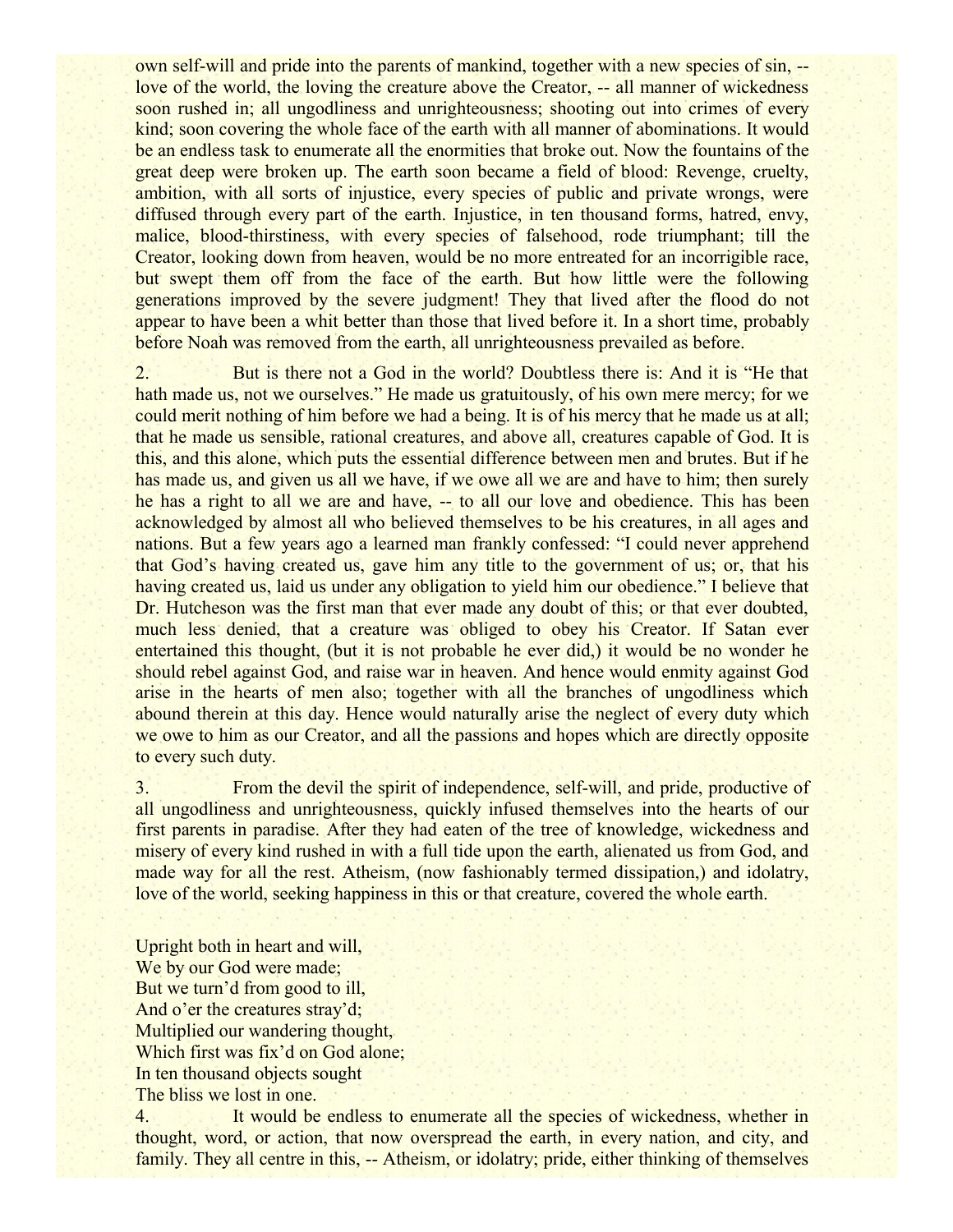more highly than they ought to think, or glorying in something which they have received, as though they had not received it; independence and self-will, -- doing their own will, not the will of Him that made them. Add to this, seeking happiness out of God, in gratifying the desire of the flesh, the desire of the eye, and the pride of life.

Hence it is a melancholy truth that (unless when the Spirit of God has made the difference) all mankind now, as well as four thousand years ago, "have corrupted their ways before the Lord; and every imagination of the thought of man's heart is evil, only evil, and that continually." However therefore men may differ in their outward ways, (in which, undoubtedly, there are a thousand differences,) yet in the inward root, the enmity against God, Atheism, pride, self-will, and idolatry, it is true of all, that "the heart of man," of every natural man, "is desperately wicked."

5. But if this be the case, how is it that everyone is not conscious of it? For who should "know the things of a man, like the spirit of a man that is in him?" Why is it that so few know themselves? For this plain reason: Because the heart is not only "desperately wicked," but "deceitful above all things." So deceitful, that we may well ask, "Who can know it?" Who, indeed, save God that made it? By his assistance we may, in the Second place, consider this, -- the deceitfulness of man's heart.

II.

1. It is deceitful above all things;" that is, in the highest degree, above all that we can conceive.

So deceitful, that the generality of men are continually deceiving both themselves and others. How strangely do they deceive themselves, not knowing either their own tempers or characters, imagining themselves to be abundantly better and wiser than they are! The ancient poet supposes there is no exception to this rule, -- "that no man is willing to know his own heart." Ut nemo in sese tentat descendere, nemo! None but those who are taught of God!

2. And if men thus deceive themselves, is it any wonder that they deceive others also, and that we so seldom find "an Israelite indeed, in whom there is no guile?" In looking over my books, some years ago, I found the following memorandum: "I am this day thirty years old; and till this day I know not that I have met with one person of that age, except in my father's house, who did not use guile, more or less."

3. This is one of the sorts of desperate wickedness which cleaves to the nature of every man, proceeding from those fruitful roots, -- self-will, pride, and independence on God. Hence springs every species of vice and wickedness; hence every sin against God, our neighbour, and ourselves.

Against God, -- forgetfulness and contempt of God, of his name, his day, his word, his ordinances; Atheism on the one hand, and idolatry on the other; in particular, love of the world, the desire of the flesh, the desire of the eyes, and the pride of life; the love of money, the love of power, the love of ease, the love of the "honour that cometh of men," the love of the creature more than the Creator, the being lovers of pleasure more than lovers of God: -- Against our neighbour, ingratitude, revenge, hatred, envy, malice, uncharitableness.

4. Hence there is in the heart of every child of man, an inexhaustible fund of ungodliness and unrighteousness, so deeply and strongly rooted in the soul, that nothing less than almighty grace can cure it. From hence naturally arises a plentiful harvest of all evil words and works; and to complete the whole, that complex of all evils, -

That foul monster, War, that we meet, Lays deep the noblest work of the creation;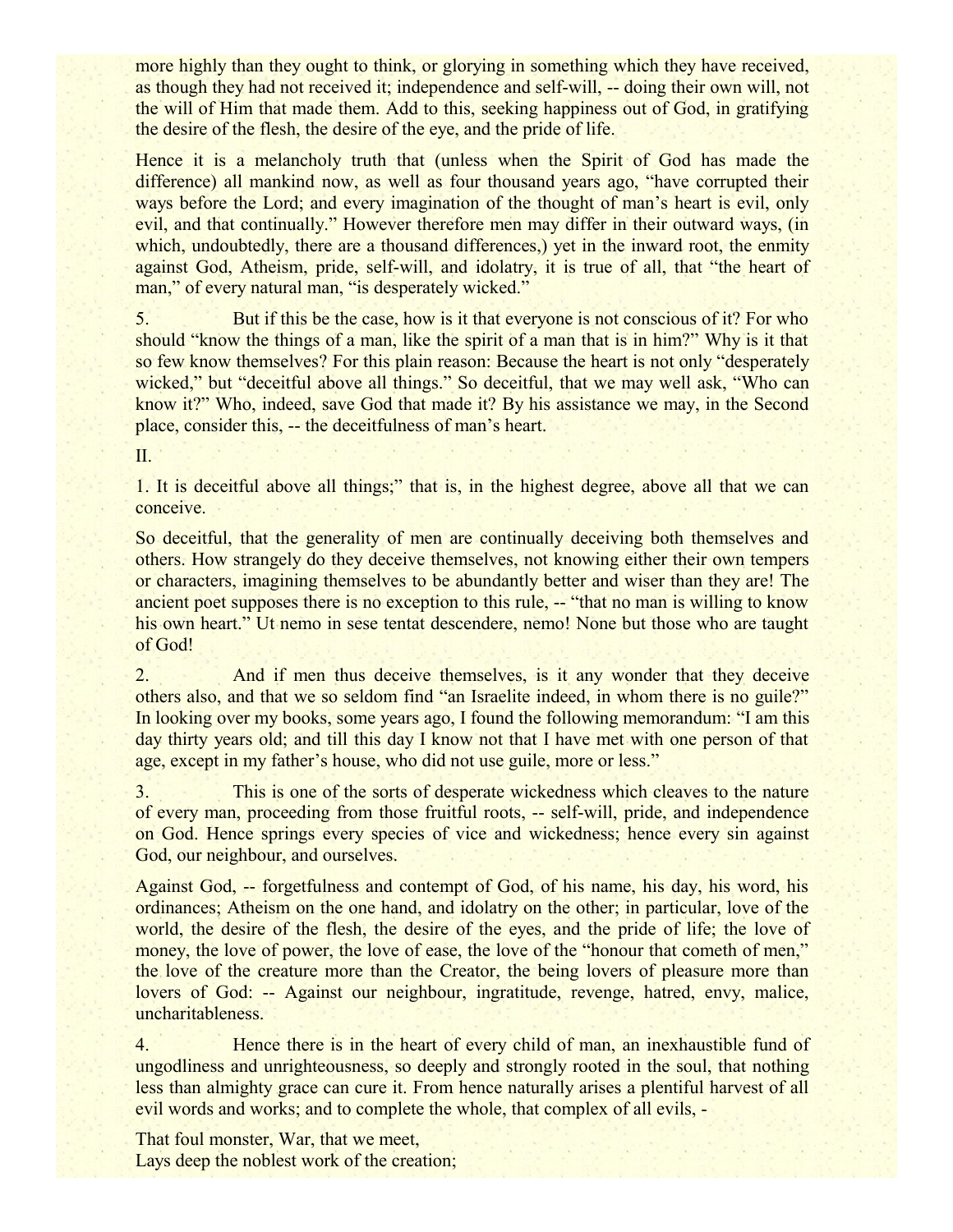Which wears in vain its Maker's glorious image,

Unprivileged from thee!

In the train of this fell monster are murder, adultery, rape, violence, and cruelty of every kind. And all these abominations are not only found in Mahometan or Pagan countries, where their horrid practice may seem to be the natural result of equally horrid principles; but in those that are called Christian countries, yea, in the most knowing and civilized states and kingdoms. And let it not be said, "This is only the case in Roman Catholic countries." Nay, we that are called Reformed are not one whit behind them in all manner of wickedness. Indeed, no crime ever prevailed among the Turks or Tartars, which we here cannot parallel in every part of Christendom. Nay, no sin ever appeared in heathen or papal Rome, which is not found at this day in Germany, France, Holland, England, and every other Protestant as well as popish country. So that it might now be said, with as much truth and as few exceptions, of every court in Europe, as it was formerly in the court of Saul: "There is none righteous, no not one; they are altogether become abominable: There is none that understandeth, and seeketh after God."

5. But is there no exception as to the wickedness of man's heart? Yes, in those that are born of God. "He that is born of God keepeth himself, and that wicked one toucheth him not." God has "purified his heart by faith," so that his wickedness is departed from him. "Old things are passed away, and all things" in him "are become new." So that his heart is no longer desperately wicked, but "renewed in righteousness" and true holiness." Only let it be remembered, that the heart, even of a believer, is not wholly purified when he is justified. Sin is then overcome, but it is not rooted out; it is conquered, but not destroyed. Experience shows him, First, that the roots of sin, self-will, pride, and idolatry, remain still in his heart. But as long as he continues to watch and pray, none of them can prevail against him. Experience teaches him, Secondly, that sin (generally pride or self-will) cleaves to his best actions: So that, even with regard to these, he finds an absolute necessity for the blood of atonement.

6. But how artfully does this conceal itself, not only from others, but even from ourselves! Who can discover it in all the disguises it assumes, or trace it through all its latent mazes? And if it be so difficult to know the heart of a good man, who can know the heart of a wicked one, which is far more deceitful? No unregenerate man, however sensible, ever so experienced, ever so wise in his generation. And yet these are they who pique themselves upon "knowing the world," and imagine they see through all men. Vain men! One may boldly say they "know nothing yet as they ought to know." Even that politician in the late reign neither knew the heart of himself or of other men, whose favourite saying was: "Do not tell me of your virtue, or religion: I tell you, every man has his price." Yes, Sir R[obert]; every man like you; everyone that sells himself to the devil.

7. Did that right honourable wretch, compared to whom Sir R[obert] was a saint, know the heart of man, -- he that so earnestly advised his own son, "never to speak the truth, to lie or dissemble as often as he speaks, to wear a mask continually?" that earnestly counselled him, "not to debauch single women," (because some inconveniences might follow,) "but always married women?" Would one imagine this grovelling animal ever had a wife or a married daughter of his own? O rare Lord C[hesterfield]! Did ever man so well deserve, though he was a Peer of the realm, to die by the side of Newgate? Or did ever book so well deserve to be burned by the common hangman, as his Letters? Did Mr. David Hume, lower, if possible, than either of the former, know the heart of man? No more than a worm or a beetle does. After "playing so idly with the darts of death," do you now find it a laughing matter? What think you now of Charon? Has he ferried you over Styx? At length he has taught you to know a little of your own heart! At length you know it is a fearful thing to fall into the hands of the living God!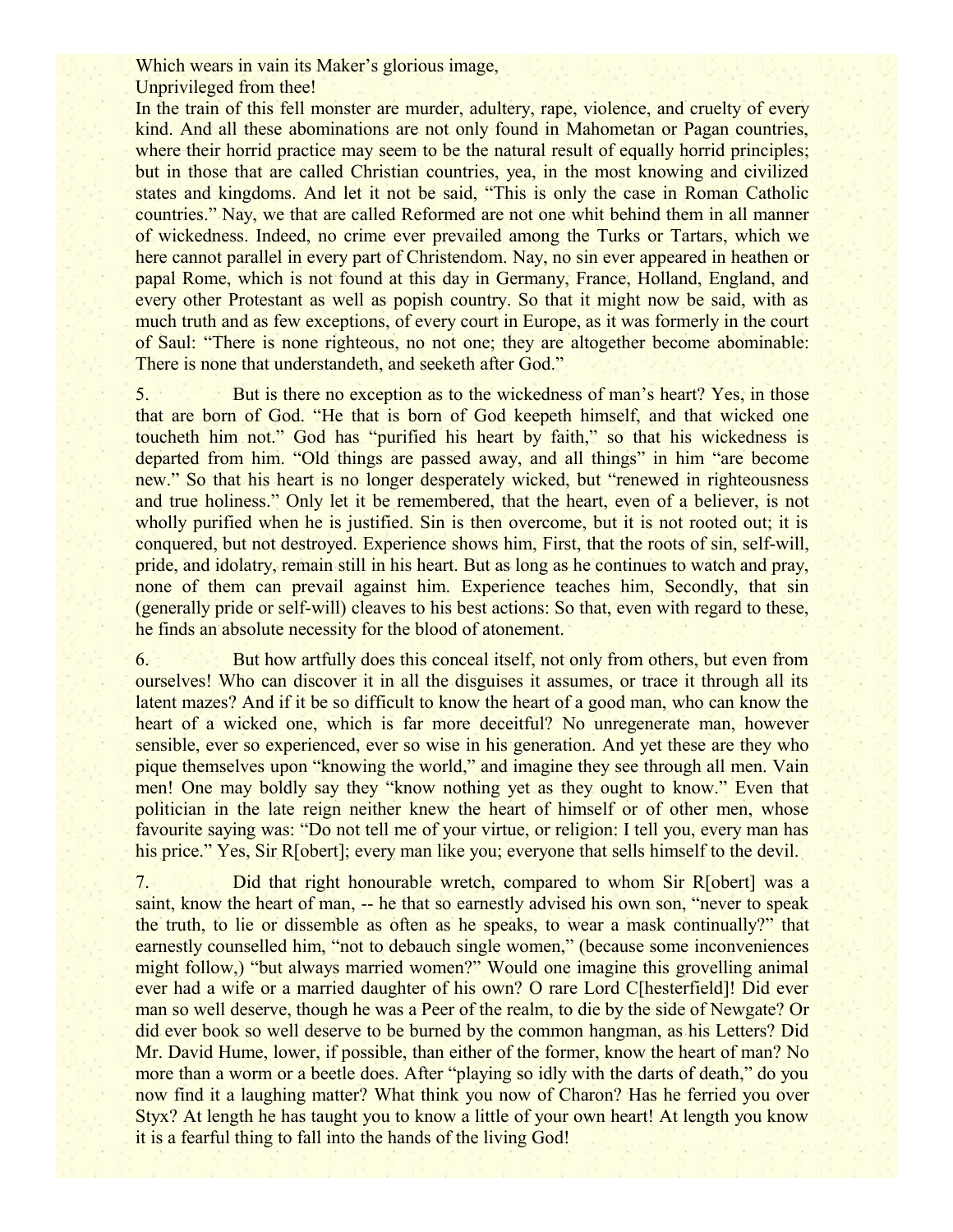8. One of the ablest champions of infidelity (perhaps the most elegant, and the most decent writer that ever produced a system of religion without being in the least obliged to the Bible for it) breaks out in the fullness of his heart: "Who would not wish that there was full proof of the Christian revelation, since it is undoubtedly the most benevolent system that ever appeared in the world!" Might he not add a reason of another kind, -- Because without this man must be altogether a mystery to himself? Even with the help of Revelation, he knows exceeding little; but without it, he would know abundantly less, and nothing with any certainty. Without the light which is given us by the oracles of God, how could we reconcile his greatness with his meanness? While we acknowledged, with Sir John Davies, -

I know my soul has power to know all things,

Yet is she blind, and ignorant of all:

I know I'm one of nature's little kings;

Yet to the least and vilest things in thrall.

9. Who then knoweth the hearts of all men? Surely none but He that made them. Who knoweth his own heart? Who can tell the depth of its enmity against God? Who knoweth how deeply it is sunk into the nature of Satan?

III.

1. From the preceding considerations, may we not learn, First, "He that trusteth in his own heart is a fool?" For who that is wise would trust one whom he knows to be "desperately" wicked?" especially, whom he hath known, by a thousand experiments, to be "deceitful" above all things"? What can we expect, if we still trust a known liar and deceiver, but to be deceived and cheated to the end?

2. We may hence, in the Second place, infer the truth of that other reflection of Solomon: "Seest thou a man that is wise in his own eyes? There is more hope of a fool than of him." For at what a distance from wisdom must that man be who never suspected his want of it? And will not his thinking so well of himself prevent his receiving instruction from others? Will he no be apt to be displeased at admonition, and to construe reproof into reproach? Will he not therefore be less ready to receive instruction than even one that has little natural understanding? Surely no fool is so incapable of amendment as one that imagines himself to be wise. He that supposes himself not to need a physician, will hardly profit by his advice.

3. May we not learn hence, Thirdly, the wisdom of that caution, "Let him who thinketh he standeth take heed lest he fall?" Or, to render the text more properly,) "Let him that assuredly standeth take heed lest he fall." How firmly soever he may stand, he has still a deceitful heart. In how many instances has he been deceived already! And so he may again. Suppose he be not deceived now, does it follow that he never will? Does he not stand upon slippery ground? And is he not surrounded with snares? Into which he may fall and rise no more?

4. Is it not wisdom for him that is now standing, continually to cry to God, "Search me, O Lord, and prove me; try out my reins and my heart! Look well, if there be any way of wickedness in me, and lead me in the way everlasting?" Thou alone, O God, "knowest the hearts of all the children of men:" O show thou me what spirit I am of, and let me not deceive my own soul! Let me not "think of myself more highly than I ought to think." But let me always "think soberly, according as thou hast given me the measure of faith!"

*Halifax, April 21, 1790*